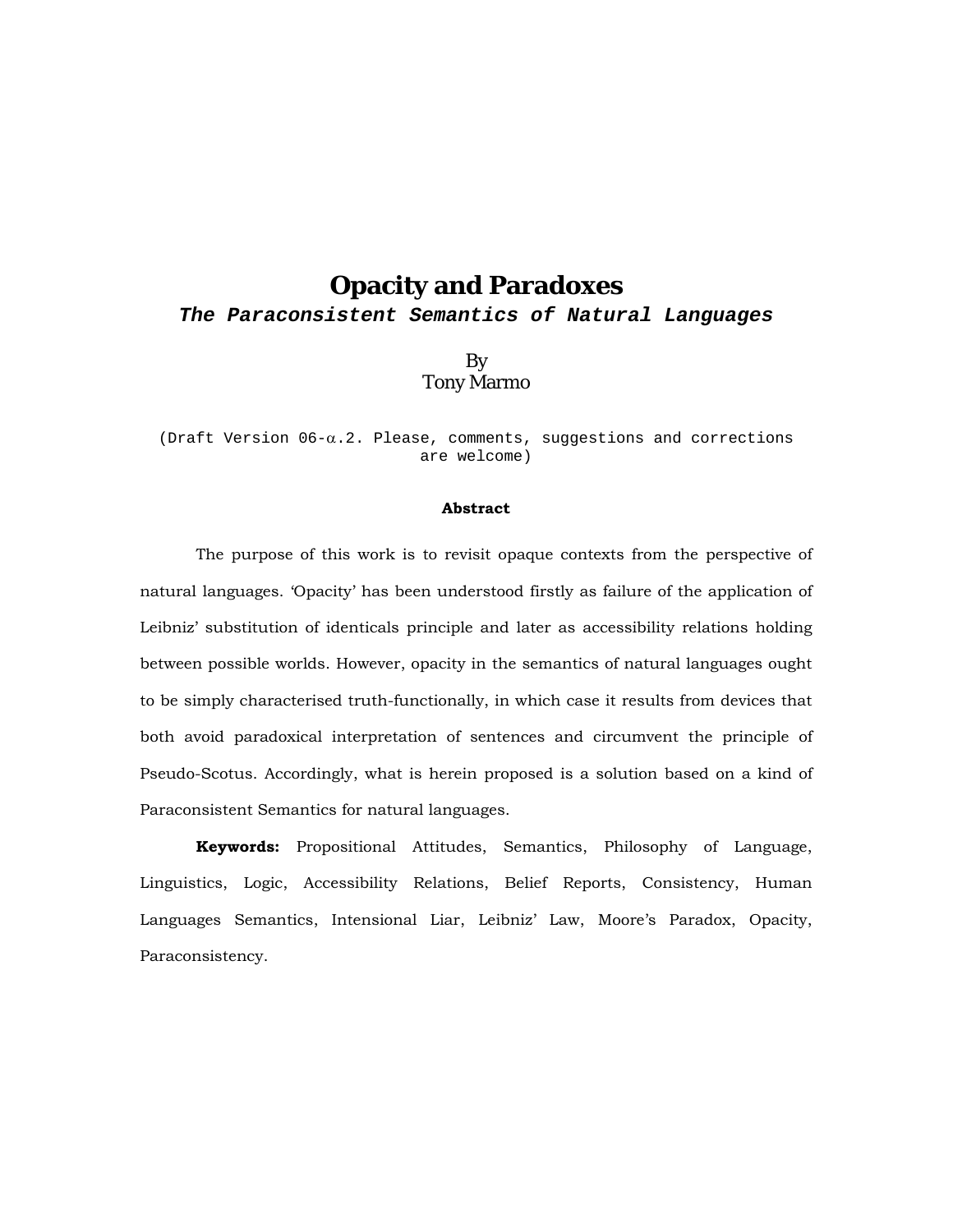## **1. Introduction**

## **1.1 The Goals**

In this work I shall examine some aspects of the semantic phenomenon called *opacity* from the perspective of human languages in their common usage (rather than artificial languages or usages created by Logicians). I have analysed mainly English data though, the general conclusions of this work supposedly apply to every human language. The two basic questions that will be herein tentatively addressed are:

 $(2_1)$ How the attitudinal operator contributes to or modifies the truth of the statements?

 $(2)$ Why do human languages need opaque contexts to report epistemic states?

It will be herein argued that the phenomenon called opacity results from semantic mechanisms that avoid the Principle of Pseudo-Scotus, rather than from the assumed *inapplicability* of Leibniz' substitution of identicals principle. Such mechanisms access certain model-situations (in the same or different worlds) from other model-situations indicated by transparent contexts.

Here we shall seek a kind of semantics where a contradiction (or antinomy) does not entail an infinite number of possible consequences, and does not follow from a conjunct of complementary descriptions[1](#page-1-0), and shall show how propositional attitudes contribute to keep contradictions under control. This is in part due to the possibility of separating and later accessing model-situations and controlling entailment relations in a paracconsistent manner.

The whole presentation of the issues aims to be as compact as clear to give a comprehensive but not detailing picture. The initial part is devoted to dispel some myths, and the subsequent ones concentrate on the viable alternatives to the problems discussed.

 $\overline{a}$ 

<span id="page-1-0"></span> $1$  See da Costa & Krause (2003) for a discussion in other branches of knowledge.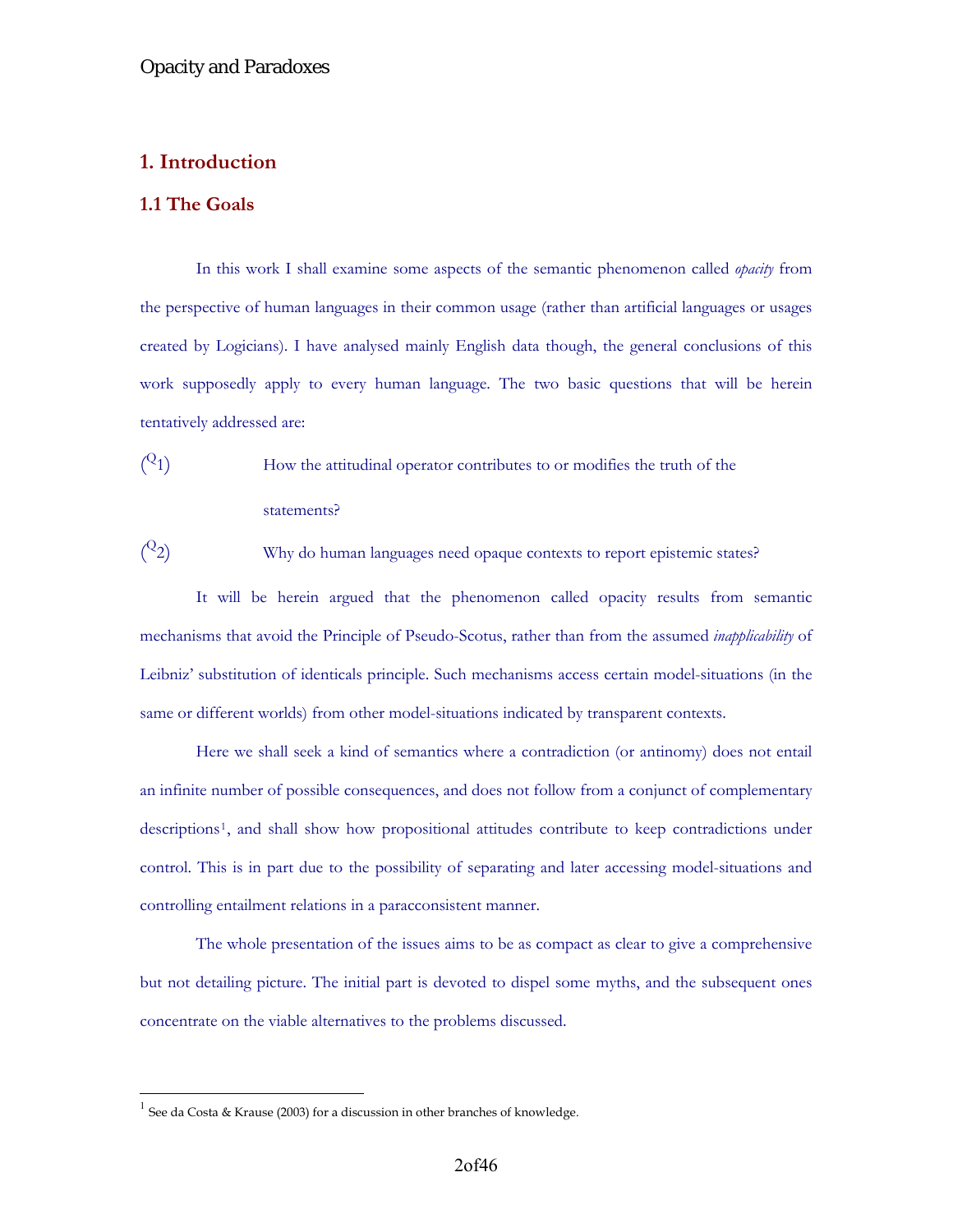Tony Marmo

## **1.2 Background**

Opacity has been one of the most intriguing and important matters in Philosophy, Logic and in Linguistics. The *latu sensu* notion of opacity can be initially figuratively described as the phenomenon of a sentential context not allowing the light of a semantic/logic principle to pass through, i.e., a certain context is *opaque* because a certain (mode of) inference is not visibly valid therein. There have been some more specific and/or stronger hypotheses trying to define actual instantiations of this notion occur and/or to predict when and to explain why they occur. Indeed, as far as I know, there have been at least two basic approaches on opacity.

The first is the *classic* or *traditional* approach on opacity, which is due to the so called Fregean tradition, and which has been questioned by the so called Russellian philosophers, assumes the definition of opaque context given in (1) below or variants thereof:

| (1) | <b>Opaque context</b> (classic version)                                                   |
|-----|-------------------------------------------------------------------------------------------|
|     | A sentential context $\varphi$ containing an occurrence of a term t is opaque, if the     |
|     | substitution of co-referential terms is an invalid mode of inference with respect to      |
|     | this occurrence. (See Mckinsey 1998, Quine 1956)                                          |
|     | Here the mode of inference in question is the application to Leibniz' Law defined in (2): |

(2) **Leibniz' Principle of Substitutability of Identicals** *Eadem sunt quorum unum potest substitui alteri salva veritate.*

For a long time (1) has been the most spread conception and still persists as an option in the recent literature (see, for instance, Aloni 2003).

The second view tries to derive opacity from the notion of *non-symmetry of accessibility relations*. It basically deals with the idea that distinct possible worlds may be somehow interconnected via the (intensional) semantics of natural languages sentences.

Thus, the main views and debates mentioned hereinbefore have gravitated around two axes of discussion respectively: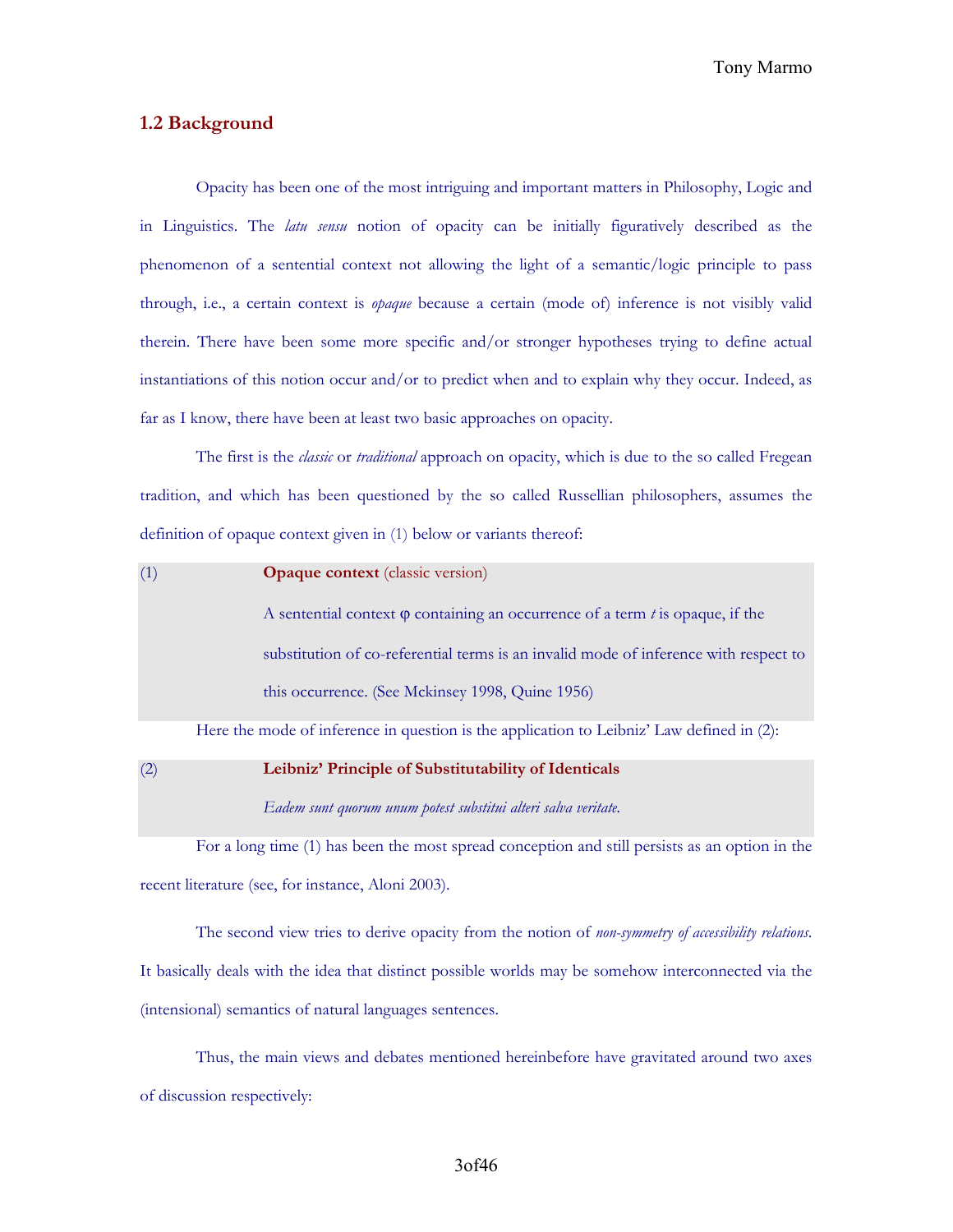- (i) The first axis involves the contrapositions of common and widespread interpretations[2](#page-3-0) of the works of four great thinkers, namely Frege (1892), Russell (1905), Strawson (1950) and Quine (1953, 1956);
- (ii) The second axis implies a different paradigm of discussion based on the more recent and equally important works of Kripke (1959, 1986) and Hintikka (1969).

## **1.3 Structure of the paper**

 $\overline{a}$ 

In the subsequent Section I shall present a summary of the traditional idea that opacity is defined in relation to Leibniz' Substitutability and shall present five arguments against it. The rejection of such view neither necessarily conducts to some form of Russellianism nor entails that the approach based on world accessibility relations is unproblematic (see Sub-section 3.4).

As it is impossible to make a comprehensive exposition of their ideas and of the large amount of subsequent analyses presented in pursuance of such debates, I shall on purpose skip many details of the discussion and pertinent issues, such as the contrasts between *de re* and *de dicto* contexts. In this work I shall mainly consider basically epistemic reports involving one word that expresses a propositional attitude and embeds a sentence.

In the following section I begin to introduce the issue from the first classic axis of discussion. I shall argue that due to four strong reasons opacity cannot be reduced to some form of restriction on Leibniz' substitutions.

Section 3 will present an alternative view, which treats opacity truth-functionally and makes each propositional attitude correspond to an accessibility relation. Although initially it is tempting to think the accessibility relation holds between possible worlds, I shall argue in favour of the idea of accessing different model-situations.

<span id="page-3-0"></span><sup>2</sup> The works mentioned above may be read in many different ways, especially from the perspective of more recent linguistic and logic theories. Unfortunately, we have not sufficient space for expanding this issue in this paper. See May (2001) for Frege's identity statements.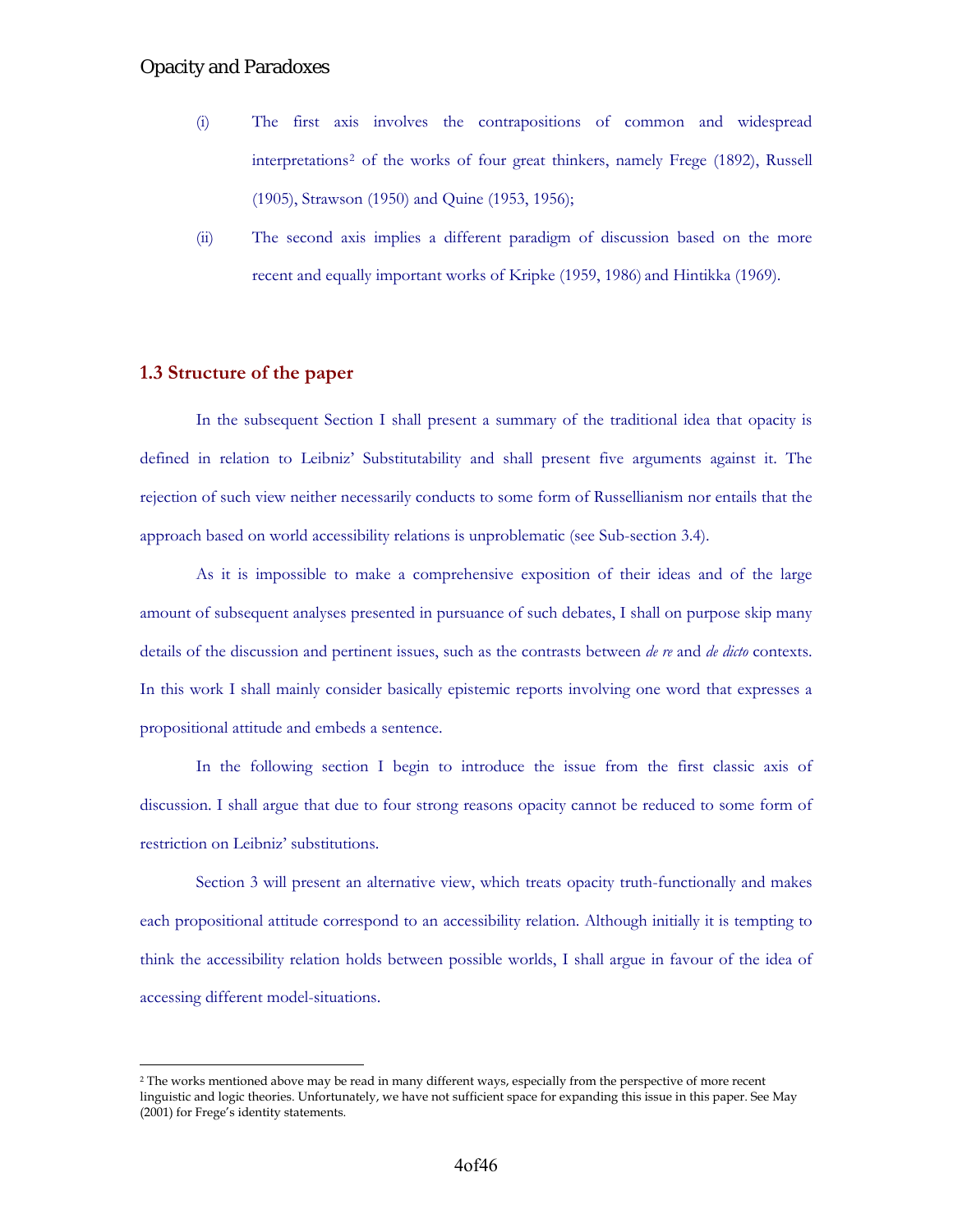Sections 4 and 5 will seek to situate the issue in a form of paraconsistent semantics for human languages.

I shall use the bold small Greek letters  $\gamma$ , κ and τ to designate propositional attitudes; the capital italic *S* and *W* for situations and worlds; non-bold small Greek letters for expressions, sentences and propositions; Capital Greek letters for domains, sets and contexts; small Roman letters for individuals; non-italic capital Roman letters for predicates;  $\circ$  for consistent,  $\bullet$  for inconsistent;  $\bullet$ for trivial; @ for non-consistent but non-trivial; = for equal;  $\Rightarrow$  for substitution; & for commutative conjunction and  $\mathcal{O}_T$  for sequential non-commutative conjunction;  $| =$  for entailment and  $| \neq$  for *it does not necessarily follow from*, as well as the alethic values T, ƒ and U and the usual symbols quantifiers and connectives ( $\forall$ ,  $\leftrightarrow$ ,  $\lor$ ,  $\rightarrow$ , etc.). I shall try to keep the notation as simple as possible and shall often omit the epistemic agent in the formulae.

## **2. Opacity and (Non-) Substitutability**

#### **2.1 Against the Classic View**

Here we are dealing with linguistic phenomenon that was first formalised in Philosophy. Accordingly, Leibniz' substitutability of identicals principle has been one of the first attempts to conjoin the possibility or capacity of one thing to replace another with the observation that anything that is true of the one must also be true of the other. But Leibniz has advanced his principle centuries after Aristotle had already introduced us to a distinction between certain types of contexts, which nowadays are called *opaque* and *transparent*. Aristotle's famous example is that of man called *Coriscus*, who wears a mask, and the situation where not everyone, who refers to the masked man, may knowingly refer to Coriscus or vice-versa[3](#page-4-0). As far as we know, it was Frege (1892) who first

 $\overline{a}$ 

<span id="page-4-0"></span><sup>3</sup> See **Cohen** (1994) for a more detailed discussion.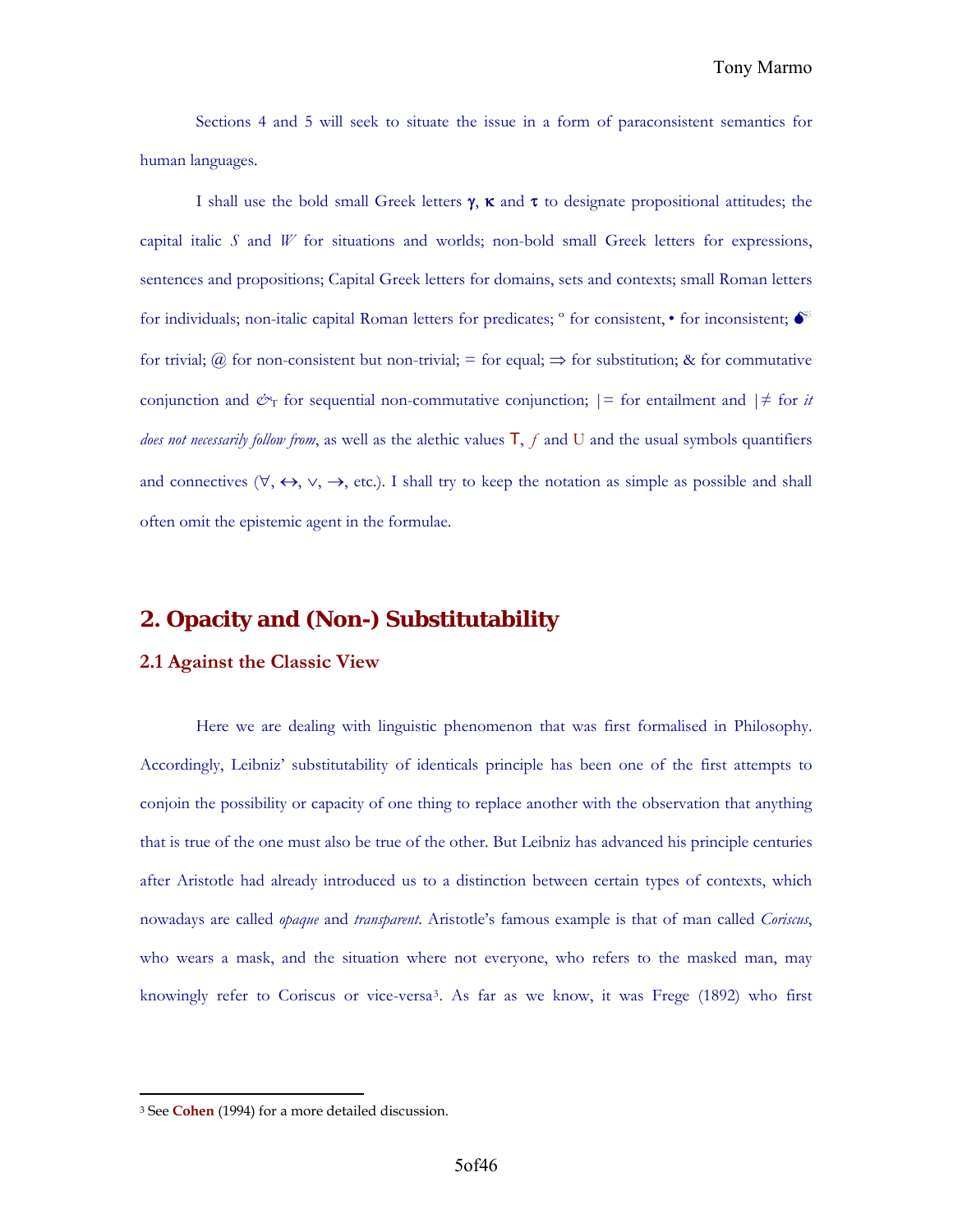confronted Leibniz' proposals with Aristotle's old philosophical problem from the perspective of Logic.

But it was Church (1956) that brought Leibniz' Law to the realm of linguistic issues, by proposing a more precise enunciation thereof:[4](#page-5-0):

(3) **Church' Substitutability of Identicals** Things are identical if the name of one can be substituted for that of the other without loss of truth.

The classic view on opacity given in (1), when applied to linguistic issues, defines it in relation to (2) above or to a variant of (3), i.e., in relation to the substitution of linguistic categories and not of other kinds of entities in a world and to the (non-) preservation of truth in natural language sentences and not in utterances pertaining to other kinds of languages. Particularly, for empirical reasons, it has been argued that the sentential context (1) mentions is characterised by the presence of one or more lexical items that express a propositional attitude:

(4) **Opacity of Attitudinal Ascriptions Hypothesis** Sentential contexts reporting propositional attitudes are opaque under (1).

Consider the sentences below, which refer to the situation of described in Oedipus' legend:

(5) a. Oedipus killed the man he met at the crossroads.

b. Laius/ The man Oedipus met at the crossroads was his biological father.

From (5a&b) above it is possible to infer (5'), by substituting *his biological father* for *the man he met at the crossroads*:

(5') Oedipus killed his biological father.

 $\overline{a}$ 

The contexts above are deemed transparent to the application of Leibniz' Law. However, contexts involving propositional attitudes seem opaque in relation to the same, as illustrated by (5").

<span id="page-5-0"></span><sup>&</sup>lt;sup>4</sup> See Hawthorne (2003) and Krause & Coelho (2003) for a discussion of the consequences of Leibniz' Law in other branches of knowledge.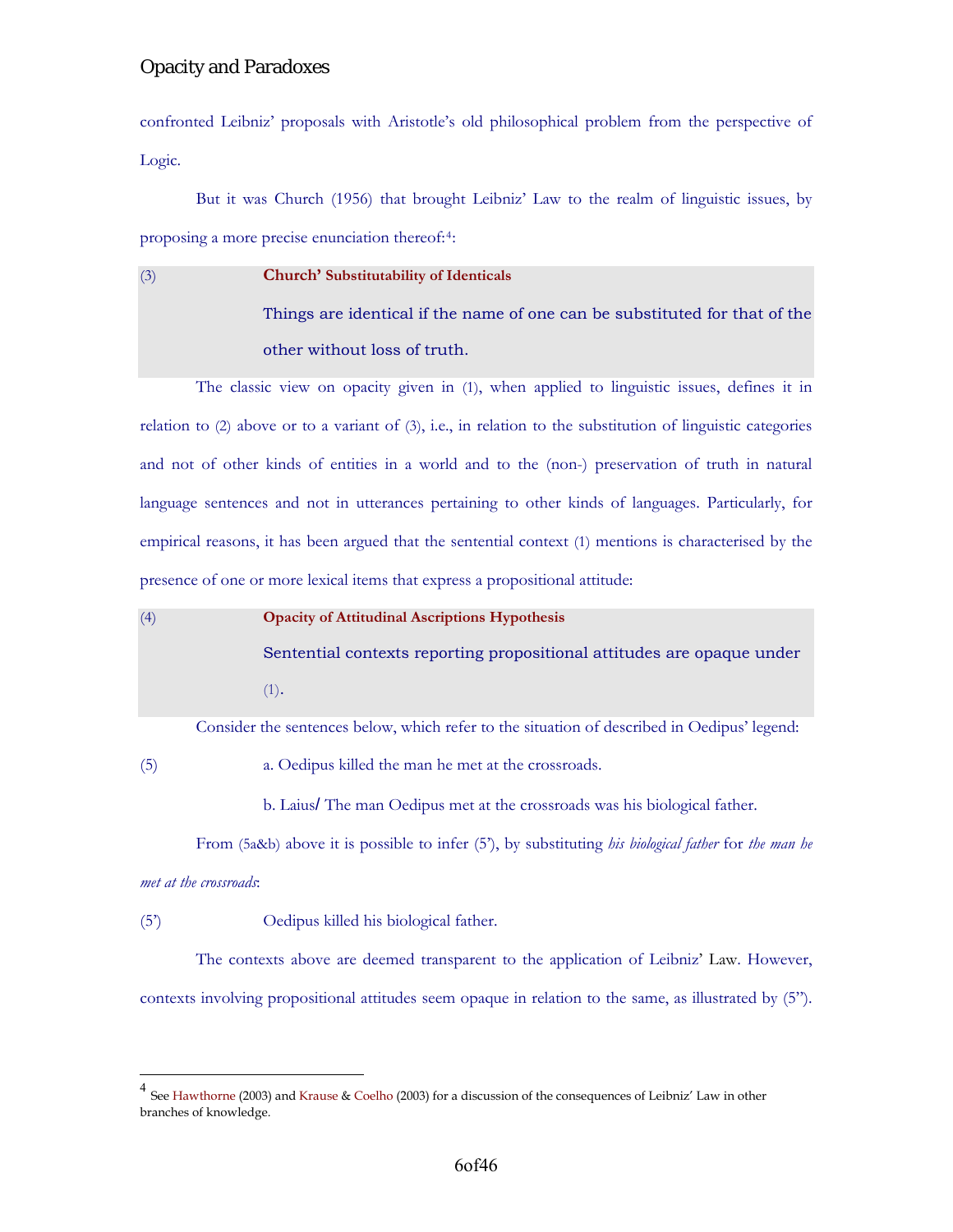Notice that it is not possible to infer (11b) from (11a) and (4b) by substituting *his biological father* for *the man he met at the crossroads*, for the result is false:

(5") a. Oedipus intended to kill the man he met at the crossroads.⇒

b. *ƒ* Oedipus intended to kill his biological father.

This has basically been the traditional or standard view on opacity: briefly, both (1) and (3) hold. But this is just a mere observation that opacity obtains where there are words expressing propositional attitudes. The fact that there is no obvious logic connection between (1) from (3) is a more than sufficient motive to do one of the two things below:

- Option (i.) Either to pursue a way to derive (3) from (1) or
- Option (ii.) To abandon the traditional thesis on opacity.

I have at least four other stronger arguments, which make the case for the second choice, i.e., counter-arguments to the traditional thesis, which I summarise below:

- $\binom{C}{x}$ Some substitutions in **transparent** contexts also yield odd results;
- $\binom{C}{x}$ Substitution tests do not always yield false results in opaque contexts;
- $\binom{C}{x}$ The data used to illustrate the traditional thesis on opacity have been described in an incomplete manner, comparing things that are not comparable one to another;
- $\binom{C}{x}$ If one accepts the standard view on opacity, incorrect predictions are

made, respecting binding and control phenomena in natural languages. Let me unfold these arguments.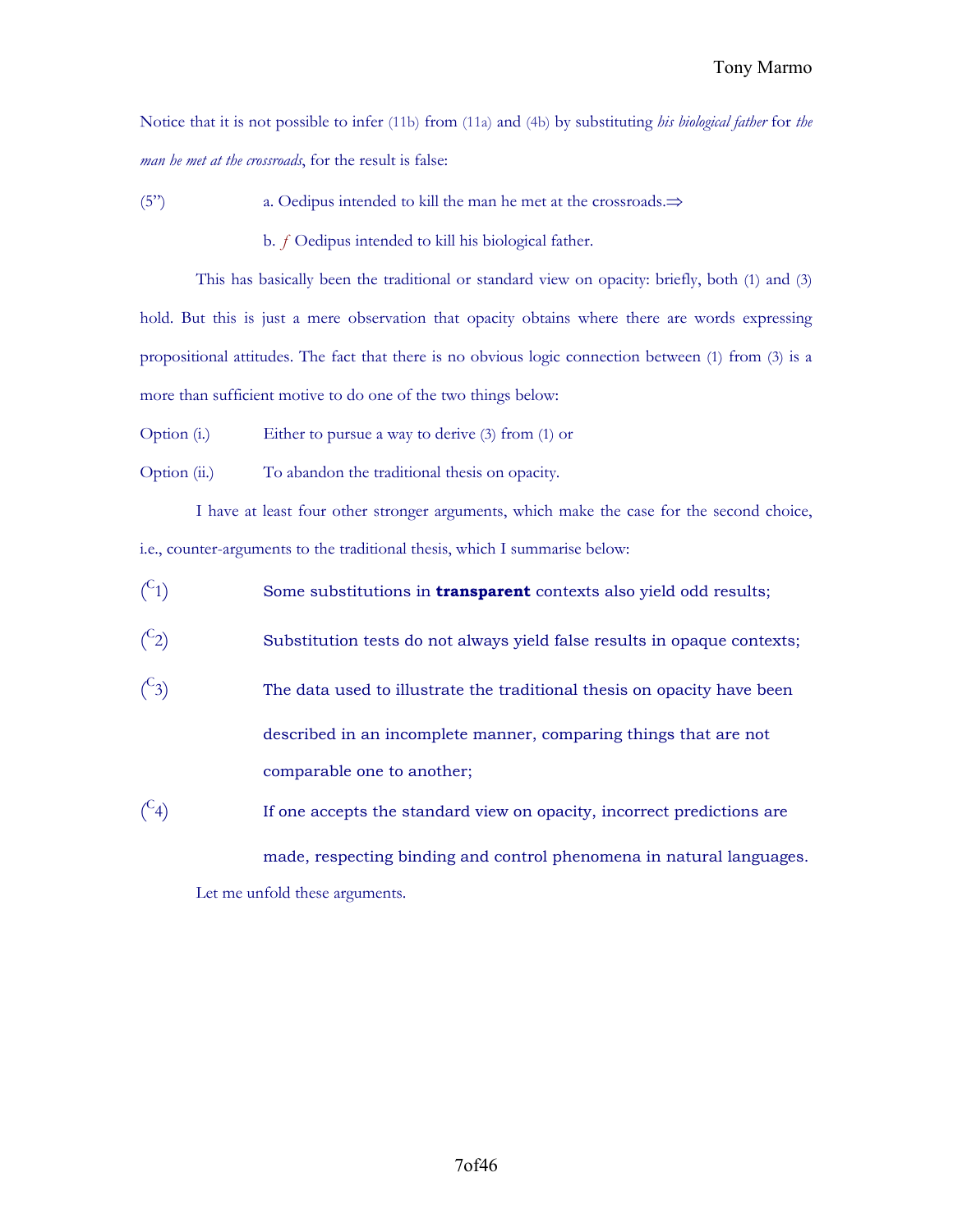#### **2.2 Unexpected Substitutions**

*2.2.1 Failure in Transparent Contexts* 

The first argument against the strict association between substitutability and opacity  $\binom{C_1}{1}$  is that even in certain transparent contexts, i.e., where no propositional attitude is reported, the application of the substitutability principle does yield odd results. This evidences that one thing is independent from the other.

Consider the famous Fregean examples: since Venus has is styled *Venus*, *morning star* and *evening star*, the three expressions should be perfectly inter-exchangeable in a transparent context. But, if one takes the sentence (6a) and substitutes *the evening star* for *Venus*, the result (6b) is odd:

(6) a. Venus appears in the morning.⇒

b. #The evening star appears in the morning.

An interpretation of Frege's work traditionally attributes the oddity of (6b) to the *sense* versus *referent* distinction. Regardless of how to characterise it in theoretic terms of a semantic framework, it is clear that what is in question is not whether (6b) can be inserted into a believe clause, but the very presence of the adjective *evening* that modifies *star* in contradiction to the predicate *appears in the morning*.

Indeed there are numerous analogous examples that show called *impossible syllogisms* in transparent contexts, involving what is herein:

- (7) a. Lepidopterans (can) fly.
	- b. Caterpillars are Lepidopterans. ⇒
	- c. *ƒ* Caterpillars (can) fly.

In (7) there is no obvious evidence of a (hidden) propositional operator. Rather, what happens to  $(7)$  reflects revision of information and the defeasibility property of natural languages (see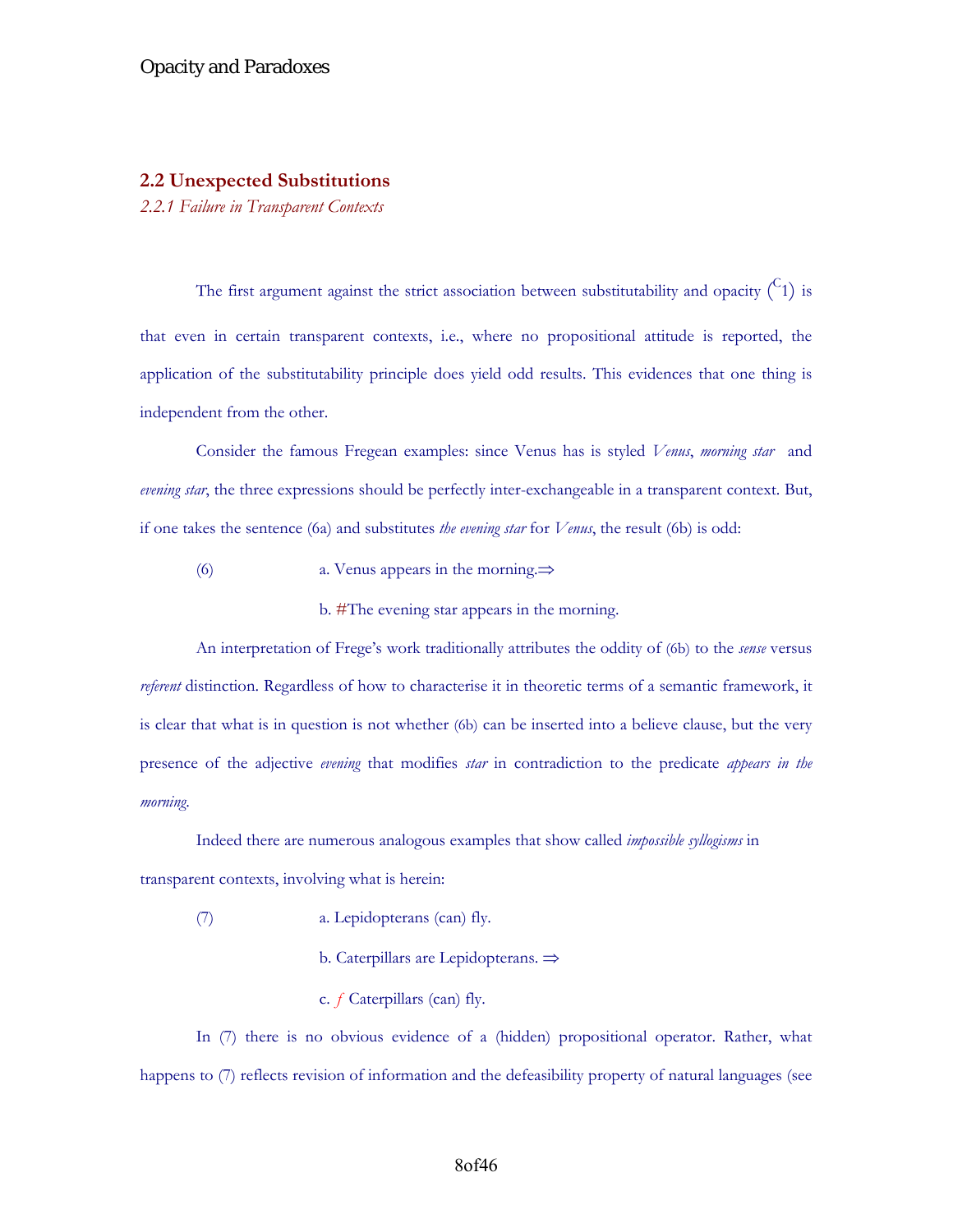Sub-section 4.1). Accordingly (7a) states a default rule for the class of Lepidopterans, the exception being the stage of their lives when they are caterpillars. In other words, (7a) is susceptible of reviewing, as most statements in natural languages. This same reasoning can be applied to sentences containing proper nouns, like (8):

- (8) a. Captain Marvel looses his super-strength and his capacity to fly when he says the magic word.
	- b. Billy Batson is Captain Marvel. ⇒
	- c. *ƒ* Billy Batson looses his super-strength and his capacity to fly when he says the magic word.

Sentence (8c) is the wrong depiction of the Comics book mentioned, since Billy Batson actually gains super-strength and the capacity to fly when he says the magic word (and consequently transforms into Captain Marvel).

Of course, in comparison, (6) cannot be explained solely in relation to defeasibility, although one could think of a context where it its uttered as a consequence of someone's astronomical discovery, which forced him to review his former beliefs respecting the stars. The oddity of (6) has to do with issues of consistency, wherefrom one concludes that there is at least another fundamental semantic property involved.

Anyway, the examples above suffice to show that restrictions on substitutions transcend the case of propositional attitude ascriptions.

*2.2.2 Non-Uniformity of Results in Opaque Contexts* 

The second argument is against the idea that attitude ascriptions **always** block Leibniz' substitutability  $\binom{C_2}{}$ . Indeed, the substitution tests do not uniformly yield false results in all opaque contexts. On the contrary, some substitutions might yield even true results. Let us give one initial example, where the same object is designated by different names (that may imply different manners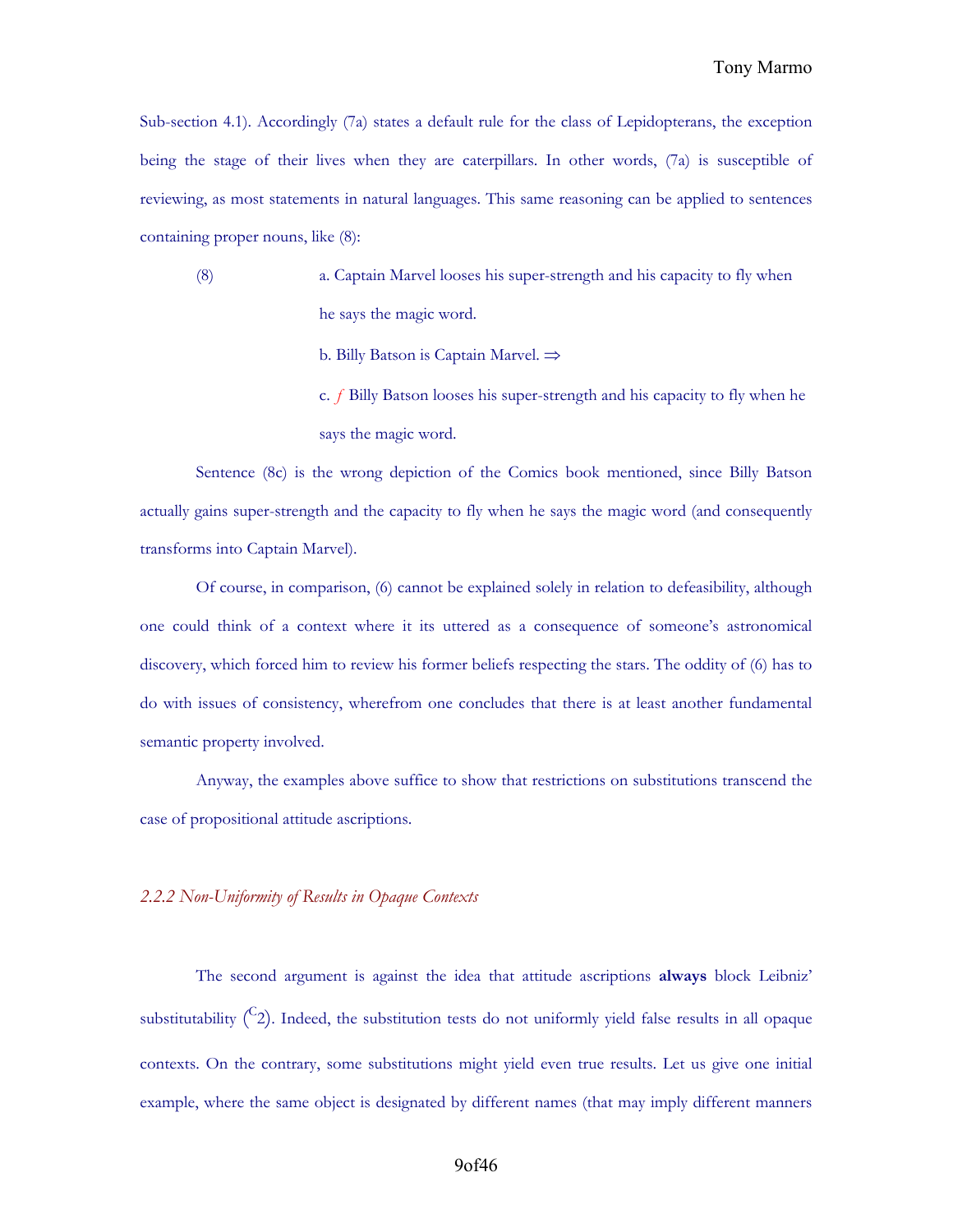of representing the same object). Yet none of the possible alternative names or expressions to designate the same object changes the truth of the statement:

(9) Every visitor to the Louvre intends to see the Mona Lisa/ La Gioconda/ da Vinci's most famous painting.

Of course, there are other cases. Sentences, which initially seem resilient to the application of substitution, may be *fixed* by the use of some *strategies.* Thus, to make unlikely substitutions work it is enough to spell out the conditions or scenarios where they may apply with the preservation of truth. For instance, a true sentence like (10) does not normally yield a true result, if, one substitutes *Spiderman* for *Peter Parker*, as in (10'a). But in a sentential context like (10'b) the substitution preserves the truth:

- (10) Jameson believes that Peter Parker is a mere photographer.
- (10') a. *ƒ* Jameson believes that Spiderman is a mere photographer.

b. T The disguise is so convincing that even Jameson believes that

Spiderman is a mere photographer. (See Berg 1988, Mckinsey 1999)

This argument shows that if (1) and (5) hold, then they do not suffice, for they can only to account for the cases of unsuccessful substitutions, and the successful cases remain unexplained.

## **2.3 One Crucial Detail**

The third argument against the traditional view on opacity  $\binom{C_3}{3}$  is that such view is empirically based on the comparison of things that are incomparable. This argument has to do with the incomplete manner examples like (5), (5') and (5")– often given in the literature– are used to corroborate the standard view on the assumed correlation propositional attitudes and failure of substitutability: crucial details in the description of the situations are omitted to make the comparisons look legitimate.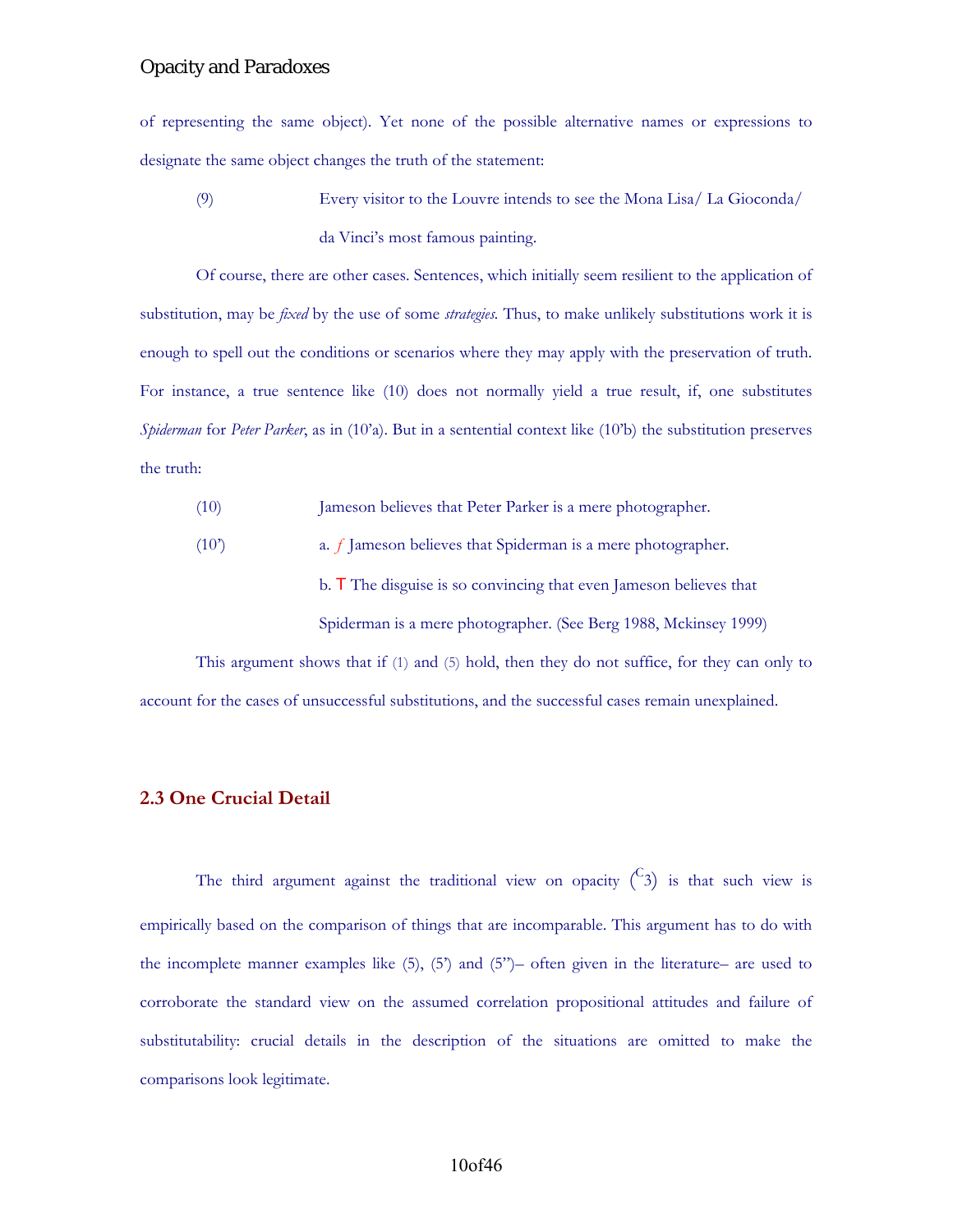### Tony Marmo

The presentation of the standard thesis usually comports the following steps in (11) to show that (12) is not derivable. In the following *x* is an epistemic agent, **τ** is a propositional attitude, P is a predicate of *y* and *y* an individual:

$$
(11) \t\t a. x \tau (Py)
$$

$$
b. y = z
$$

Making the substitution according to (11b) the result is false:

$$
(12) \t\t f \mathbf{x} \tau(Pz)
$$

But the problem is that the pattern in (11) consists of two truths that are not comparable, the second of which being in a transparent context, unlike the first that is an attitudinal ascription. On the other hand, (13c) can be derived from (13a&b), by making the substitution according to (13b):

(13)   
\n
$$
a. x \tau (Py)
$$
\n
$$
b. x \tau (y=z) \Rightarrow
$$
\n
$$
c. \tau x \tau (Pz)
$$

This makes a huge difference for the Semantics of natural languages. To illustrate how this is crucial, let us transpose the Oedipus' examples to a situation in Electra's legend, just changing the characters. First consider (14), which provides the basic information on the legend:

(14) a. Electra killed the woman who helped Aegisthus to kill her father. b. The woman who helped Aegisthus to kill Electra's father was Clytemnestra, her mother.

Now, surprisingly we can make successful inferences that were not possible in the Oedipus' case. Among the several possibilities, one can infer (14'b) from (14b) and (14'a) without any difficulty: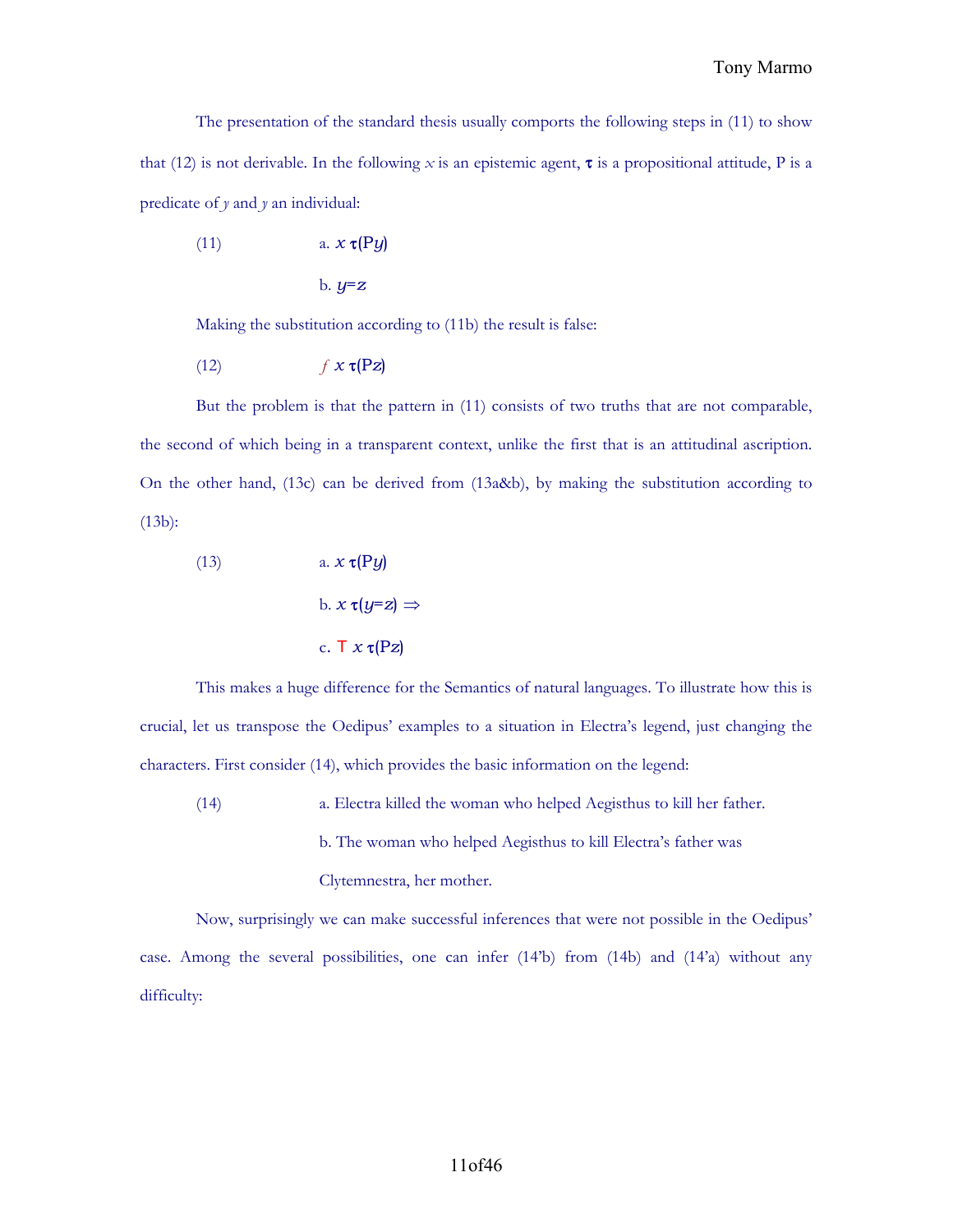(14') a. Electra intended to kill the woman who helped Aegisthus to kill her father.⇒

b. T Electra intended to kill her mother/ Clytemnestra.

What is going on? Why is there such difference between Oedipus' and Electra's examples? The contrast between  $(5)$ ,  $(5')$  and  $(5'')$  and  $(14)$  and  $(14'')$  seems to make the matters even more mysterious. However such mystery is due to the fact that in the case of Oedipus' and Electra's legends used above, (5), (5') and (5") are incomplete accounts of the situations they respectively refer to. The *(potential) text* of each legend itself has more sentences that provide more details to the *readers*. Indeed, the most important piece of information is missing in (5) above:

**(Key)** Oedipus did not know that the man he met at the crossroads was his biological father.

Unlike Electra, who knew that her mother and Aegisthus killed her father, and who therefore became **a conscious matricide**, Oedipus cannot be attributed the intention of parricide.

However, if (5") is recomposed in order to add the information contained in the **(Key)** above, then it is possible to infer (15):

(15) T Oedipus intended to kill the man, who, unbeknownst to him, was his biological father.

For the same sort of reason, the substitutions in (16) below will yield false or true results, depending on whether the subjects in question know that Batman is Bruce Wayne or not:

(16) a. The Joker/ Robin assumes that Batman is always driving the batmobile. b. *ƒ* The Joker/ T Robin assumes that Bruce Wayne is always driving the batmobile.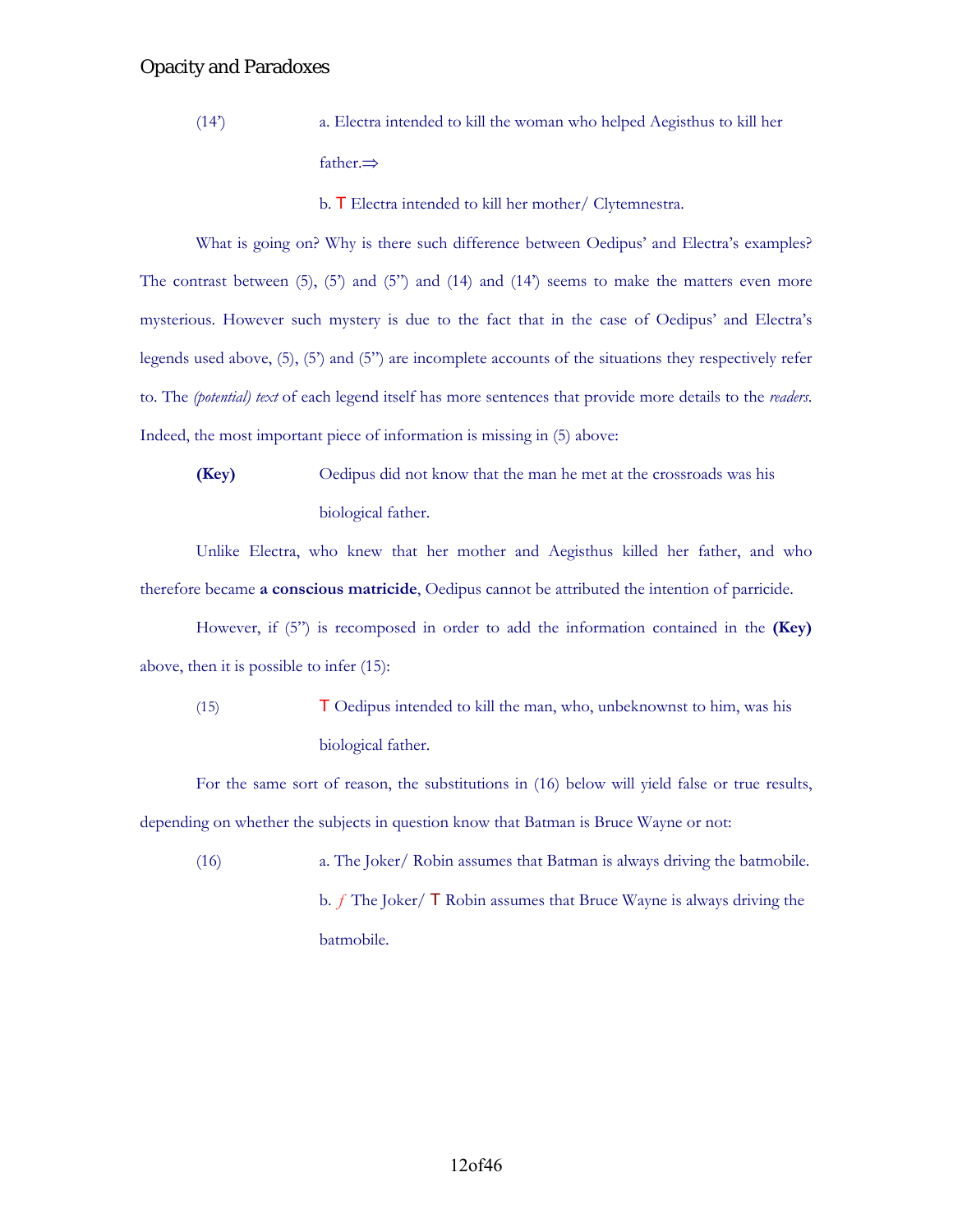## **2.4 Binding and Control Subsist**

 $\overline{a}$ 

The fourth argument against the strict correlation between Leibniz' Law and opacity  $\binom{C_4}{A}$ has to do with two syntactic-semantic relations: *binding[5](#page-12-0)* and *control*.[6](#page-12-1) If one accepts the standard view on opacity, then incorrect linguistic predictions about binding and control are made.

In construing sentences, there is a clear connection between Leibniz' Law and the notion of binding, for the latter entails the (possibility of) *mental* or *implicit* substitution operations involving variables (such as anaphors, pronouns, etc). For instance, consider the examples bellow:

 $(17)$  Narcissus<sub>1</sub> loves himself<sub>1</sub>.

A claim like (17) is true iff it is true that the person Narcissus loves is Narcissus himself. Accordingly, the binding relation indicates that if *himself* is replaced by *Narcissus*, the formed sentence *Narcissus loves Narcissus* will be true, even if it sounds awkward. This indicates that binding is a form of manifestation of Leibniz' Law, whereby opaque contexts should somehow block binding or control.

Indeed, this prediction was made by Quine (1956), according to whom it is meaningless to quantify into opaque contexts. Suppose that C' is any sentential context reporting a propositional attitude. Under (5), C' is opaque. If one obtains C" result from C' by substituting a variable *v* for the term at the relevant opaque occurrence, then Quine says that binding of this occurrence of *v* by a quantifier outside the scope of C" results in a meaningless expression.

Quine's thesis has been contested in the literature and counter-examples have been given. McKinsey (1998), for instance, points that if a sentence like *David is such that Bruce believes that he is a megalomaniac* is true, so is its existential generalisation: *someone is such that Bruce believes that he is a* 

<span id="page-12-0"></span><sup>5</sup> In Generative syntax, binding is defined binding as an instance of co-indexation between two terms. In broader terms, this concept can be understood in the following manner:

<sup>•</sup> A lexical item  $\mu$  binds another item  $\varepsilon$ , if  $\varepsilon$  is a variable and  $\mu$  functions as an assignment to  $\varepsilon$ . Cf. Chomsky (1982).

<span id="page-12-1"></span> $<sup>6</sup>$  In generative literature, control is a kind of special binding involving an inaudible variable called PRO that functions as</sup> the subject of an infinitival clause.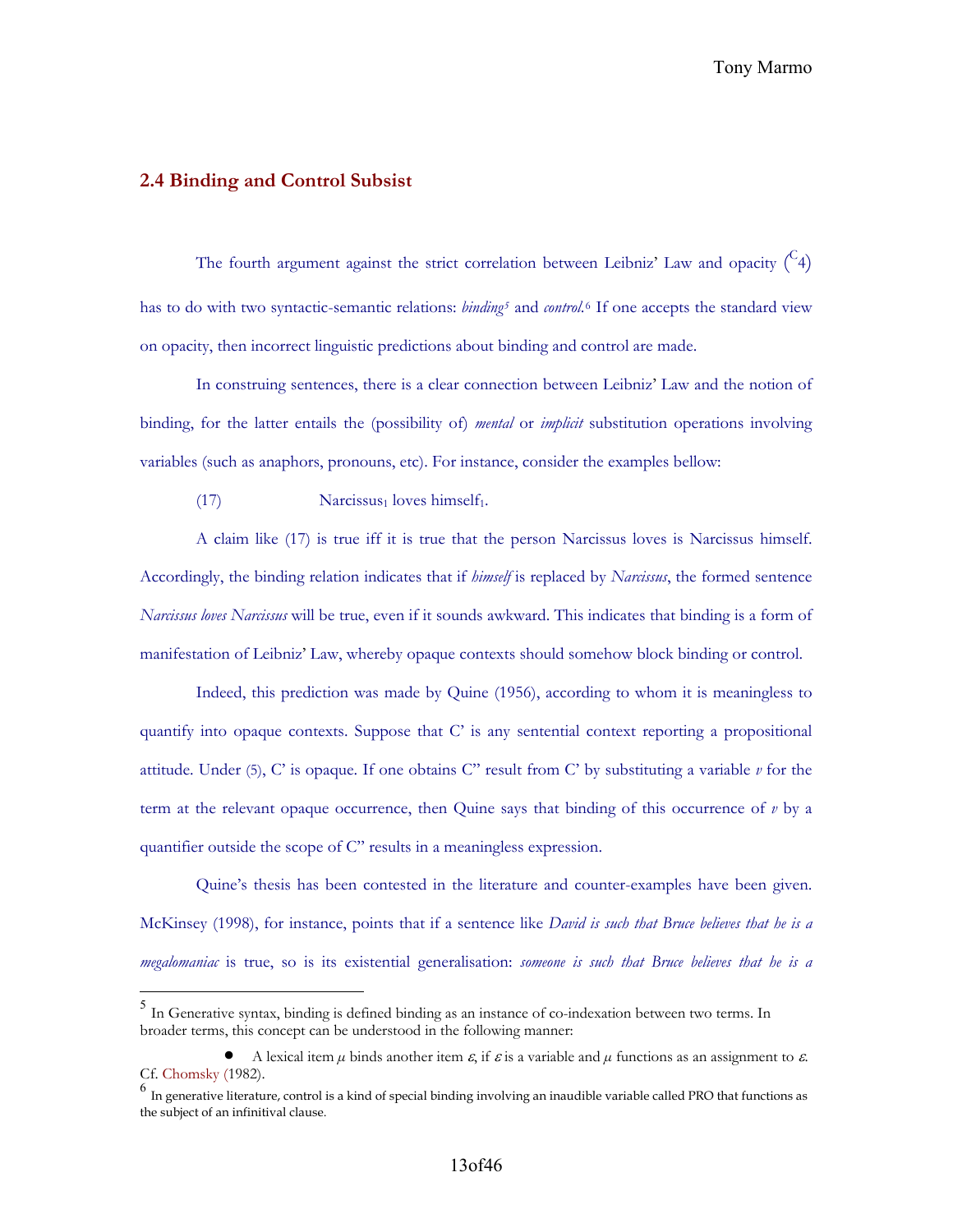*megalomaniac.* In the generalised version, the indefinite (weak quantifier) *someone* binds the pronoun *he*. According to Quine's thesis, this existential generalisation sentence should be meaningless. Yet it is a clearly meaningful sentence.

To reinforce this observation, a simple look at the previous examples will reveal that the binding and the control relations *subsist*,[7](#page-13-0) in transparent and opaque contexts alike. Below some of the examples are repeated for reasons of convenience with the proper indices represented:

 $(5")$  a. Oedipus<sub>1</sub> killed the man he<sub>1</sub> met at the crossroads.

b. The man Oedipus<sub>1</sub> met at the crossroads was his<sub>1</sub> biological father.

(5<sup>"")</sup> a. Oedipus<sub>1</sub> intended *PRO*<sub>1</sub><sup>[8](#page-13-1)</sup> to kill the man he<sub>1</sub> met at the crossroads.⇒

b. *f* Oedipus<sub>1</sub> intended *PRO*<sub>1</sub> to kill his biological father.

## **2.5 Partial Conclusions**

 $\overline{a}$ 

If the classic view expressed in (1) has to be discarded, then one has consequently to define opacity in terms of more fundamental properties of human languages. Keeping in mind the remarks made hereinbefore, the differences between transparent and opaque context may be tentatively characterised truth-functionally.

<span id="page-13-0"></span><sup>&</sup>lt;sup>7</sup> Another connected issue is rigid designation. Under a stronger interpretation of opacity defined in relation to Leibniz's Law would lead us to expect that rigidity should disappear in opaque contexts too. I do not think so though, I have not enough space to discuss it in detail.

<span id="page-13-1"></span><sup>8</sup> In Generative tradition *PRO* is an inaudible variable that functions as the subject of a non-finite sentence.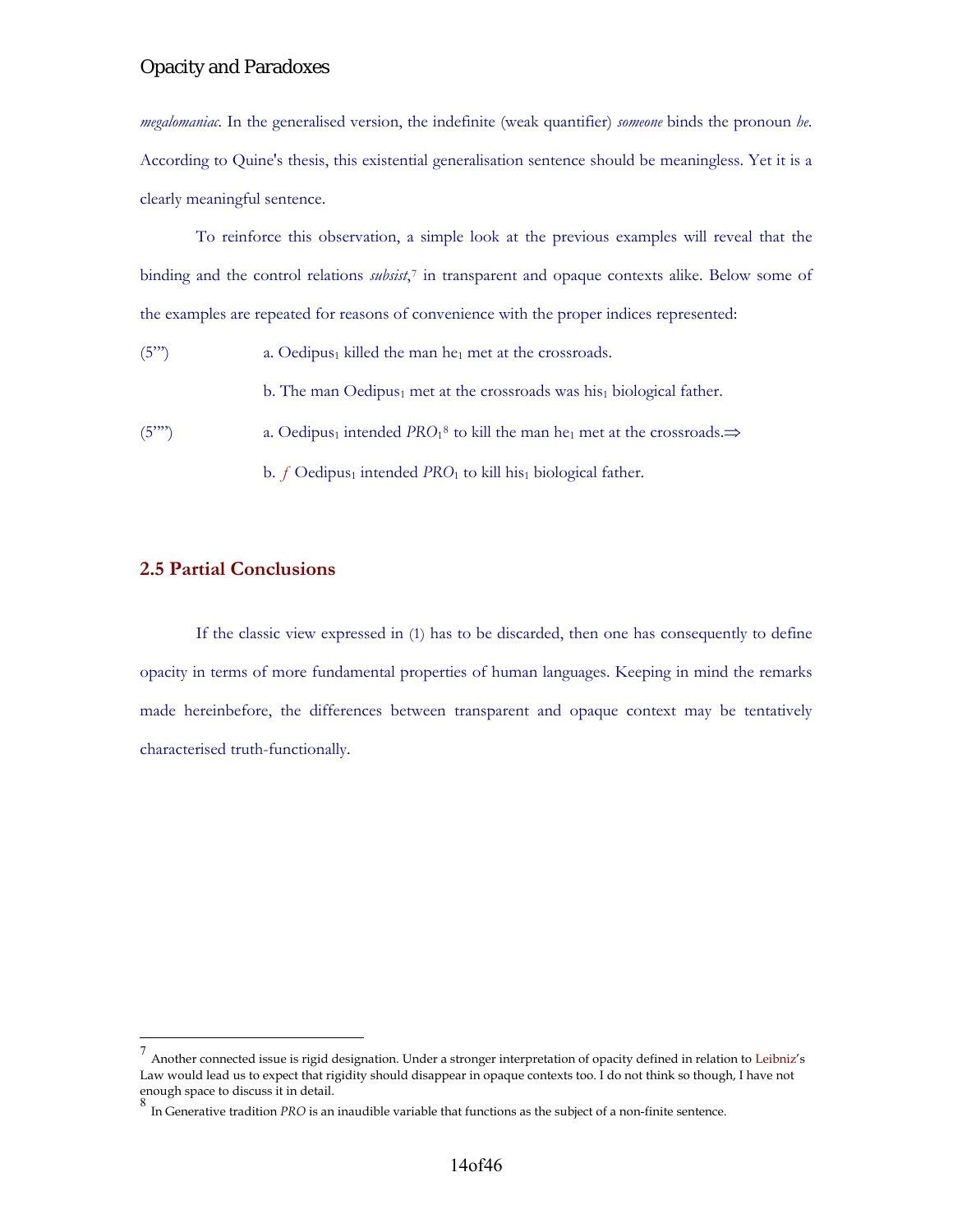## **3. Opacity as Accessibility**

## **3.1 General Ideas**

Opaque contexts can be compositionally delimited by some lexical item that corresponds to an attitudinal operator like a verb, a noun or an adverb and in several manners, as it is exemplified by the sentences below (by the words in bold):

- (18) a. Electra **intended** to kill Clytemnestra.
	- b. It was Electra's **intention** to kill Clytemnestra.
	- c. Electra **intentionally** killed Clytemnestra.

Setting aside the fact that the above categories behave differently in syntax, and considering that the phenomena must be treated in a manner that takes into account scope distinctions, it is possible to formalise epistemic reports in a simple manner by assuming the existence of:

- (19) i. An attitudinal operator γ expressed by one lexical item that takes scope over the subordinate clause, which expresses proposition;
	- ii. A proposition  $\pi$ ;
	- iii. A quantifier over propositions **Q**.

Given this basic toolbox, there are two hypothetical ways to structure the reports:

(19)  
\n
$$
a. \ \mathcal{N}(\mathbf{Q}\pi \ \& \ \pi)
$$
\n
$$
b. \ \mathbf{Q}\pi \ \& \ \mathcal{N}(\pi)
$$

For reasons to be shown here, in the case of most attitudinal operators (19a) holds, while (b) is out. There are exceptions to this.

If this tentative formalisation is correct, then three pertinent questions follow:

 $(2_1)$ How the attitudinal operator contributes to or modifies the truth of the statements?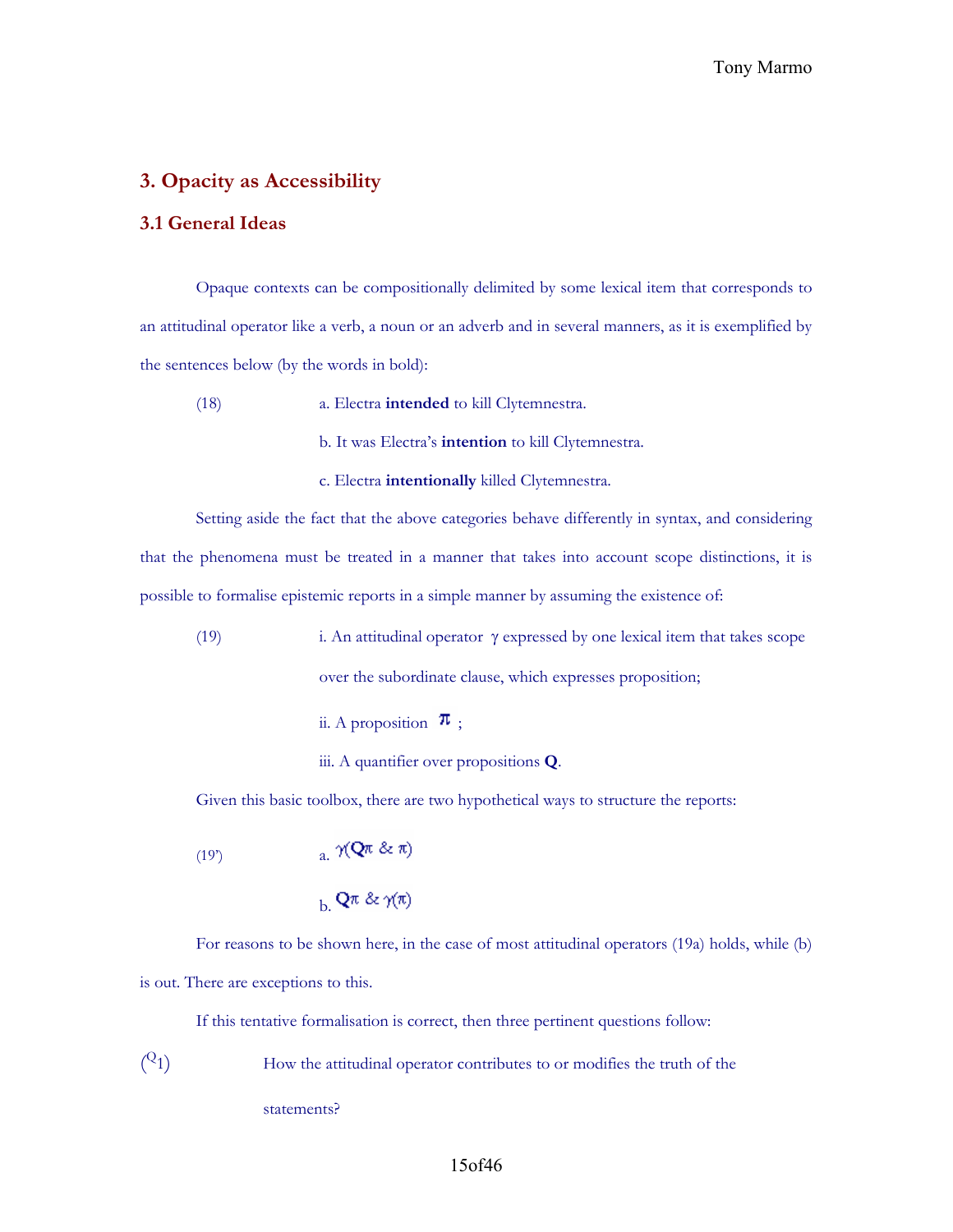- $(^{Q_2})$ Why do human languages need opaque contexts to report epistemic states?
- $(2)$ How can the attitudinal operator be defined in more basic terms?

In answering the three questions above, I shall gradually argue in favour of interpreting the attitudinal operator in part as a model-situation accessing device (rather than a possible world accessibility relation).

## **3.2 Opaque Contexts and Truth**

Empirical evidences show that the presence an attitudinal operator crucially changes the truth or the falsity of a statement. For example, a statement, which alone is false, may thereby be embedded within a larger sentence and the resulting epistemic report will be true. Compare the examples below:

(20) a. *ƒ* The earth was flat.

b. T Folks in the middle age thought that the Earth was flat.

The first sentence of the pair above is and has always been false in the real world, although, it could be the case in another world. On the other hand, the second sentence, which contains the first, is true. This is because persons in the middle age actually thought that Earth was flat, in spite of the fact that, unbeknownst to them, it was not. The contrast with the pair in (21) is startling:

- (21) a. T The other planets have never revolved around the Earth.
	- b. *ƒ* Ptolemy suggested that the other planets have never revolved around the earth.

The second sentence of the pair above is not true in the real world because Ptolemy was the main theorist of geocentric Astronomy, although in another possible world Ptolemy could have proposed a heliocentric theory. This sort of data shows that an clause  $\phi$  embedded in an opaque context is true if and only if it is true in the epistemic agent's construal of the world, and that the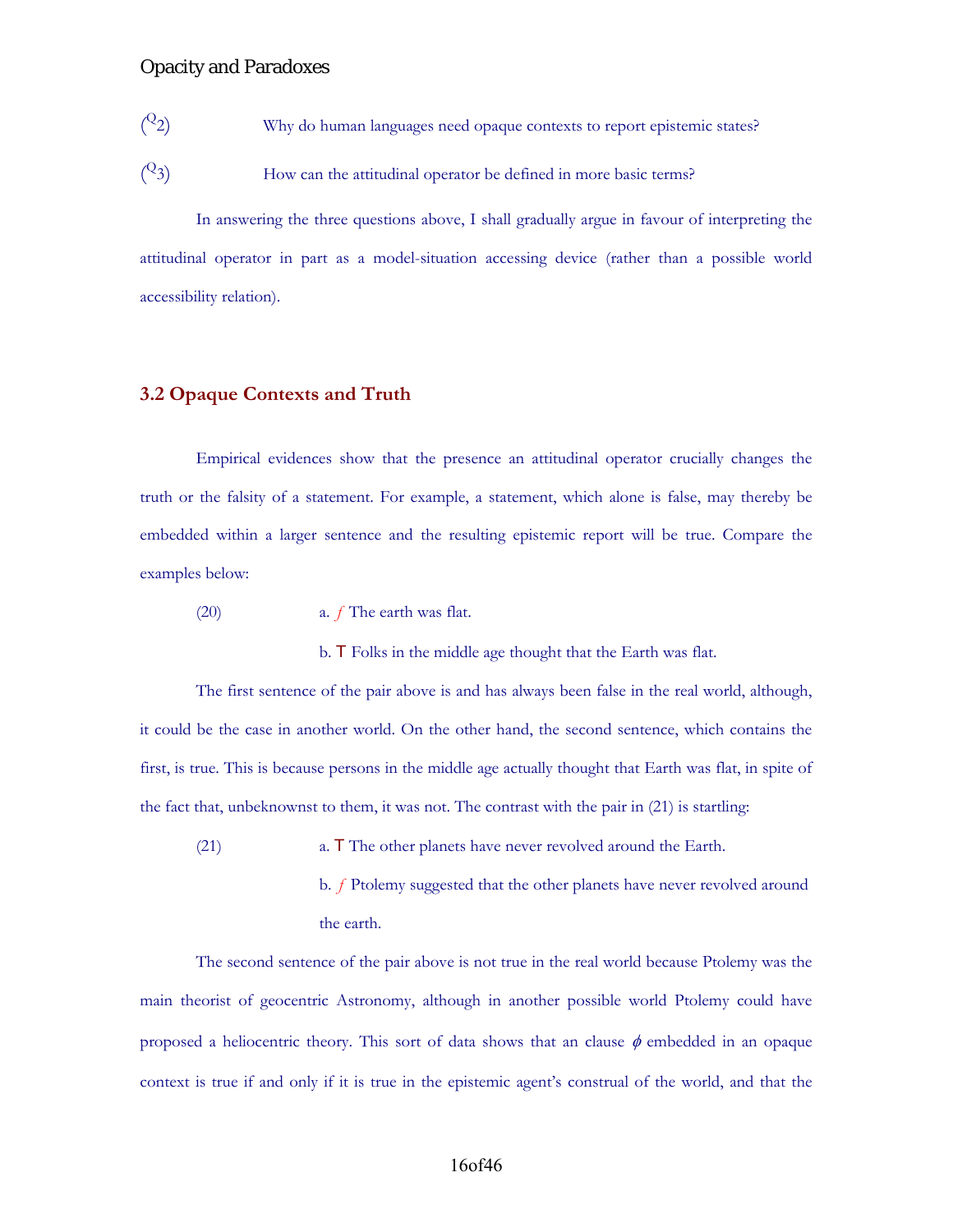Tony Marmo

whole epistemic report is true if and only if it correctly describes the mental state of the epistemic agent<sup>[9](#page-16-0)</sup>. We may extend these observations to many other examples:

(22) a. The sentence *Sandy believes that money grows on trees* is true inasmuch as it is true that Sandy believes that money grows on trees, and regardless of the fact that money does not grow on trees. b. *Linda supposes that there are indigenous elephants in South American Jungles* is true inasmuch as it is true that Linda supposes that there are elephants in South American Jungles, and regardless of the fact that there are not indigenous elephants in South American Jungles. etc.

Or in Bach's (1997) terms: *Sandy believes that money grows on trees* is true iff it is this is one of Sandy's beliefs; *Linda supposes that there are elephants in South American Jungles* is true iff such supposition is among Linda's suppositions, etc.

Accordingly an attitudinal operator seems to separate and at the same time relate two worlds: one that corresponds to the mental state of the epistemic agent and another where the epistemic agent exists. If this is the case, an attitudinal operator may be reinterpreted in terms of accessibility of possible worlds, as already proposed by Kripke (1959), Hintikka (1969) and Lewis (1986). I shall accept this idea and modify it later on, but for the moment let us explore it a little bit.

## **3.3 Possible Worlds**

 $\overline{a}$ 

Let us consider the notion of accessing possible worlds:

| (23) | <b>Possible Worlds Accessibility</b>                                          |
|------|-------------------------------------------------------------------------------|
|      | Given two possible worlds $W'$ and $W''$ and an accessibility relation R that |
|      | corresponds to a propositional attitude:                                      |

<span id="page-16-0"></span> $^{9}$  Cf Jackendoff (1983, 1996) and Lakoff (1987).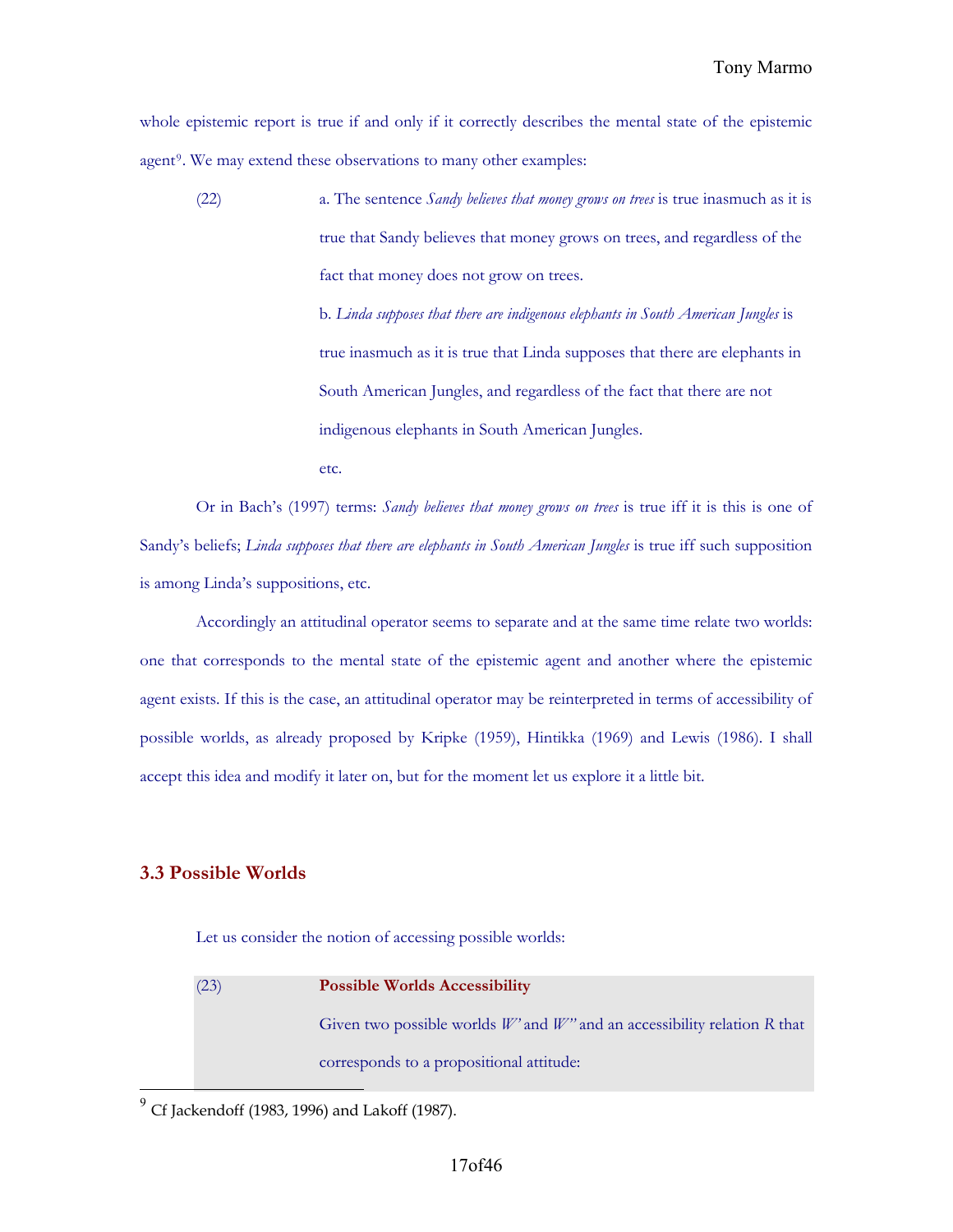*w'* is accessible from *W'* throughout *R* (see Hintikka 1969).

An approach based on the notion above has some advantages and also disadvantages. The first advantage is that it can correctly predict the differences between veridical and non-veridical reports in terms of reflexivity and non-symmetry:

| (23) | i. Non-Symmetric Relation                                                   |
|------|-----------------------------------------------------------------------------|
|      | An accessibility relation R is non-symmetric if a possible world $W''$ is   |
|      | accessible from $W$ throughout a relation R, but $W$ is not accessible from |
|      | $W''$ throughout R.                                                         |
|      | ii. Reflexive Accessibility Relation                                        |
|      | An accessibility relation $A$ is reflexive iff $A$ holds between a possible |
|      | world $W'$ and $W'$ itself.                                                 |

So far we have mainly considered non-veridical epistemic reports with lexical items like *to believe* and *to intend.* These cases are instances of non-symmetric accessibility relations. The veridical reports on the other hand involve lexical items that require a clause that not only corresponds to the epistemic agent's mental state, but that is true in the world wherein such agent exists. Cases of veridical reports include sentences with the verbs *to acknowledge* and *to know*. Let us see some examples:

(24) a. *ƒ* Spanish is the language of Brazil. b. # Filmmakers know/acknowledge that Spanish is the language of Brazil.

Sentence (24b) is nonsensical because *to acknowledge* and *to know*, unlike *to believe* and *to think*, **seem to** entail that their complement clause must be true in the world the whole epistemic report is true. This sort of fact is supposed to follows from the reflexive character of the relevant accessibility relation.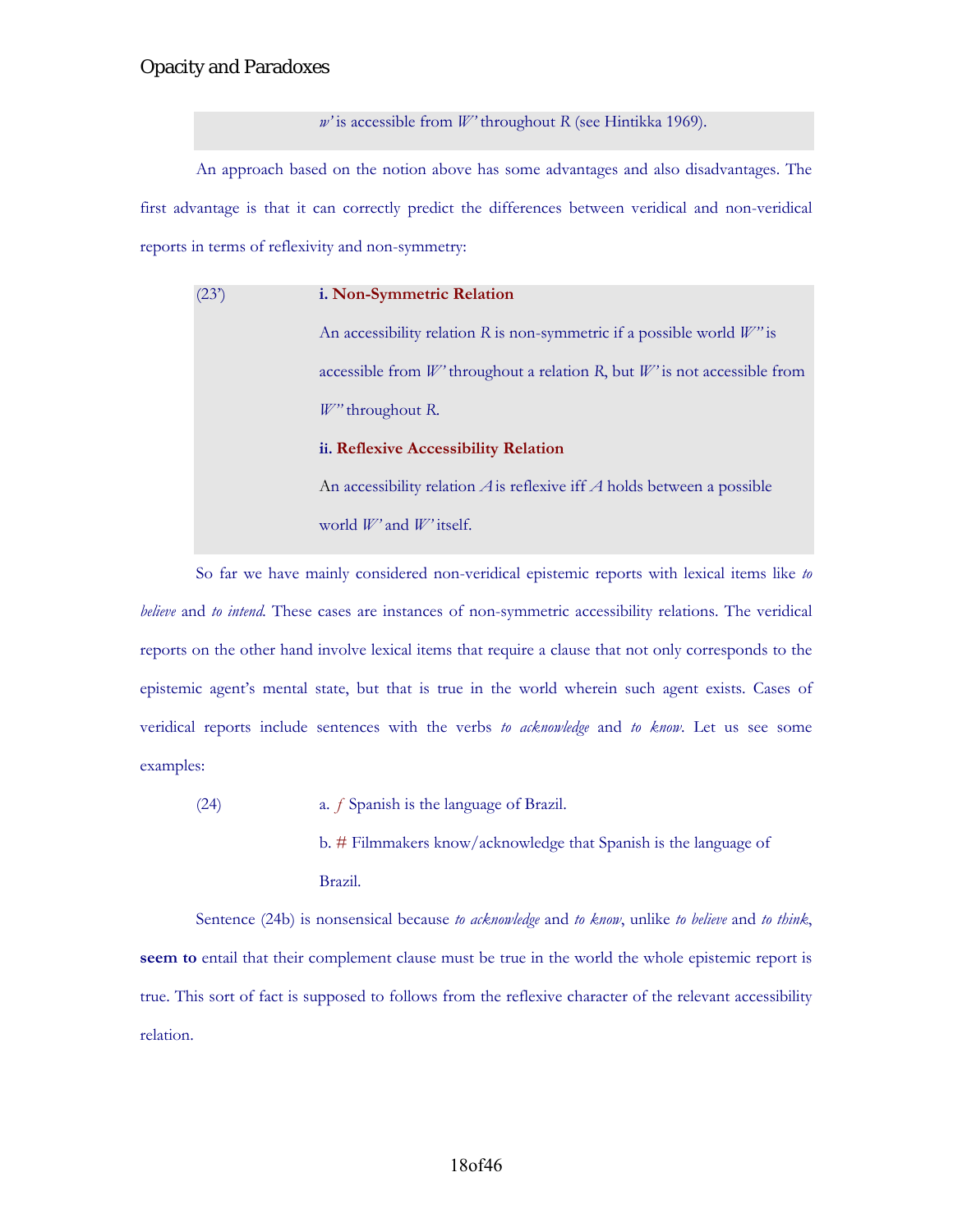In spite of the advantages of an analysis of attitudinal operators as accessibility relations, it also carries important problems, which must be considered. Some are minor problems. For instance, to say that some propositional attitudes like *to know* are reflexive relations could imply that the epistemic agent is omniscient. Another problem would be that under the aforesaid presumption, the veridical reports are predicted to be unsuitable to describe fiction.

The first problem is clear. If one says that verbs like *to know* express an accessibility relation between one world and itself, this might mean that the world that corresponds to the knowledge of epistemic agent is the world wherein he is, i.e., the epistemic agent knows all about his world. But inasmuch no epistemic agent is omniscient, it turns out that the possible world that corresponds to his knowledge can at best be a section of the world wherein he lives.

The second problem is also puzzling. Accordingly to the reflexive relation analysis of veridical reports, the pronoun we in the sentence below could not refer to persons living in the real world:

(25) We know that Romeo and Juliet died after their secret wedding.

In (25) the accessed world is a fictional world accessed from the real world by epistemic agents expressed by *we*.

These two problems point to the idea that the accessibility relations are always more or less non-symmetric. But these problems can somehow be skipped by a refinement of the involved notions, or just by adding more conceptual instrumentals to the machinery.

Methinks that the real problem with the idea of accessing worlds is that it lacks some of the advantages of using a semantics based on model-situations.

#### **3.4 Problems with Paradoxical Readings**

The major disadvantage of an analysis of opaque contexts based on the accessibility relations between **possible worlds** is that it does not offer a solution to some important paradoxes. Hence it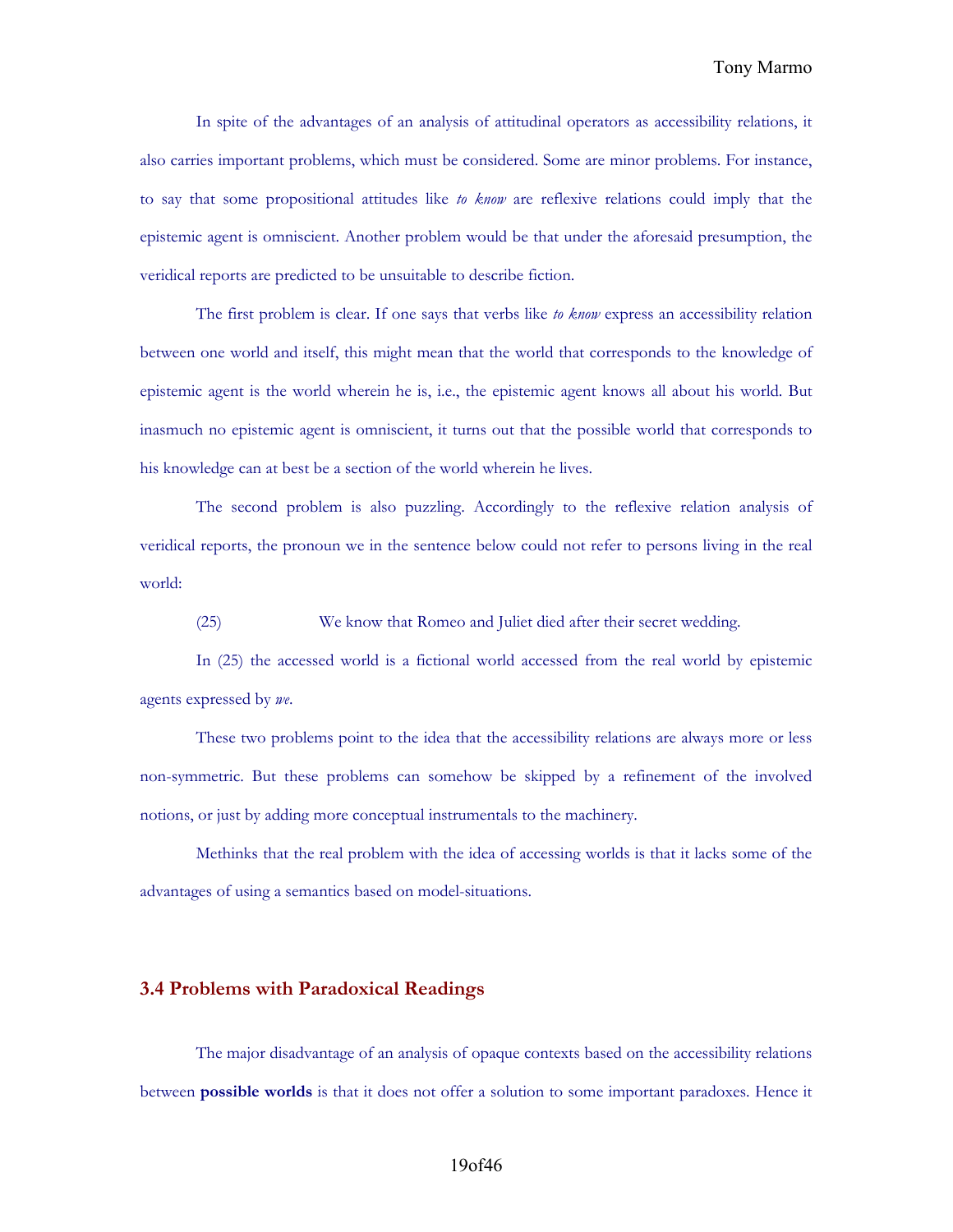incorrectly predicts that such paradoxes will obtain in the interpretation of natural language sentences, while they usually do not. Here I am referring specially to the following paradoxes exemplified by the respective sentences:

| (26) | Fitch's knowability                                                     |
|------|-------------------------------------------------------------------------|
|      | We know that there are things we do not know.                           |
| (26) | <b>Socrates' Paradox</b>                                                |
|      | One thing I know is that I know nothing.                                |
| (27) | <b>Moore's Paradox</b>                                                  |
|      | The Earth is round, but I do not believe it.                            |
| (28) | The Intensional Liar's (or Lindström's 1998 Epimenides') Paradox        |
|      | a. All sentences contemplated by Epimenides are false.                  |
|      | b. The sentence above is contemplated by Epimenides.                    |
| (29) | Pollyanna's Paradox                                                     |
|      | a. Pollyanna believes everything the Physics teacher says (is true).    |
|      | b. The Physics teacher says that Pollyanna does not believe anything he |
|      | says.                                                                   |
|      |                                                                         |

These sentences are common in the daily usage of any natural language and are not considered paradoxical in their usual interpretation. But the accessibility relation analysis predicts so. Let us examine those more carefully.

## *3.4.1 Fitch's Knowability and Socrates' Ignorance Paradoxes*

Within the realm of possible worlds approaches, the idea that the concept of knowledge crucially contains the concept of truth perforce brings Fitch's (1963) paradox to the arena of our discussion (Cf Beall 2000, MacFarlane 2004, Restall 2004 and Tennant 2002). The paradox consists of taking a basic notion that there are unknown truths to derive the idea that should the knowability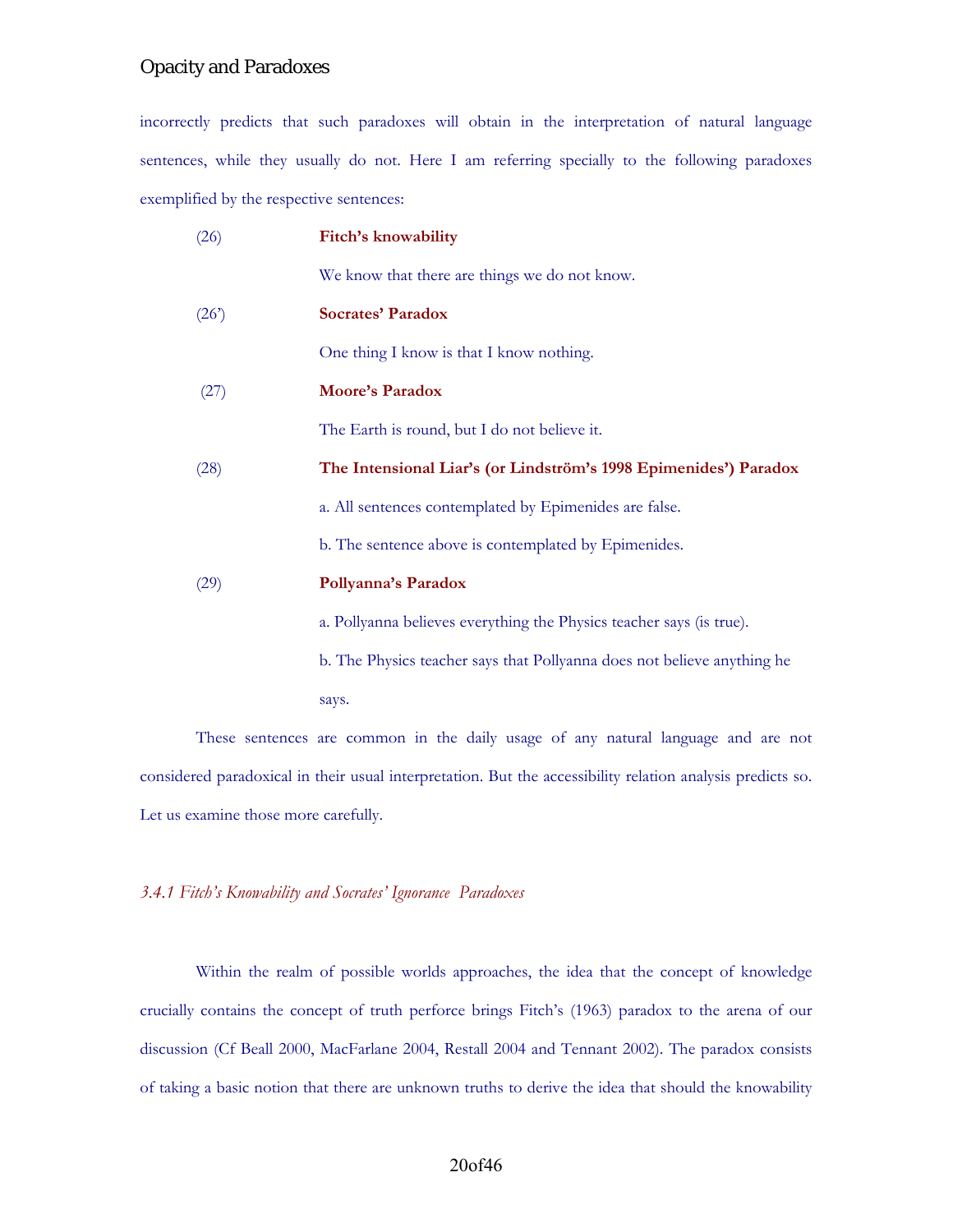thesis in (30) hold, then all truths are known, not merely knowable). Thus Fitch's paradox makes incorrect predictions about sentences like (26), although they are common sentences in everyday life.

In standard formalisation of Fitch's paradox it is assumed that there is a predicate *known* K and the property of being *knowable* is  $\delta K$ , so that every truth  $\pi$  is knowable:

```
(30) Knowability thesis
    \forallπ(π→\DiamondKπ)
```
Accordingly, omitting their respective subjects, (26) corresponds to the conjunctions in (30):

(31)  $a. \exists \pi(\pi \& \neg K\pi)$ 

$$
b. K(\exists \pi(\pi \& \neg K\pi))
$$

Being the conjunction in (31a) true, it is knowable  $(\delta K(\pi \& \neg K\pi))$ . If one by knowing a conjunction knows the conjuncts, thus K( $\pi \& \neg K\pi$ ) entails K $\pi$  and K( $\neg K\pi$ ). But K( $\neg K\pi$ ) means  $\neg K\pi$ , thus K( $\pi$ & $\neg K\pi$ ) entails the contradiction K $\pi$  and  $\neg K\pi$ . But (26) does not entail such contradiction in the way it is commonly interpreted in plain English. (Cf. Sub-sections 4.1 and 5.4)

Socrates' paradox reminds Fitch's one outwardly. Anyhow, (29') is in principle contradictory: if the utter of (29') knows nothing, then there should not be one thing he knows. In other words, it should follow that he does not know that he knows nothing, etc. But that is not a conclusion the users of English (or other human languages) commonly draw from a sentence like (29'). The solution to Socrates' paradox is like the ones to Pollyanna's and the Intensional Liar's paradoxes (in Subsection 4.1).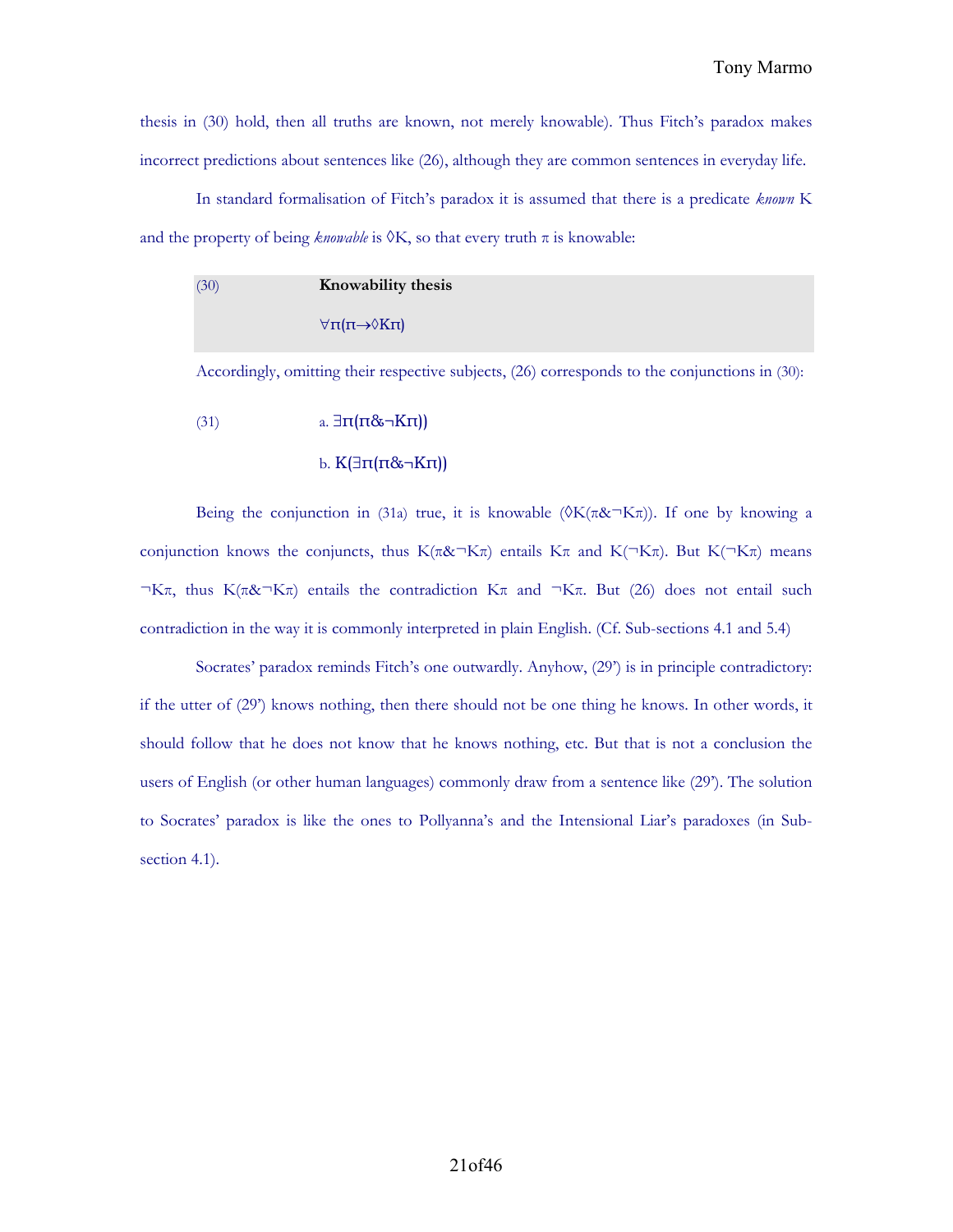#### *3.4.2 Moore's Paradox*

Moore's paradox<sup>[10](#page-21-0)</sup> involves opacity in sentences that seem contradictory like  $(27)$  and the first sentences below:

(32) a. I do not believe in witches, but they do exist. (said by Sancho) b. Witches exist, but Sancho does not believe in them. (said about Sancho)

The utter of (27) firstly asserts that the Earth is round, then claims not to believe in what he just stated, making a seemingly inconsistent sentence. On the other hand, (27) should, as a whole, be true, if the utter does not believe in what the first clause means. The same holds for (32a).

Following the standard understanding of Moore's paradox, while in (32b) the utters merely present the description of the world, in (27) and (32a) they initially seem committed to asserting Earth's roundness and to denying the existence of witches and then break such commitments. In other words, there is a contradiction between the propositional attitudes: the utter at the same time knows what is the truth but does not believe it.

## *3.4.3 Intensional Liar and Pollyanna's Paradoxes*

Lindström's Epimenides is just like the Liar's paradox, but it involves the propositional attitude expressed by *to contemplate*.

Pollyanna's paradox is similar, but involves a short dialogue. Assuming that the first sentence in (29) is true and that Pollyanna hears it, one obtains:

(33) Pollyanna believes that she does not believe anything the Physics teacher says.

 $\overline{a}$ 

<span id="page-21-0"></span> $10$  Cf. Gillies (2001) and Rosenthal (2002).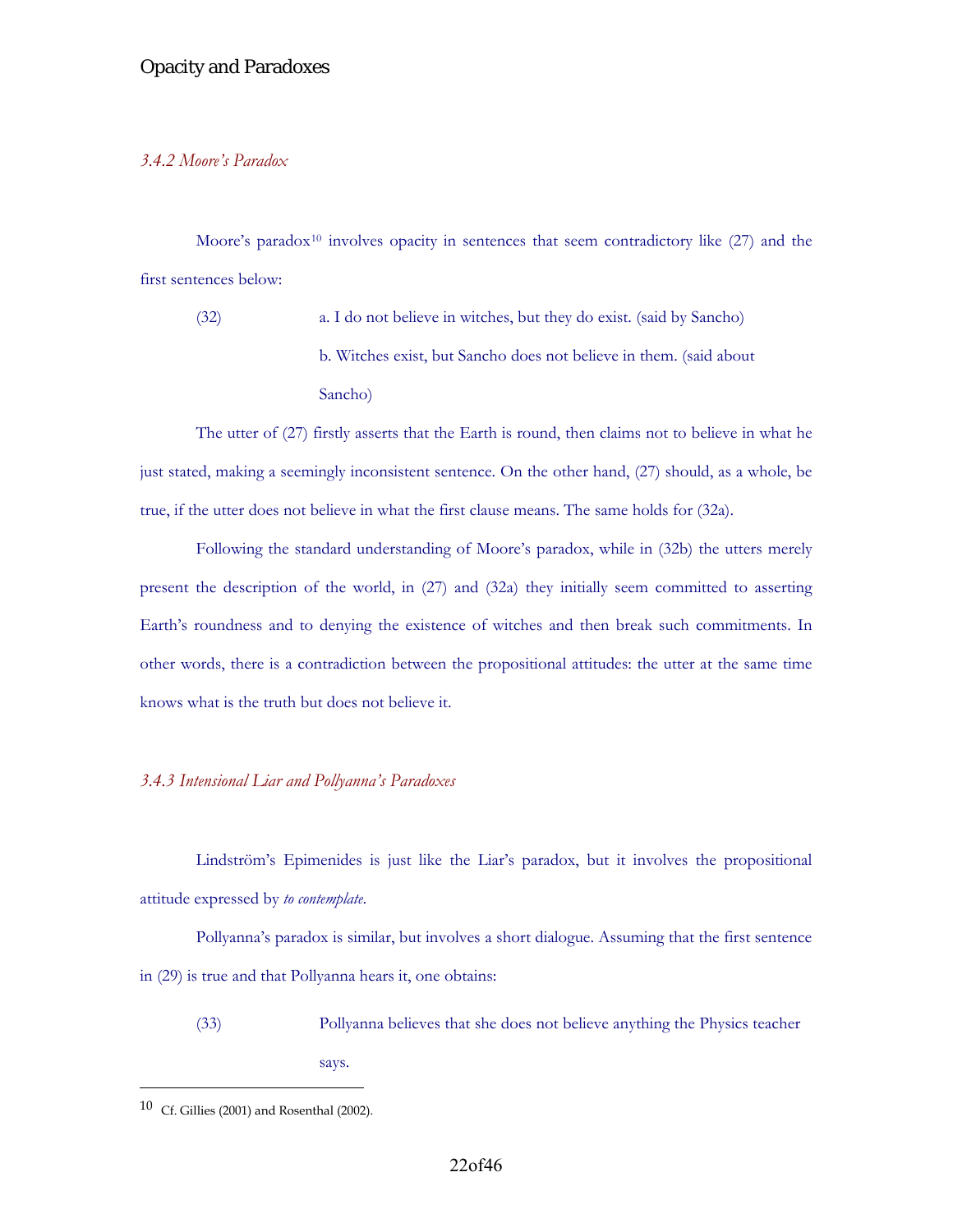But, given (29b), that leads to a chain of contradictory conclusions:

(33') i. Pollyanna believes that she believes anything the Physics teacher says. ⇒ ii. Pollyanna believes that she does not believe anything the Physics

teacher says.  $\Rightarrow$  etc.

But, according to the common intuitions of users of any natural language, this is an absurd interpretation of the Pollyanna's sentences.

Let us now consider the advantage of using the notion of accessing situation rather than possible worlds in the attempts to solve paradoxes.

#### **4. Re-Discussion**

### **4.1 Solutions to the Paradoxes**

Among the common approaches to paradoxes in the literature there are those that rely on temporal or spatial segmentation and/or on contextualisation of the statements. These solutions basically seek to assign a non-paradoxical interpretation to sentences that under classic logic should be paradoxical.

Examples of these kinds of solution have been proposed for the knowability paradox. For instance, Restall (2004) argues that the two pieces of the conjunction do not occur at the same time, i.e., not all truths can be known at once, so that the correct formalisation of the conjunction should be something like:

(31<sup>'</sup>)  $\exists \pi (\pi \mathcal{O}_T \neg K\pi)$ 

Edgington (1985), on the other hand, argues that two distinct situations  $S'$  and  $S''$  ought to be assumed: the knower knows  $\pi$  in *S'* and  $\pi$  is true in *S'*, although  $\pi$  is not true in *S'* itself. Both of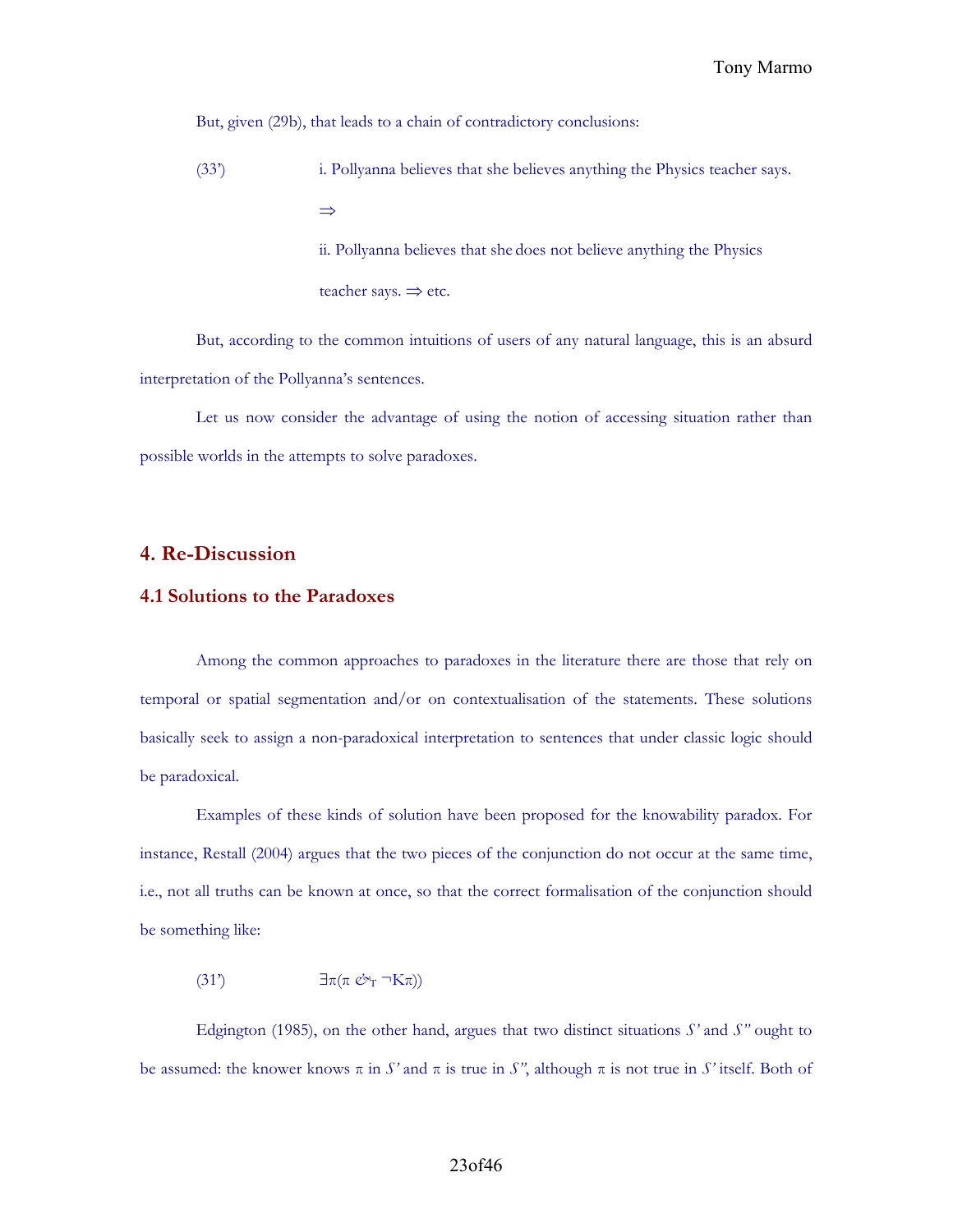the aforesaid approaches can be combined to avoid or solve Fitch's paradox. (See Sub-section 5.4 for more details)

Recent instances of these sorts of solution to the versions of the Liar's paradox are found in Gauker (2001, 2004), Glanzberg (2003) and Lindström (1998). Except for some different details in the formulation of their proposals, Lindström and Glanzberg's solutions go basically in the same direction as Gauker (2004), for whom the relativisation of truth to context may offer the means to avoid paradoxes, if it is possible to deny that a sentence about a context can be true in the very context it is about.

Glanzberg (2003) argues that, as a consequence of high principles, in the Liar's sentence there is a domain restriction phenomenon at work, where a covert quantifier over propositions plays a role in predications of truth. Consider the liar's sentence:

#### (34) This sentence is not true= $\sigma$

The sentence above entails two distinct conclusions:

- (34<sup>'</sup>) i. That  $\sigma$  is true.
	- ii. That  $\sigma$  is not true.

If the conclusions above are taken to refer to two different contexts, relating to two different domains or to two different periods in the history of the same domain, there is no necessary contradiction between them. Glanzberg assumes that this sort of strategy could be used to tackle the strengthened Liar's paradox. If it is possible to assume that if propositions are simply sets of truth conditions, then the correlation between a proposition and the sentence that expresses it reveals a context dependence. As most predications of truth work through the expression relation, they contain a tacit existential quantifier, so that:

(35) 
$$
\exists \pi (\text{Exp}(\varphi, \pi, \Gamma) \& \text{Tr}(\pi))
$$

The proposition  $\pi$  expressed by the sentence  $\varphi$  in context  $\Gamma$  is true.

#### 24of46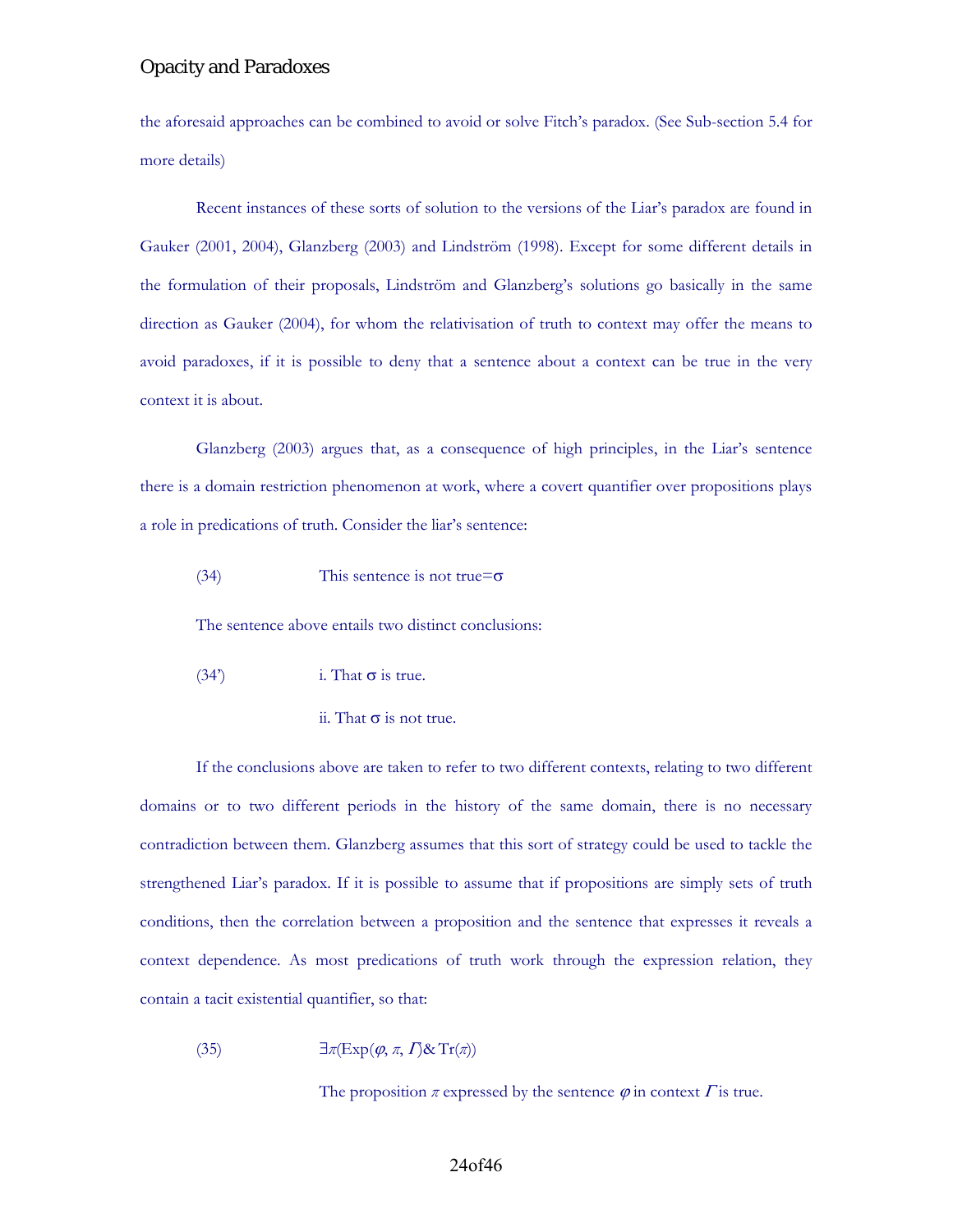Where, in Glanzberg's system, Exp means *expresses* and Tr *Truth predicate*. The domain of Glanzberg's quantifier ∃*π* can be contextually restricted, as in the case of all quantifiers in natural language. This implies that any claim like every *proposition is true* means that every proposition in a certain domain is true. The Strengthened Liar reasoning shows that there must be extraordinary context dependence in the Liar's sentence, and the domain of Glanzberg's propositional quantifier ∃*π* must expand between:

(36) 
$$
\neg \exists \pi (\text{Exp}(\varphi, \pi))
$$
  
and  

$$
\varphi
$$

The first claim may be true, if within the contextual domain of propositions there is no proposition for  $\varphi$  to express. The second claim may express a true proposition, if there is one in the expanded domain of propositions available from its context.

Lindström (1998) tries a relatively equivalent path for the intensional Liar's paradox. He deems it analogous the paradox of the Barber. In the latter, the paradox is avoided by denying the existence of any such person, who shaves all and only those inhabitants of his village that do not shave themselves. Similarly, for Lindström, Epimenides (the intensional Liar) cannot exist, for he would be a person who contemplates (or asserts) one and only one proposition in the domain consisting of available propositions, namely, the proposition that all propositions in the domain he contemplates are false.

Let *∑* be the set of all propositions and *Ω* a subset of *∑* over which a propositional quantifier ranges. If one re-states the Liar's proposition in the form  $\forall \pi (A \pi \rightarrow \neg \pi)$ , then Lindström's theorem applies: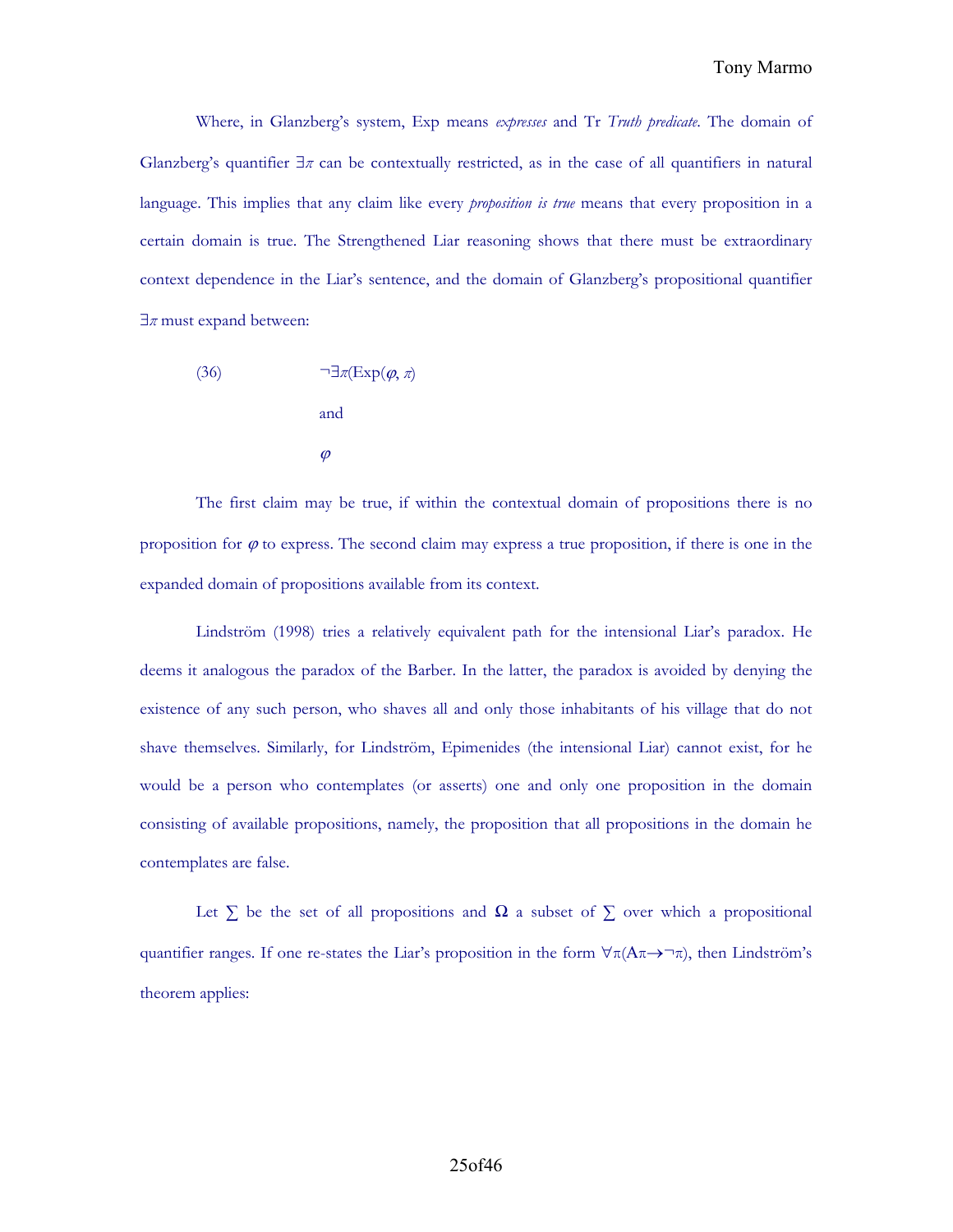| (37) | <i>i</i> . Theorem                                                              |
|------|---------------------------------------------------------------------------------|
|      | If the domain of quantification $\Omega$ satisfies the principle of             |
|      | plenitude, then the Liar proposition for $\Omega$ is not a member of $\Omega$ . |
|      | (See Lindström 1998 for demonstration)                                          |
|      | ii. Corollary                                                                   |
|      | If the domain of quantification $\Omega$ satisfies the principle of             |
|      | plenitude, then it cannot be the whole set $\Sigma$ .                           |
|      |                                                                                 |

Lindström theorem above refers to Kaplan's plenitude principle:

| (38) | <b>The Plenitude Principle</b>                                                   |
|------|----------------------------------------------------------------------------------|
|      | There is a property A of propositions such that: for each proposition $\pi$ , it |
|      | is possible that $\pi$ should have had the property A and that $\pi$ should have |
|      | been the only proposition having that property. (Kaplan, Lindström 1998)         |

Lindström then proposes an attitudinal version of Kaplan's principle:

| (38) | <b>Attitudinal Plenitude</b>                                                            |
|------|-----------------------------------------------------------------------------------------|
|      | For any proposition $\pi$ , it is possible that the thinker entertains the              |
|      | proposition $\pi$ at time $t$ and that $\pi$ is the only proposition that he entertains |
|      | at time <i>t</i> . (see Lindström 1998)                                                 |

Lindström's interpretation of sentences is relatively to a parameter, namely, the domain *Ω*, whereby one sentence will express different propositions for different values of the parameter *Ω*, which is fixed by context:

| (39) | <b>i.</b> For every context of use $\Gamma$ , there is a domain $\Omega_{\Gamma}$ of all the propositions |
|------|-----------------------------------------------------------------------------------------------------------|
|      | that are available in $\Gamma$ .                                                                          |
|      | ii. A proposition unavailable in $\Gamma$ cannot be quantified over from the                              |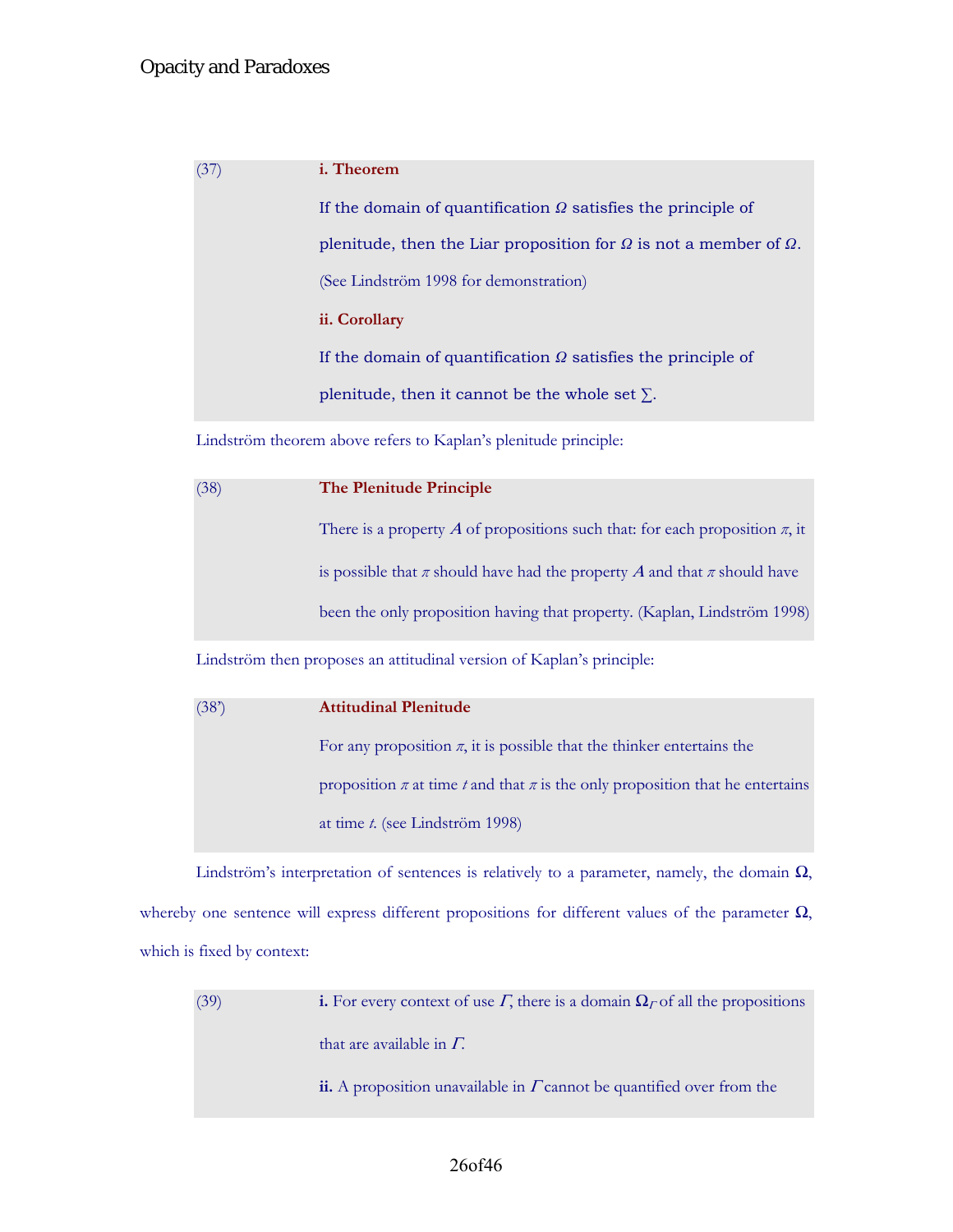perspective of  $\Gamma$ .

This solution is applicable to Pollyanna's paradox: accordingly, what falls within the scope of Pollyanna's beliefs does not include the proposition expressed by (29b).

Although Lindström tries to show that the intensional Liar paradox can be defused and thus does not pose a threat to possible worlds semantics, his notion of *context of use* seems to refer to a section of a world.

If these solutions are understood correctly, they all point to a situation-model approach. Empirically it is known that the context shift produces either one or both of the following changes:

- The truth-value of a proposition expressed by a sentence changes;
- The proposition a sentence expresses changes.

I take that these two facts together with others show that each context is not a mere section of the possible world, rather it is also a structured model or situation.

Indeed, in principle there is no reason to think that the notion of accessibility cannot be transposed to a situation-model based approach. Accordingly, among the implicit presuppositions underlying a kind of solution like the ones proposed by Glanzberg or Lindström, there is one idealised division of situations into at least three *tiers*. Firstly, there is the **production** situation, i.e., the context where a sentence is uttered, but which is not necessarily the situation it refers to. Secondly, there is the **referential** situation, which the sentence refers to and where the expressed proposition is true or not. In the case of epistemic reports, the referential situation includes the contexts of use where someone entertains a proposition, i.e., has an attitude in relation to it. In a more fined grained manner, the referential situation of an epistemic report is the one that ideally satisfies the attitudinal plenitude principle above. Thirdly, there is the **alternate** situation: they are those situations that coincide with the propositions that are entertained. The referential situation can be accessed from the production situation, and the alternate situation from the former.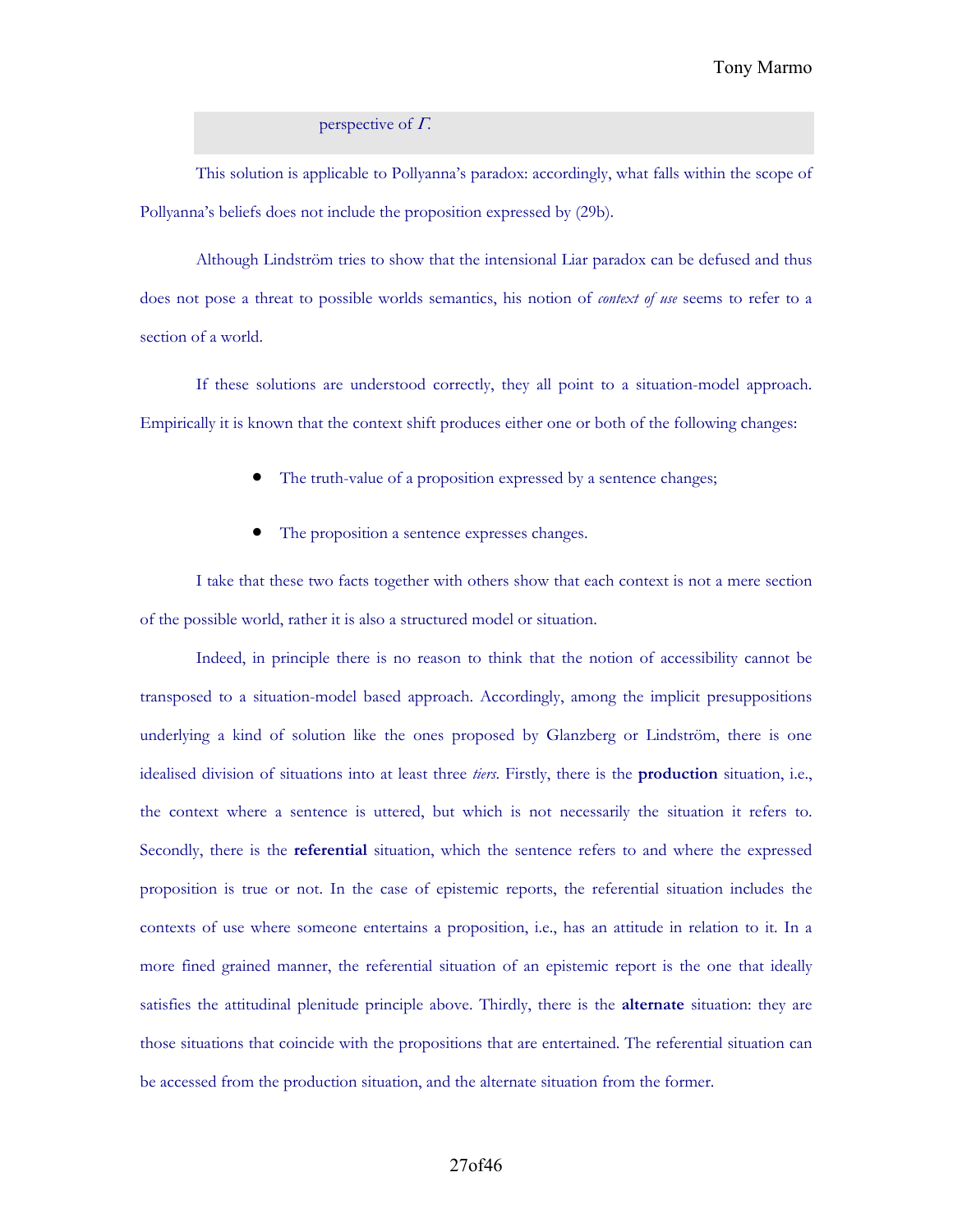## **4.2 Basic Properties of Human Languages**

The introduction of situation accessibility relations into natural language semantics is necessary though, it is not sufficient to capture the phenomena described. These relations have somehow to abide by greater principles, i.e., to comport with certain key properties of human languages.

Schöter (1994), among others, claims that the semantics of natural languages exhibit four basic properties that are already acknowledged and have been investigated in non-classic logic theories: paraconsistency, defeasibility or non-monotonicity, partiality, which contrasts to *totality*, and relevance.

The substitution problems found by Frege and others in opaque contexts have in part to do with non-monotonicity. Here, a non-monotonic inference is the one that does not necessarily obey (40):

(40) **Monotonicity** Where it is legitimate to infer a proposition  $\pi$  from a set of propositions  $\Omega$  it is also legitimate to infer π from any other set  $\Omega'$  that contains  $\Omega$ .

This is a clear picture. If one understands the referential situation as the context Lindström's attitudinal plenitude refers to, so the referential situation is defined by a set of propositions (the epistemic reports) that contains the propositions that defines the alternate situation (i.e. the propositions that correspond to an agent's mental state). In simple and direct terms, this should allow monotonic inferences. But the two situations are mediated by a propositional attitude that blocks monotonicity.

Defeasibility and information revision are two sides of the same coin in human languages. In this sense, sentences (27) and (32a) are not normally interpreted as paradoxical, because any of its

#### 28of46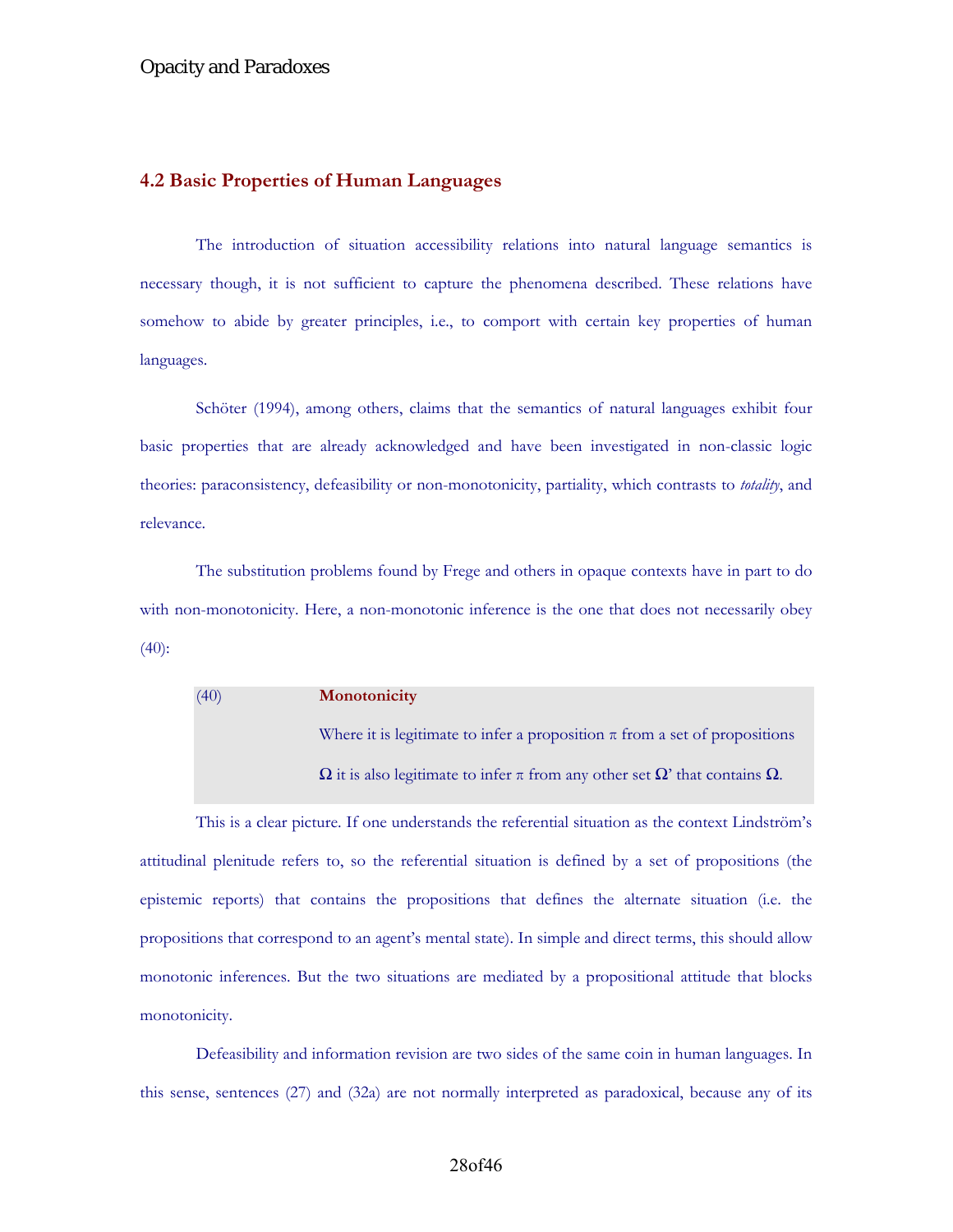componential clause is subject to review by another. Thus (27), under its usual interpretation, expresses the simple constatation that the facts simply contradict what the utter expected to be the case. On the other hand, (32a), besides its intended comic effect, may mean that, in spite of his firm scepticism, the utter admits there are unexplained facts that seem counter-evidences. Another possible interpretation is that, although there are people who claim to be witches, the utter does not accept their claim. In both cases, the utters talk about the very belief revision process in given situations: why it seems necessary and how difficult it may be.

But non-monotonicity and information review are properties present in the interpretation of both opaque and transparent expressions, and cannot make the best answer to the question

• *Why do human languages need opaque contexts to report epistemic states?* 

Methinks that the answer rests on the need human languages have to circumvent the principle of Pseudo-Scotus.

## **4.3 Paraconsistent Semantics**

The main point of surveying the opacity issue in natural languages is to ask why do human languages need opacity. In other words, one can intuitively think that human languages cannot dispense with propositions and propositional attitudes. But it is not clear why propositional attitudes cause this opaque effect whereby the truth or the falsity of some embedded statements is insulated. This is especially more mysterious if one considers that propositional attitudes are mechanisms to access separate situations. Let us consider a possible answer in a stepwise manner.

Any language has the means to convey negation. In standard classic logic the alethic value false  $(f)$  and the negation symbol are deemed equivalent:

| (41) | Non-contradiction                                  |
|------|----------------------------------------------------|
|      | $\mathsf{T} \sigma \leftrightarrow f \neg \sigma.$ |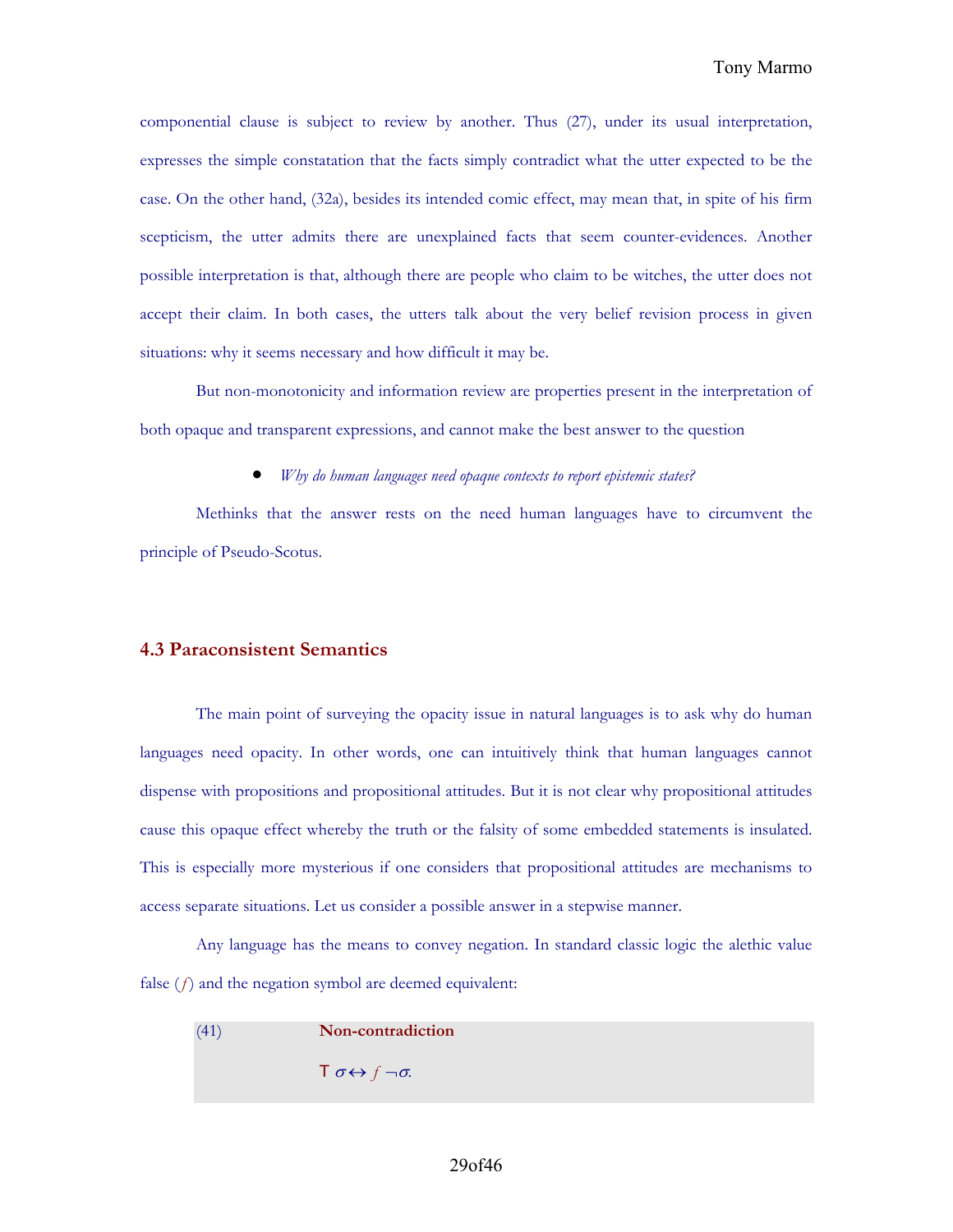$\overline{a}$ 

Given empirical evidences, a very small number of cases can fit into the schema above in natural languages. If, however, from an alternative perspective, one distinguishes falsity from negation, it is possible to admit that an expression and its negation may have the same truth-value. In such cases, a contradiction obtains:

| (42) | Contradiction                                                                     |
|------|-----------------------------------------------------------------------------------|
|      | Both $\sigma$ and $\neg \sigma$ are true.                                         |
|      | Contradictions are nevertheless problematic under the principle of Pseudo-Scotus: |
| (43) | The Principle of Pseudo-Scotus                                                    |
|      | $Ex$ contradictio sequitur quodlibet.                                             |
|      | From a contradiction anything follows.                                            |

A semantics that conforms with (43) is called *trivial* or *explosive* in the modern logic jargon<sup>[11](#page-29-0)</sup>. An expression is trivial (or explosive) if it is assigned an interpretation in pursuance of the principle above, which is to say, if it is possible to derive any consequence from it and its negation:

(43') 
$$
(\alpha, \neg \alpha) \models \forall \phi \text{ (}\alpha \text{ is trivial, i.e., } \bullet^* \alpha)
$$

If human languages were explosive in this sense, any sentence expressing a contradiction would result in complete disaster. For instance, the Principle of Pseudo-Scotus predicts that the interpreter of any of the sentences presented before would draw an infinite number of consequences therefrom, if he considers that each sentence somehow contains a conjunction like ( $\sigma \& \neg \sigma$ ). In such case the interpreter would not know what to think or to do, as he would be busy contemplating the consequences forever.

However, that is not the case, for the semantics of any human language can both tolerate the existence of a contradiction and control it, i.e., it restricts the set propositions that are derivable from such contradiction. This property of human languages is defined below:

<span id="page-29-0"></span><sup>11</sup> Mind that the terms *trivial* and *trivialisation* will not be herein used in another sense than those defined above.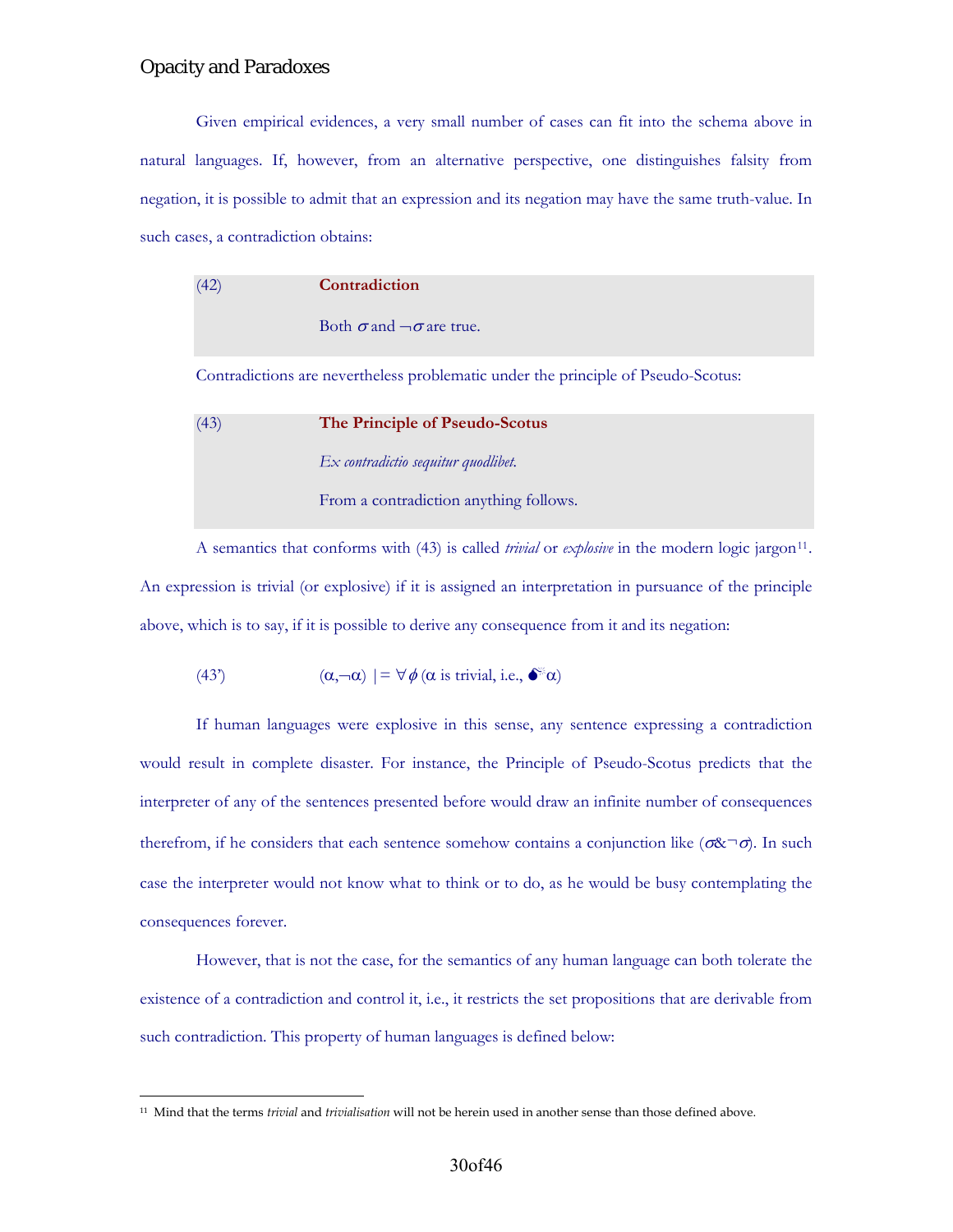(44) **Paraconsistency**

## It is not the case that for any  $\sigma$  and any  $\phi$ ,  $(\sigma, \neg \sigma)$  |=  $\phi$ .

According to Gauker (2001), the same anti-paradox mechanisms of his 2004 paper also block contradiction, for the impossibility of such reflexive reference to contexts ensures that there is no sentence of the language such that both it and its negation are assertible in a single context. Here, I assume something slightly similar: the semantics of human languages segregates a proposition and its negation in different situations to avoid both paradoxical and explosive readings.

Under the concept of paraconsistency above, natural language sentences may be divided into consistent and non-consistent statements:

| (45) | Consistency                                                                                                        |
|------|--------------------------------------------------------------------------------------------------------------------|
|      | i. $(\sigma, \neg \sigma)$ = $\neg^{\circ} \sigma$ (if $\sigma$ is contradictory, then it is not consistent);      |
|      | ii. $\sigma = \neg(\sigma, \neg \sigma)$ (if $\sigma$ is consistent, then it is non-contradictory) <sup>12</sup> . |

Propositional reports are consistent statements, since they are in principle non-contradictory. Let me expand this.

The examples given hereinbefore, such as those illustrating the Moore's paradox, might at first glance seem to assert that both a proposition  $\pi$  and  $\neg$ π are true, i.e., a contradiction. But this would be the case only if the piece of the structure that expresses the attitude did not count to contain explosion. The point is that in most of the examples the first proposition  $(\pi)$  is true in the referential situation *S*, while its negation ( $\neg \pi$ ) is true in the alternate one. Which is to say, they are both true, but not in the same domain. Firstly, consider two potential paraphrases of that (27):

(46) a. Earth is round, but I do not believe it is round.

b. Earth is round, but I believe that it is not round.

 $\overline{a}$ 

<span id="page-30-0"></span><sup>&</sup>lt;sup>12</sup> Here <sup>o</sup> $\alpha$  means that  $\alpha$  is consistent, and  $\cdot$   $\alpha$  that  $\alpha$  is inconsistent.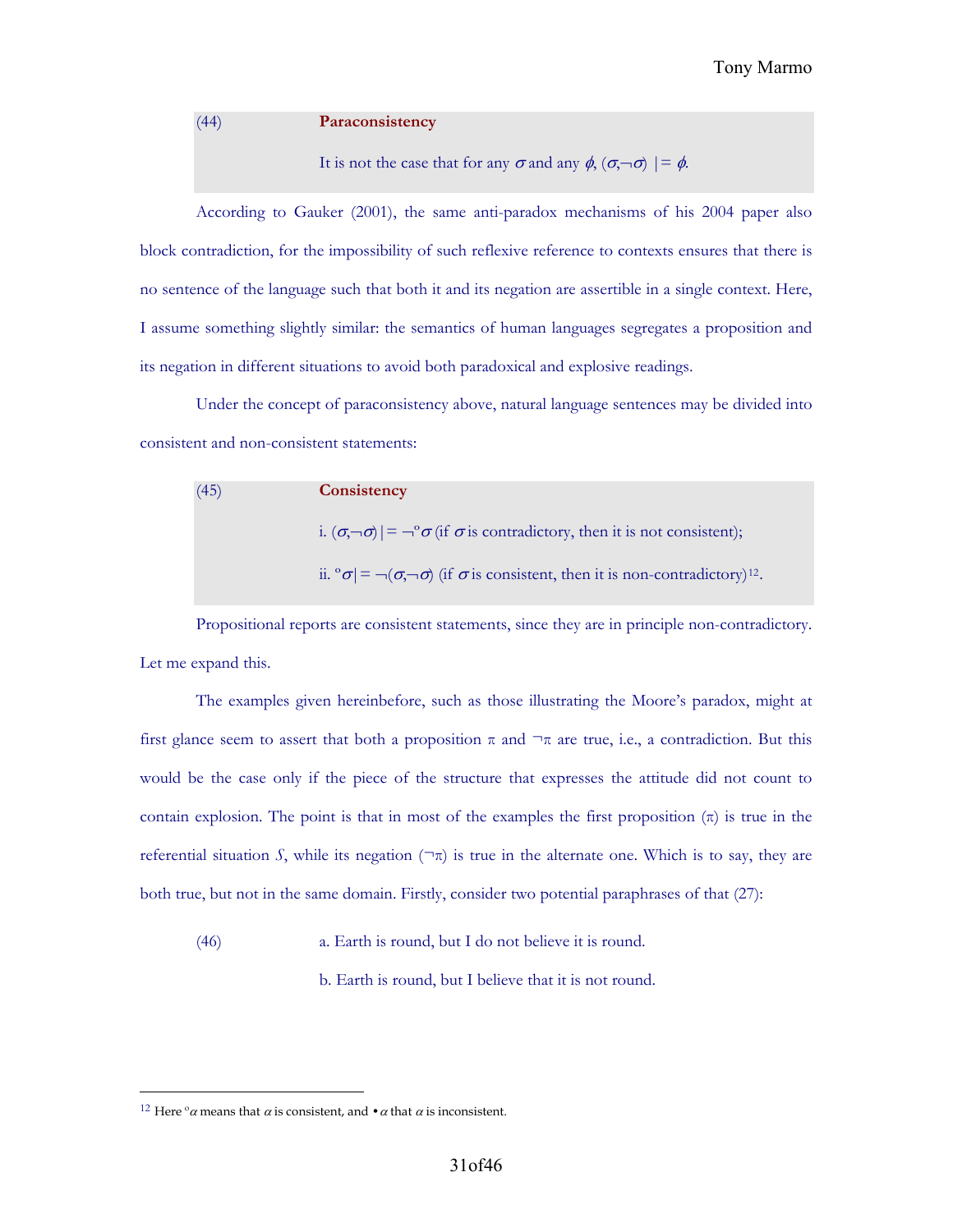In the first potential paraphrase the propositional attitude falls within the scope of the negation, while in the second the negation is inside of the attitudinal scope. One could re-write (46) in the semi-formal manner bellow:

(46') a. 
$$
\pi
$$
, but  $\neg \gamma[\pi]$ .  
b.  $\pi$ , but  $\gamma[\neg \pi]$ .

In (46a) there is not a clear contradiction. The first conjunct states that *Earth is round*. But the second conjunct does not deny the fact that *Earth is round*. Rather, it denies the belief in that fact, which is to say, the epistemic report does not contain a real negation of the proposition. In (46b) although it is not round is the negation of the Earth is round, it is contained within the alternate situation, so there is not a real contradiction either. This sort of analysis can be extended to the other cases.

#### **4.4 More Analyses and Cases**

An epistemic report usually contains a super-ordinate clause whose consistency is stronger than that of the subordinate, according to (47):

| (47)                    | <b>Consistency Strength</b>                                                                 |
|-------------------------|---------------------------------------------------------------------------------------------|
|                         | If the consistency of $\sigma$ implies the consistency of $\phi$ , $\sigma$ is said to have |
|                         | greater consistency strength.                                                               |
| Take the example below: |                                                                                             |

(48) Pollyanna ignores that the Physics teacher is lying.

In (48) the epistemic report excludes the negation of *the Physics teacher is lying*, making the embedded sentence consistent, whereby the consistency of the main clause is stronger.

If one assumes that the fact above may be generalised, one has to deal with apparent counter-examples, such as those (49):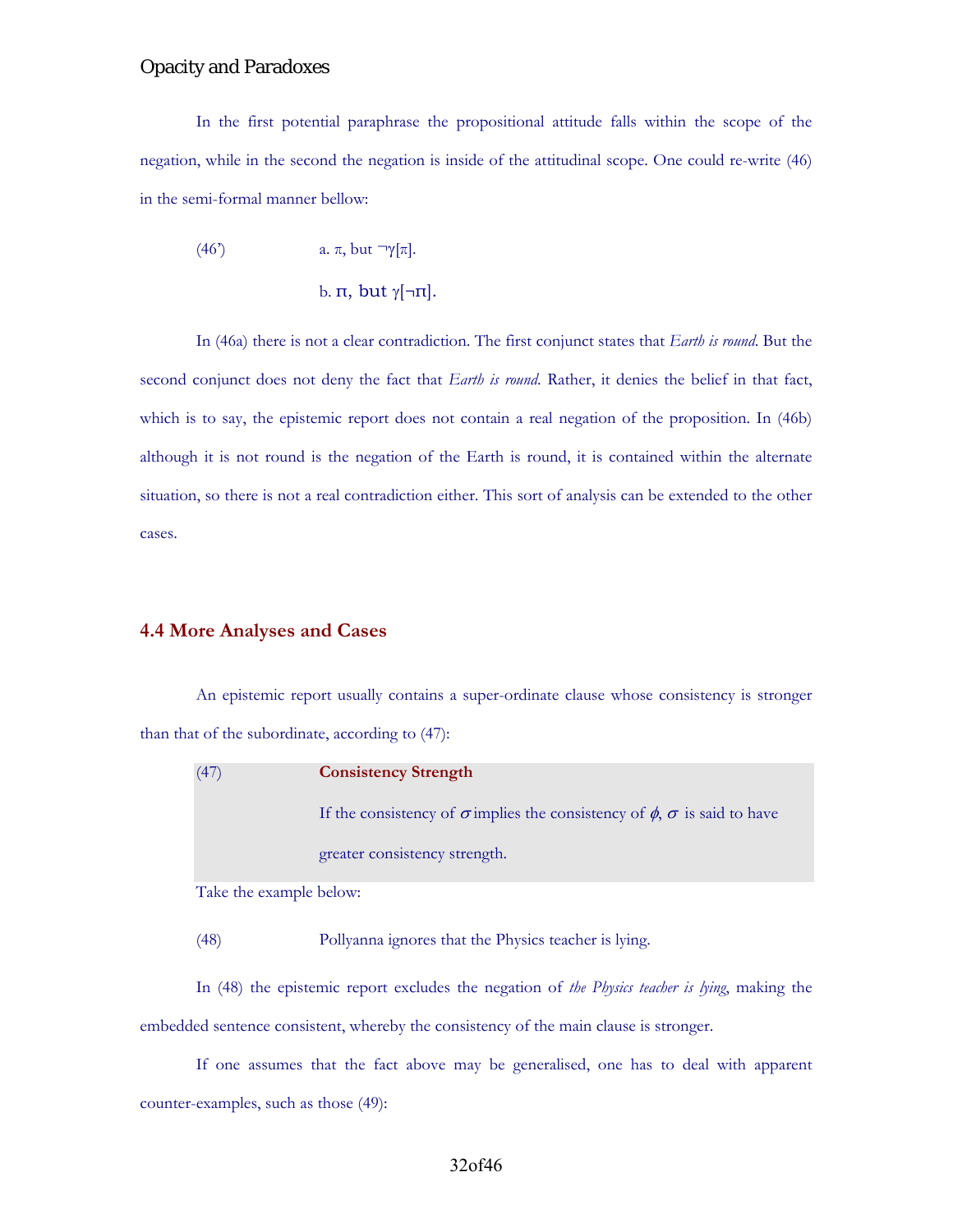(49) a. Sancho supposes that witches exist and does not suppose it.

b. Sancho supposes that witches exist and do not exist.

There are two basic ways to interpret (49): either that both reports are non-consistent or that somehow their consistency is saved. If one maintains that every super-ordinate clause in an epistemic report has stronger consistency, then the second option must be considered.

Considering that *and* corresponds to a temporal connective, like in Restall's (2004) solution to Fitch's paradox, then Lindström's attitudinal plenitude (38') saves the consistency of (49a). On the other hand, (49b) seems to report a genuine non-consistent belief, unless the temporal feature of *and*  $(\vec{c}r)$  suffices to cancel the contradiction. Accordingly, (49) should be paraphrased as follows:

- (49') a. Sancho sometimes supposes that witches exist and at other times does not suppose it. b. Sancho supposes that sometimes witches exist and at other times they
	- do not exist.

But if, according to the interpretation assigned to (49b), the connective is commutative (&) and thus the contradiction is not cancelled, then one has to consider that possibility that epistemic reports may be non-consistent and yet non-trivial (or non-explosive). This possibility will be explored in the next section.

## **5. Further Paraconsistent Issues**

### **5.1 Interpretation of Sentences and Depictions of Situations**

 So far we have seen that opacity must be characterised truth-functionally. It has been pointed out that propositional attitudes contribute to the meaning of expressions by affecting inference. The resulting effect is what is called opacity, although in many cases a better metaphoric name for it would perhaps be *refraction*. Anyhow, as epistemic reports may have more than one possible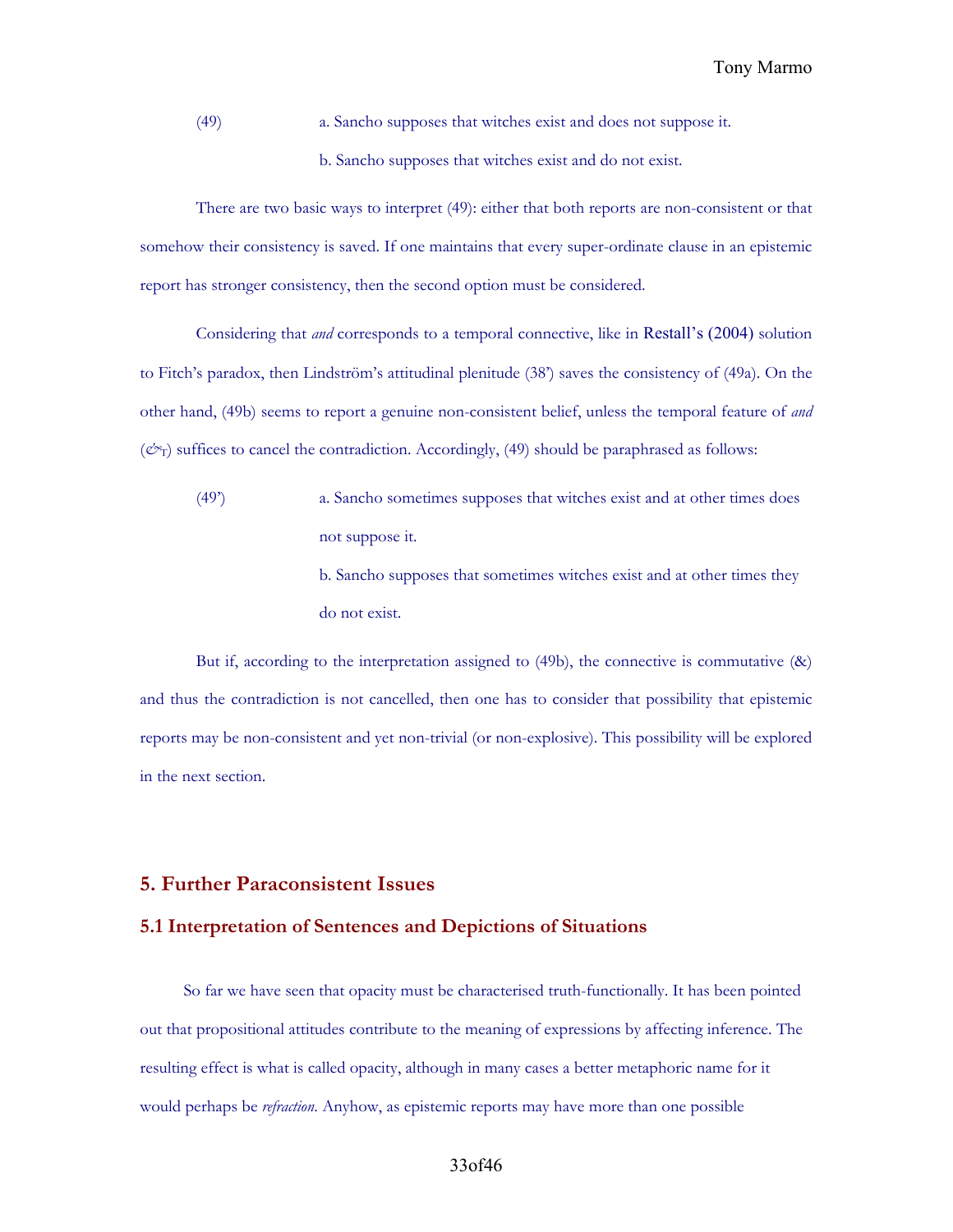interpretation, it seems sensible to formulate appropriate moods of entailment that work in epistemic reports and yield the different readings. Here we shall seek to obtain moods of entailment compatible with attitudinal operators, by modifying the classical concept of entailment. Let us do it in a stepwise fashion.

The first step is to treat epistemic reports as descriptions of situations. In such case, one has to deal with interpretations assigned to the sentences that describe the situations. In this sense, if a situation *S* is describable by a **finite** number of propositions, and if one understands that  $\partial$  entails  $\pi$ iff both ∂ and π are descriptions of the same situation, then entailment is always **naturally nontrivial**. This kind of entailment I shall call descriptive:

(50) 
$$
\partial \mid_{\text{D}} \forall \pi \leftrightarrow (\partial \in S) \& (\pi \in S)
$$

In the same manner a contradiction belonging to s can be controlled, for it is not any consequence that is derivable therefrom: only those consequences belonging to s:

(50') 
$$
(\partial, \neg \partial) | =_{\mathcal{D}} \forall \pi \leftrightarrow ((\partial, \neg \partial) \in S) \& (\pi \in S)
$$

However, this reasoning does not work for situations that are describable by a potentially **infinite** number of propositions and excludes the possibility of inferring consequences across the situations that are related via the accessibility relation. Therefore, an extra assumption is necessary.

#### **5.2 Complementary Descriptions**

 $\overline{a}$ 

The second step is to make a more refined assumption: that one or more epistemic reports by accessing alternate situations from referential situations, function as descriptions in a complementary<sup>[13](#page-33-0)</sup> fashion. Accordingly, a given model situation  $S$  admits (what is herein called) a **complementary interpretation** if the following conditions are satisfied:

## (51) i. *S* contains at least two descriptions *∂*1 an∂ *∂*2;

<span id="page-33-0"></span><sup>&</sup>lt;sup>13</sup> The ideas used in this section are mainly inspired by da Costa & Krause (2001, 2003).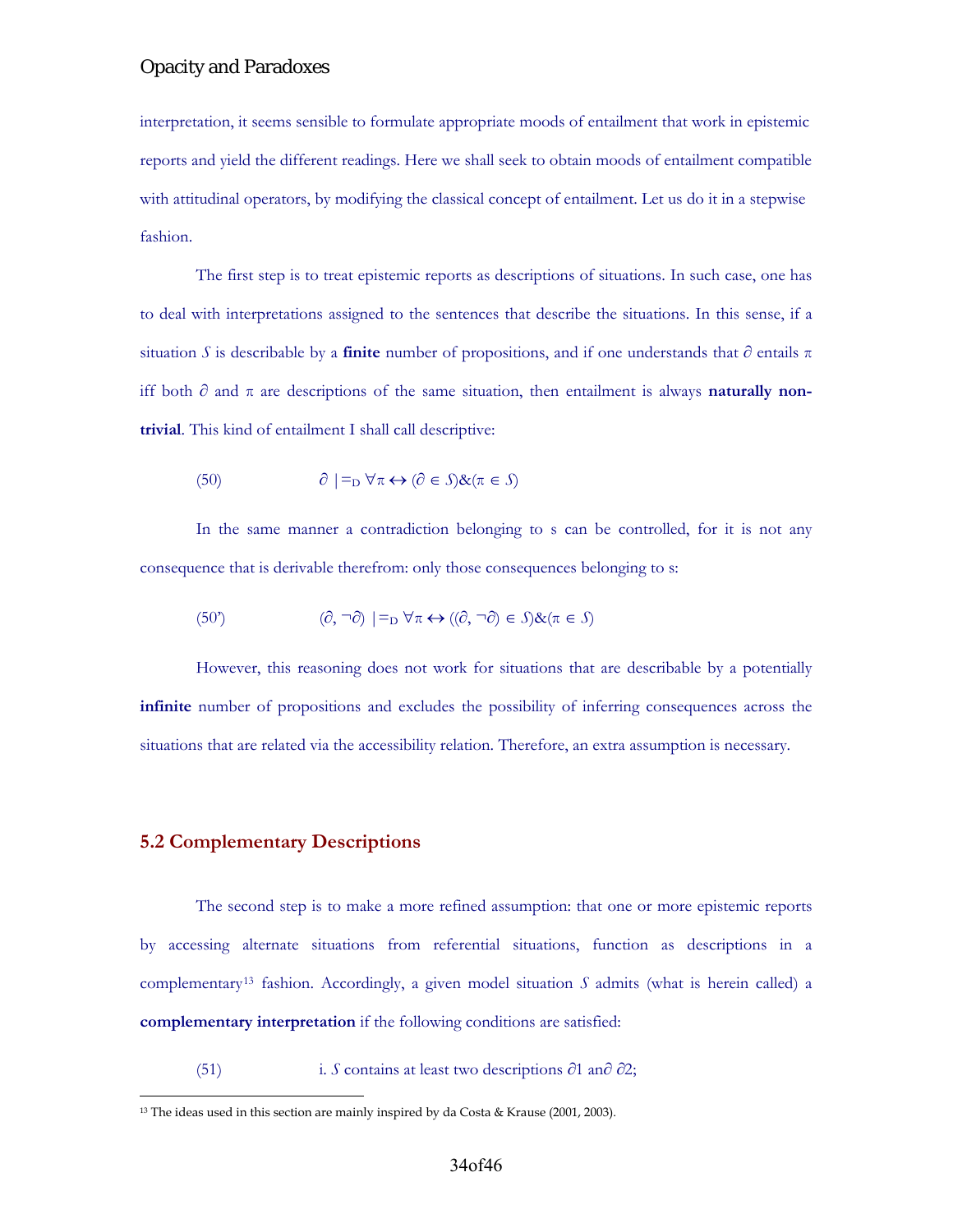Tony Marmo

ii. *∂*1 an∂ *∂*2 refer to the same situation *S*;

iii. Neither *∂*1 nor *∂*2, if taken alone, accounts exhaustively for all the aspects of *s*;

iv. *∂*1 an∂ *∂*2 are mutually exclusive in the sense that their combination into a single description would lead to logical contradictions.

In classical logic a true proposition cannot 'exclude' another true proposition. Accordingly, if both  $\alpha$  and  $\beta$  are true propositions in a certain domain  $\Omega$ , then  $\alpha$  & $\beta$  is also a true proposition of the same domain. This means that if from  $\alpha$  one deduces  $\gamma$ , and if from ß one deduces  $\neg \gamma$ , then  $\gamma \& \neg \gamma$ is also deductible in the same set of propositions.

However, if one wants to restrict the set of propositions that describe a situation, there must be more about the conjunction  $\alpha \& B$ , so that in  $T \alpha \mid = \pi$  and  $\beta \mid = \neg \pi$  obtain, but  $(\pi \& \neg \pi)$  is not true in the described situation. In other words, there must be a formal way to avoid that (α &ß) entails a contradiction, since we do not intend to rule out complementary situations.

Let us consider two examples of complementary descriptions in a situation s' where Sancho knows that Don Quixote is a mad man but accepts to work for him because the latter has promised to make the former the King of an Island. Such situation may be described by two different assertions, each of the tem having a different consequence:

(52) a. Sancho thinks Don Quixote does not deceive people.  $|=$  In such case, he thinks that Don Quixote will fulfil his promise of

making him a King.

b. Sancho thinks Don Quixote is delusional.

 $|=$  In such case, he thinks that Don Quixote will not fulfil his promise of making him a King.

It is evident that Sancho's beliefs do not imply that (53) holds:

(53) #Sancho thinks that Don Quixote will fulfil his promise and will not fulfil

#### 35of46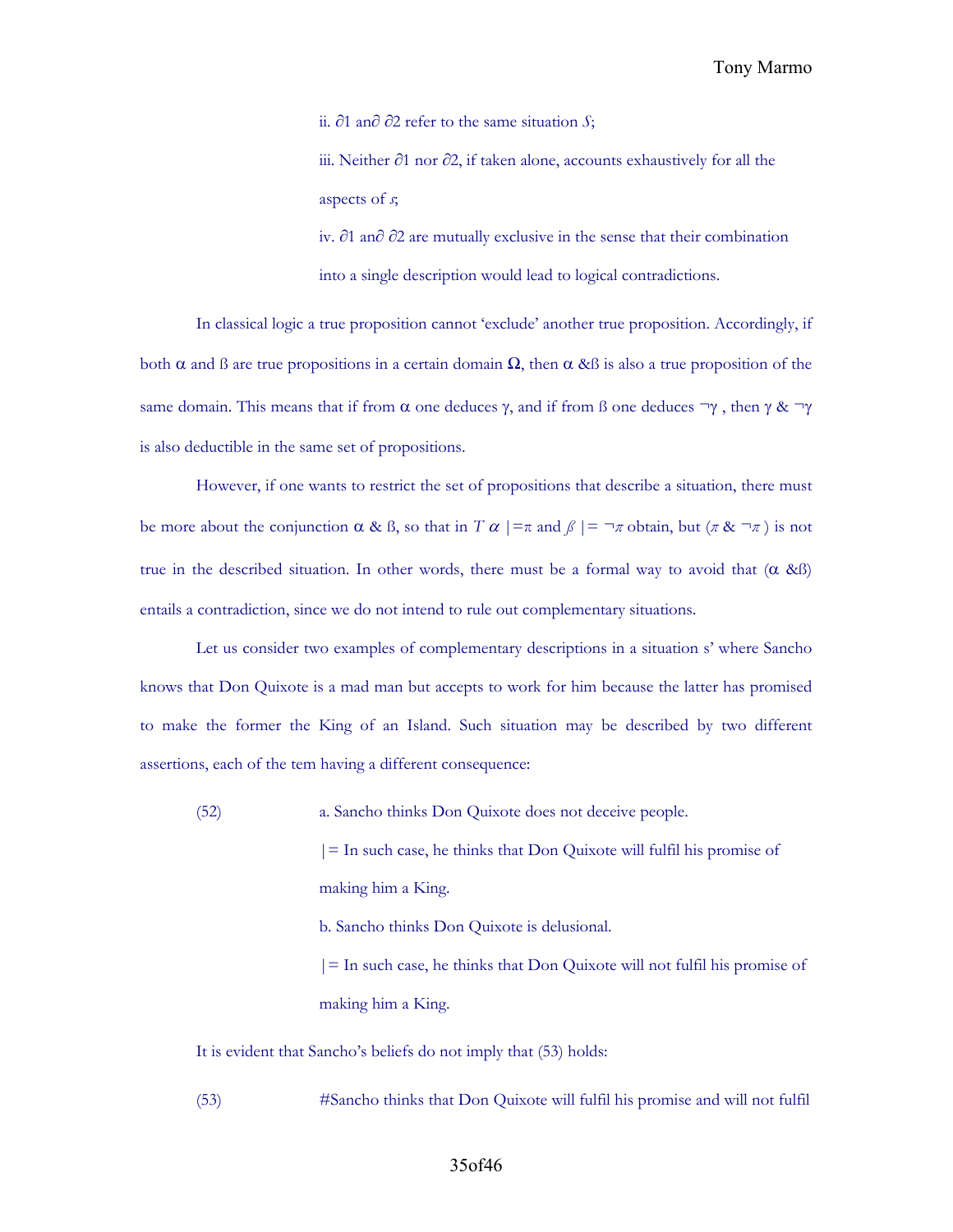it.

This means that Sancho's beliefs are complementary in the sense above, and that there are ways to block (53) to follow from (52).

Thence, the following step is to envisage two classes of propositional attitudes and different types of entailment that read the types of propositional ascriptions differently. The two classes have been mentioned in the previous Section: those that are consistent (ºτ) and those non-consistent but non-trivial  $((a)\tau)$ .

Now consider the common conclusions people intuitively take from the use of an attitudinal term like *to suppose*. From the examples below two different conclusions are drawn, according to how the attitudinal verb is interpreted:

(54) a. Ptolemy supposed that the Earth was the centre of the Universe. b. Scientists suppose that some very distant planets have water.

In the case of (54a) it is inferred from the use of the verb to suppose that the proposition expressed by subordinate clause is false, which is to say, the attitudinal operator is interpreted as equivalent to negation:

$$
\gamma(\pi) \mid =_{N} \neg \pi
$$

In (54b), on the other hand, to suppose implies that the embedded clause expresses an undecided proposition. I take that, under such interpretation, what is inferred is an exclusive disjunction:

(56) 
$$
\gamma(\pi) \mid =_{\varepsilon} \pi \vee \neg \pi
$$

We can, accordingly, say that there is a negative reading or entailment ( $|=\epsilon$ )and a disjunctive one  $(|=_{N})$ , which can be extended to conjunctions of descriptions, as shown below:

(57) For the propositional attitude  $\sigma \tau$  and the complementary descriptions  $\alpha$ and B, such that  $\alpha$  | =  $\pi$  and B | =  $\neg$  $\pi$ :

## 36of46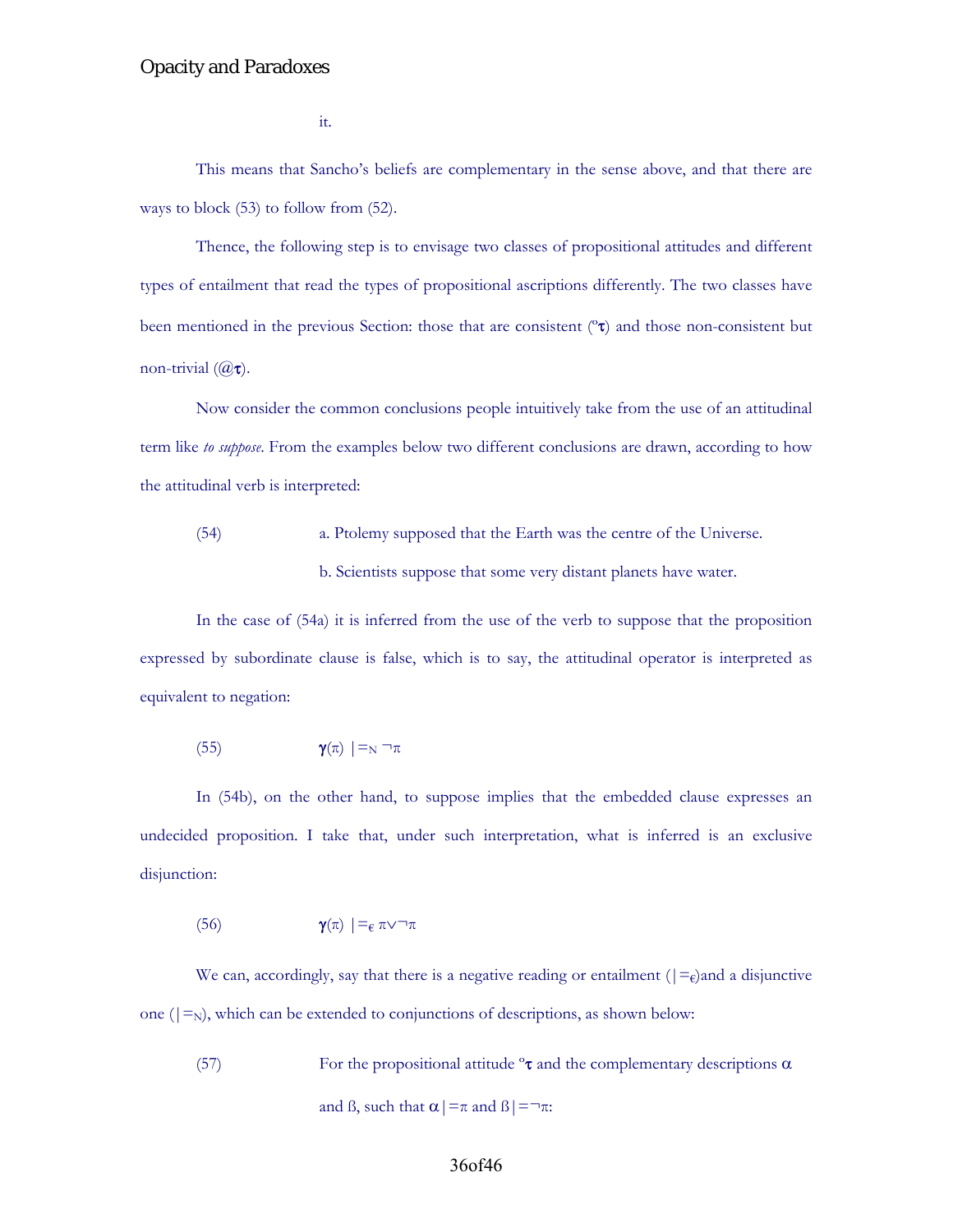i. <sup>o</sup>**τ**(α&ß) | =<sub>€</sub> π∨¬π (disjunctive interpretation) ii. <sup>o</sup>**τ**(α&β) |=<sub>N</sub> ¬(α&β) (negative interpretation) or  $\sigma(\alpha \& \beta)$  | =<sub>N</sub>  $\neg(\pi \& \neg \pi)$ 

As the combination of devices above conspire to control explosions, they can be extended to non-consistent but non-trivial reports:

\n- (58) For the propositional attitude 
$$
@{\tau}
$$
 and the descriptions π and  $\neg \pi$ , such that  $\pi | = \partial$  and  $\neg \pi | = \chi$ :
\n- i.  $@{\tau} (\pi \& \neg \pi) | = \varepsilon \partial \lor \chi$  (disjunctive interpretation)
\n- ii.  $@{\tau} (\pi \& \neg \pi) | =_{\mathbb{N}} \neg (\partial \& \chi)$  (negative interpretation)
\n

I shall not bother to demonstrate (57ii) and (58ii). It is easy to demonstrate (57i), by assuming that the connectives below are commutative:

(59) **Demonstration** i.  $\tau(\alpha \& \beta) = \tau(\alpha) \& \tau(\beta);$ ii.  $\tau(\alpha)$ |= $\epsilon \alpha \vee \neg \alpha$ ,  $\tau(\beta)$ |= $\epsilon \beta \vee \neg \beta$ ; iii.  $\alpha$ | =  $\pi \rightarrow (\alpha \vee \neg \alpha) = (\pi \vee \neg \pi);$ iv  $\beta$ | =¬ $\pi \rightarrow (\beta \vee \neg \beta) = (\neg \pi \vee \pi);$ v. Given the previous steps,  $\tau(\alpha)$ & $\tau(\beta) = (\pi \vee \neg \pi)$ & $(\neg \pi \vee \pi)$ ; vi. By the commutative property,  $(\pi \vee \neg \pi)$ & $(\neg \pi \vee \pi)$  is simply  $(\pi \vee \neg \pi)$ .

The demonstration of (58i) is something similar.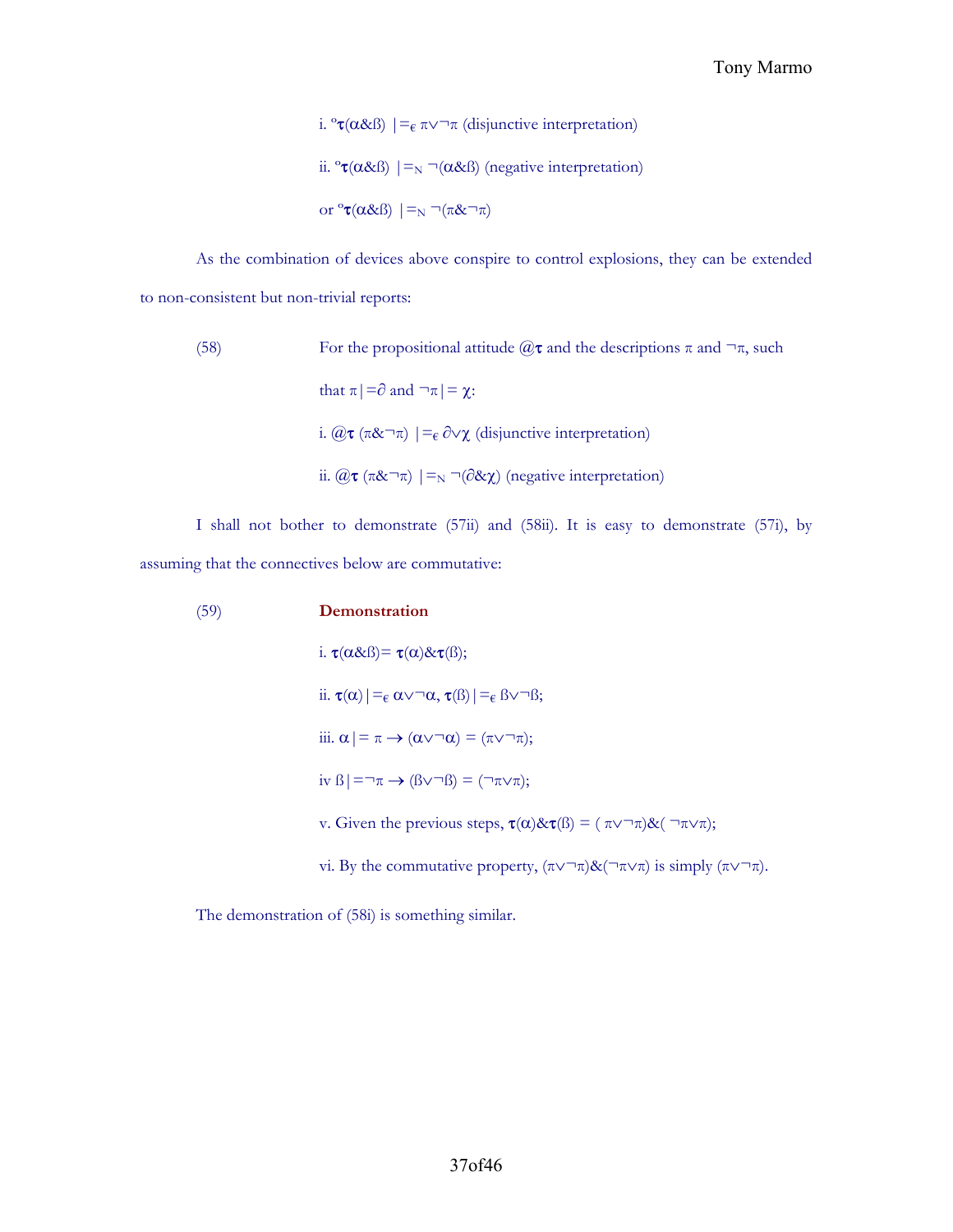## **5.3 Applications**

It is possible to apply (57) to examples like (52). Indeed, (57ii) precludes (53) as a valid conclusion. Moreover (57i) predicts correctly that Sancho is taking his chances by working for Don Quixote, i.e., according to Sancho's beliefs, there is a fifty per cent chance that Don Quixote will fulfil his promise, (52) entailing (53'):

(53') Sancho thinks that Don Quixote will either fulfil his promise or will break it.

And that is basically why Sancho does not quit his boss, in spite of the fact that the former deems the latter delusional.

We can analyse (49b) as well, using (58) which provides the non-explosive interpretations for it. Whatever *supposes that witches exist and do not exist* entails it will not make a true conjunction. Assume an interpretation that each part of the coordination in (49b) entails a different proposition:

(49") a. Sancho supposes that witches exist  $(...)$ .  $] = Old$  chivalry stories are based on real facts.

> b. Sancho supposes that  $(...)$  witches do not exist.  $|=$  Everything is just the by-product of the imagination of people like Don Quixote.

What is predicted under (58i) is that (60) is not entailed by (49"):

(60) #Old chivalry stories are based on real facts and everything is just the byproduct of the imagination of people like Don Quixote.

On the other hand,  $(58ii)$  predicts that  $(60')$  is the usual and intuitive consequence of  $(49'')$ :

(60') Either old chivalry stories are based on real facts or everything is just the by-product of the imagination of people like Don Quixote.

## 38of46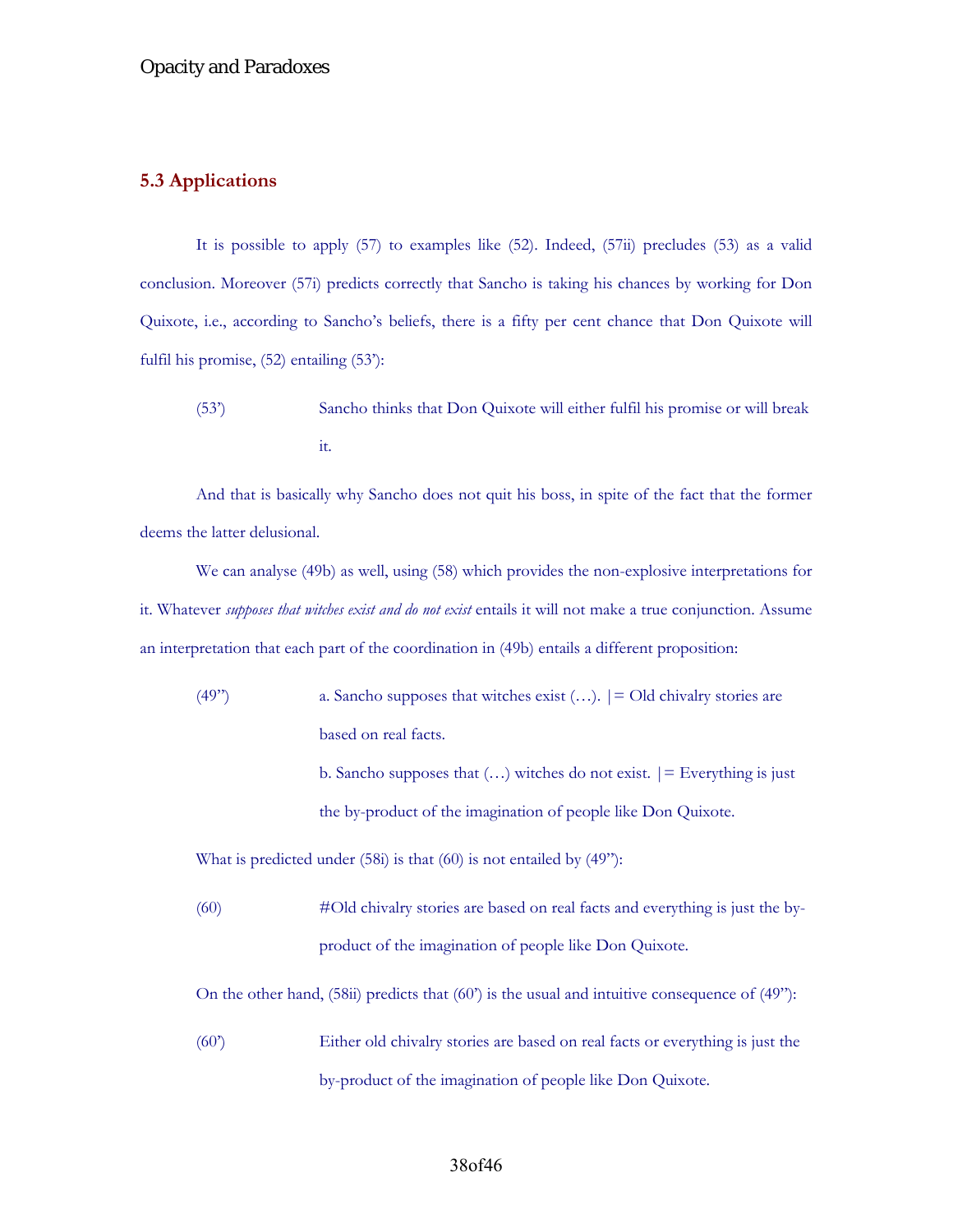## **5.4 Appendix: the (Non-)Transitivity of veridical reports (Some Residual Points)**

If some propositional attitudes are interpretable as negation of propositions, should veridical reports containing verbs like *to know* interpreted as the simple statement of the propositions? This question seems to make sense, since it has been observed that *to know something* entails that that *thing* is true. However, a claim like (61a) might mean that the propositional attitude contributes nothing to the meaning of the whole expression. Moreover, if (61a) is true, then (61b) should be the case:

(61) **Hypothesis A**  
\na. 
$$
\kappa(\pi) | = \pi
$$
  
\nb.  $(\kappa(\pi) | = \pi) \& (\pi | = \mu) \rightarrow \kappa(\pi) | = \mu$ 

Let us call one of the ideas that seems to underlie the intuition formalised in (61a) Hypothesis A' and re-write it as (62):

(62) **Hypothesis A'**

a.  $\kappa(\pi)=\pi$ 

b. ∴ Adding *to know* to a proposition adds nothing to its meaning.

Hypothesis A' would lead to think that the negation of  $\kappa(\pi)$  is the negation of  $\pi$  itself:

$$
(62^{\circ}) \qquad \qquad \neg \mathbf{K}(\pi) = \neg \pi
$$

Should (62') hold, then statements of the type *not know π* and those of the type *to know that π is the not case* would mean the same. But the evident contrast between sentences (63a) and (b) below does not confirm such prediction:

(63) **a.** We know that Giselle is not a singer.  $\neq$ 

b. We do not know that Giselle is a singer.

#### 39of46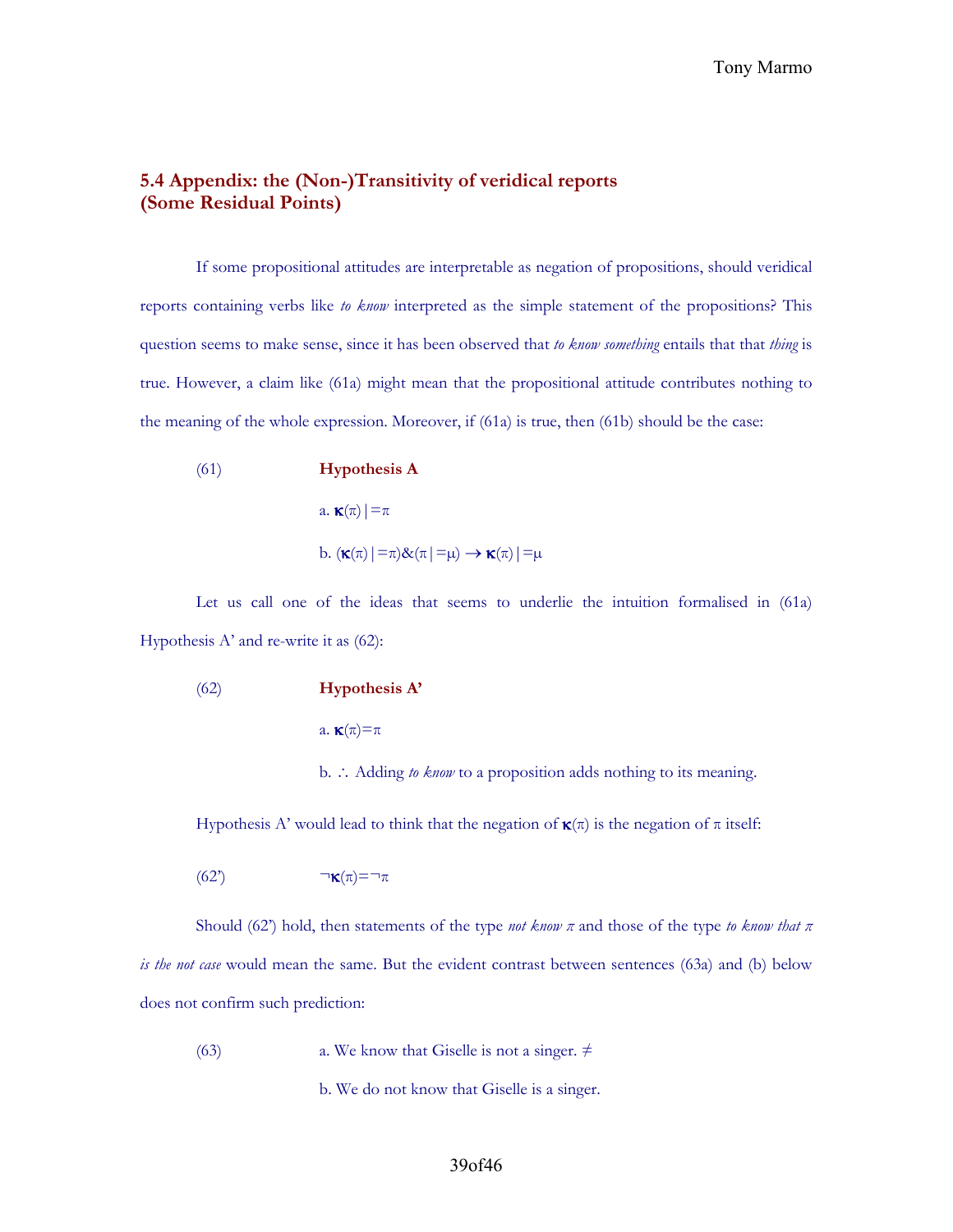This contrast suggests that  $\kappa(\pi)$  is not equal to  $\pi$  but rather that it means one epistemic agent has access to a truth  $\pi$ , while  $\neg \kappa(\pi)$  does not mean that  $\neg \pi$ , but rather that an agent has not access to a truth π.

Still this finding only excludes hypothesis A', while it would be possible to maintain hypothesis A. Additional evidences, on the contrary, suggest that *to know* is perhaps the most opaque of the attitudinal verbs, in the sense that sentences with *to know* somehow block transitivity. Consider this example:

(64) a. People can skate on the lake. |= Its water has frozen.

b. John knows that people can skate on the lake.  $\vert \neq \text{Its water has frozen.}$ 

Being the entailment in (64a) valid, and if (61b) applies, then the addition of *John knows*… should not affect the entailment. But (64b) disconfirms such expectation: the mere fact that John knows that people can skate on the lake does not mean right at the same moment that the water of the lake is covered by a thick layer of ice.

Now consider this other hypothesis:

(65) **Hypothesis B**

 $(\pi|\equiv\mu)\rightarrow (\kappa(\pi)|\equiv \kappa(\mu))$ 

This second hypothesis is not true either, as shown by (66)

(66) a. Oedipus killed the man he met at the crossroads.

|= The oracle has been fulfilled.

- b. Oedipus knows he killed the man he met at the crossroads.
- |≠ Oedipus knows the oracle has been fulfilled.

So evidences point to the contrary conclusion, although an expression of the type *to know π* entails the truth of  $\pi$ , it somehow unmakes  $\pi$ | = $\mu$ :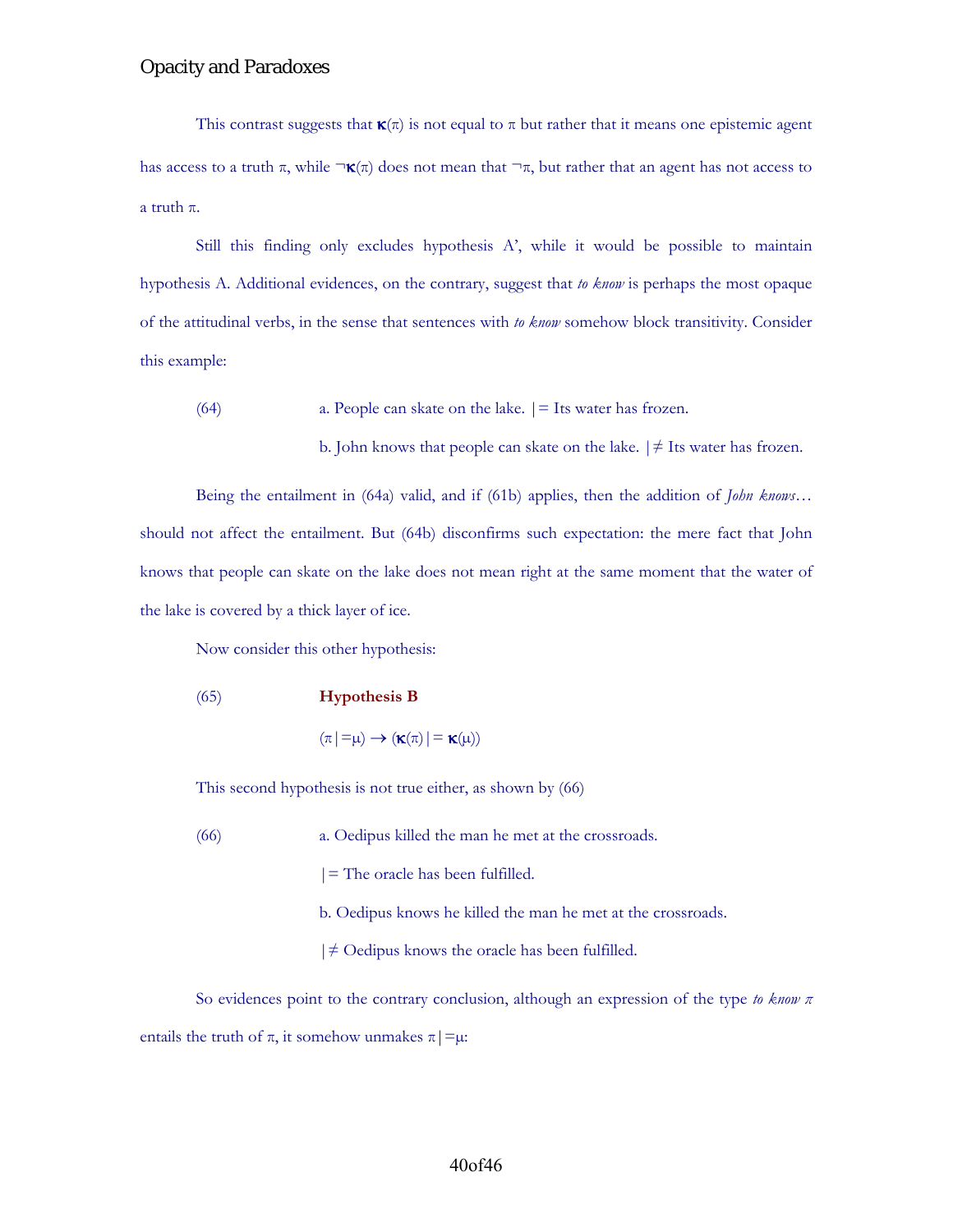#### (67) **Non-transitivity**

 $(\kappa(\pi)|=\pi)\&(\pi|= \mu) \rightarrow (\kappa(\pi)|\neq \mu)\& (\kappa(\pi)|\neq \kappa(\mu))$ 

The non-transitivity of veridical reports requires closer examination and more attention. For the sake of economy, such topic cannot and will not be herein investigated in more detail. Here it will suffice to say that the apparent non-transitivity of veridical reports is also an anti-trivialisation mechanism.

## **6. Epilogue**

#### **6.1 More Residual Points**

I have on purpose chosen to provide a broad comparison between the theoretic points of view explored and some simplified but useful solutions to the related empirical problems, both of which are non-exhaustive. The implicit intention has been to shift the axis of discussion of an old and recurrent theme to the paradigms of a paraconsistent semantics for natural languages. I have also deliberately sought to present a picture that is both accessible and usable by a majority of linguists, and not to restrict the ideas to a small circle of deep connoisseurs of Logic and Philosophy of Language.

Nevertheless, there are a considerable amount of residual issues. Particularly, the proposals advanced in Sections 4 and 5 require the pertinent investigation of more compositional issues.

Moreover the proposed paraconsistent semantics should be expanded to include quantification over situations, which presumes the ordering of situations in the domain of quantification. The transposition of such notions from a possible worlds approach (cf. Kratzer 1981) to a model-situation one is indispensable.

These two points are inter-related and have herein remained untouched. I hope to be able to explore facets and details of such issues with more elaboration in future works.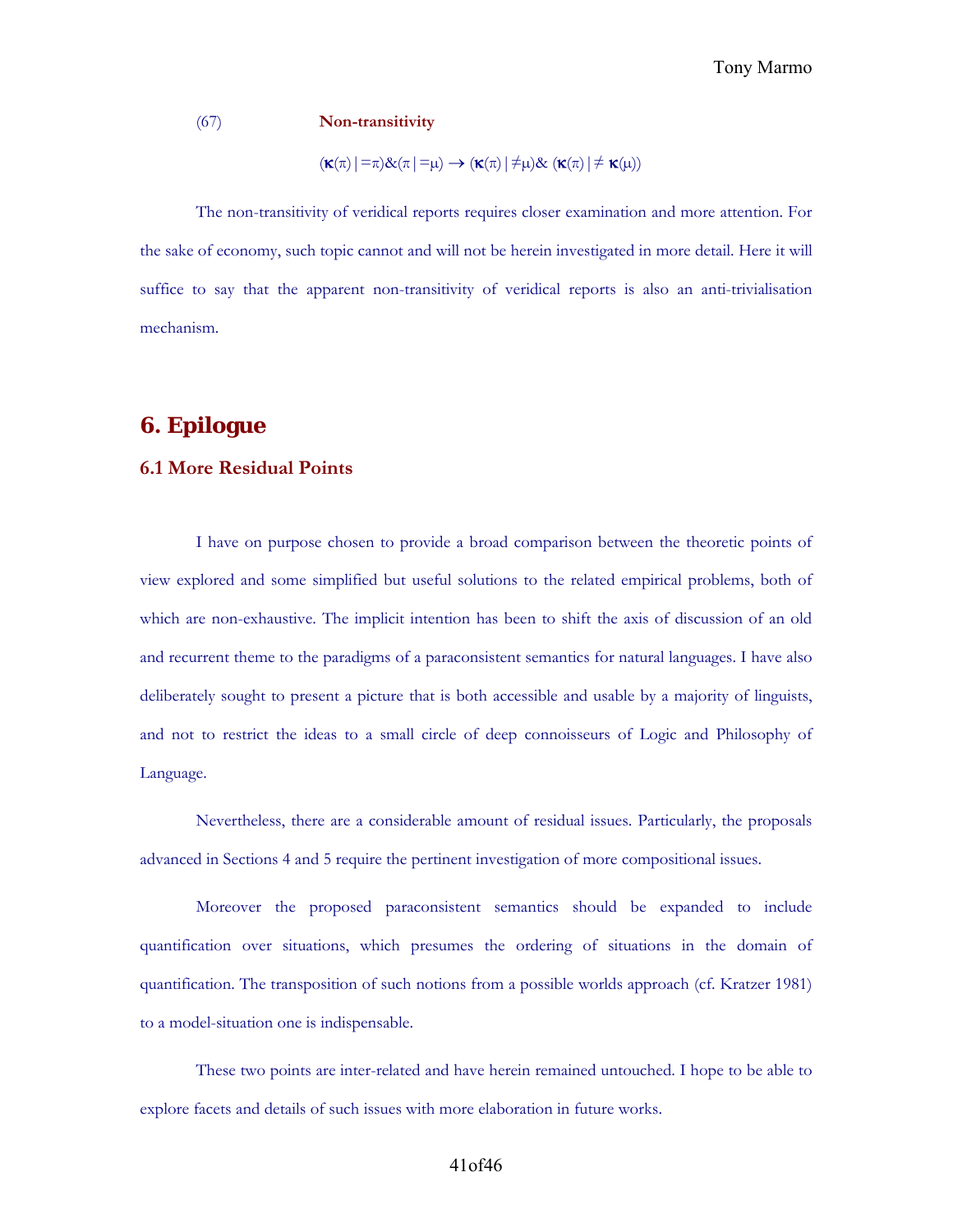## **6.2 Retrospect**

Opacity is simply a semantic phenomenon related to the truth conditions of sentential contexts and reflects the paraconsistent character of human languages. Accordingly, a sentential context is opaque in relation to another if the *light* of the truth-conditions of the later is not allowed to pass through the propositional attitude gluing both contexts together, whereby both explosions under the principle of Pseudo-Scotus and paradoxical readings of sentences are avoided or controlled.

The semantics of a language includes contradiction if it derives a sentence or an expression  $\sigma$ and its negation  $\neg \sigma$  for some proposition  $\pi$ , and is deemed *trivial* or *explosive* if any proposition  $\phi$  is derivable therefrom. On the other hand, the semantics of a language is a called a paraconsistent if it handles contradiction in a non-trivial way, i.e., if it is not the case that a pair of sentences  $\sigma$  and  $\neg \sigma$ entails any  $\phi$ , and so the explosive character of such semantics is controlled or precluded.

In natural languages, epistemic ascriptions embed statements that are relatively opaque to the truth conditions of the referential situation and not to Leibniz' Principle. Failure of substitution in a given sentential context, on the other hand, may have primarily to do with the defeasibility property of human languages.

If attitudinal operators actually contain or are equal to accessibility relations, then in the case of human languages such relations access situations from situations, whether the situations are part of the same or different possible worlds.

Briefly, propositional attitudes create involucres to truth-conditions in order to avoid explosion under the Principle of Pseudo-Scotus. Though paraconsistent approaches in Logic have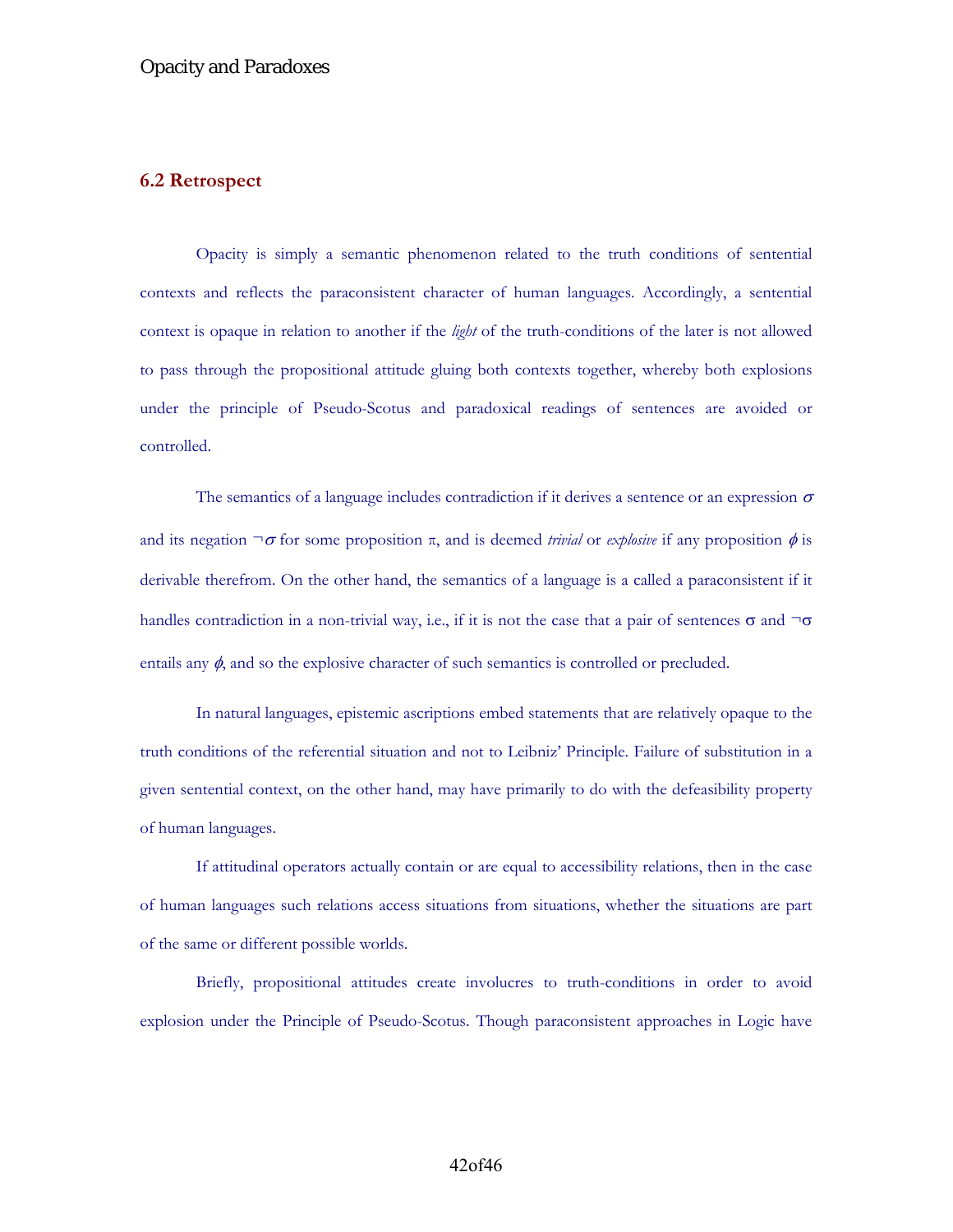been developed since the seminal works of Jas´kowsky (1948) and da Costa (1963, 1997)[14](#page-42-0), and though they have important consequences for Linguistics, similar approaches in natural language semantics are only beginning.

We can now answer the questions formulated in Sub-section 3.1:

- $(2_1)$ How the attitudinal operator contributes to or modifies the truth of the statements?
- $(2)$ Why do human languages need opaque contexts to report epistemic states?
- $(2, 3)$ How can the attitudinal operator be defined in more basic terms?

These questions have been addressed hereinafter, and may be synthesised in three short answers:

- $\binom{R}{ }$ 1) An attitudinal operator changes truth conditions by separating the model-situation (of the same or different world) in which the epistemic ascription can be asserted from that where the embedded proposition is true.
- $\binom{R}{ }$ Human languages need opaque contexts to avoid trivialisation under Pseud0-Scotus and paradoxical readings.
- $\binom{R}{ }$ The attitudinal operator can be decomposed into simpler operators or predicates that provide spatial, temporal or contextual co-ordinates. Alternatively, we may equate an attitudinal operator to an accessibility relation holding between modelsituations (of the same or different worlds).

 $\overline{a}$ 

<span id="page-42-0"></span><sup>14</sup> Current paraconsistent Logic comprehends a varied set of distinct proposals, whose general features and ways of implementation are presented in Priest (2002), de Amo, Carnielli & Marcos (2002), Carnielli (2002), da Costa, Krause & Bueno (2004), Damásio & Pereira (1997), Hunter (1996), Libert (2002), Marcos (2001, 2002) and Tanaka (2003), among others. I shall not comment on the differences between these views.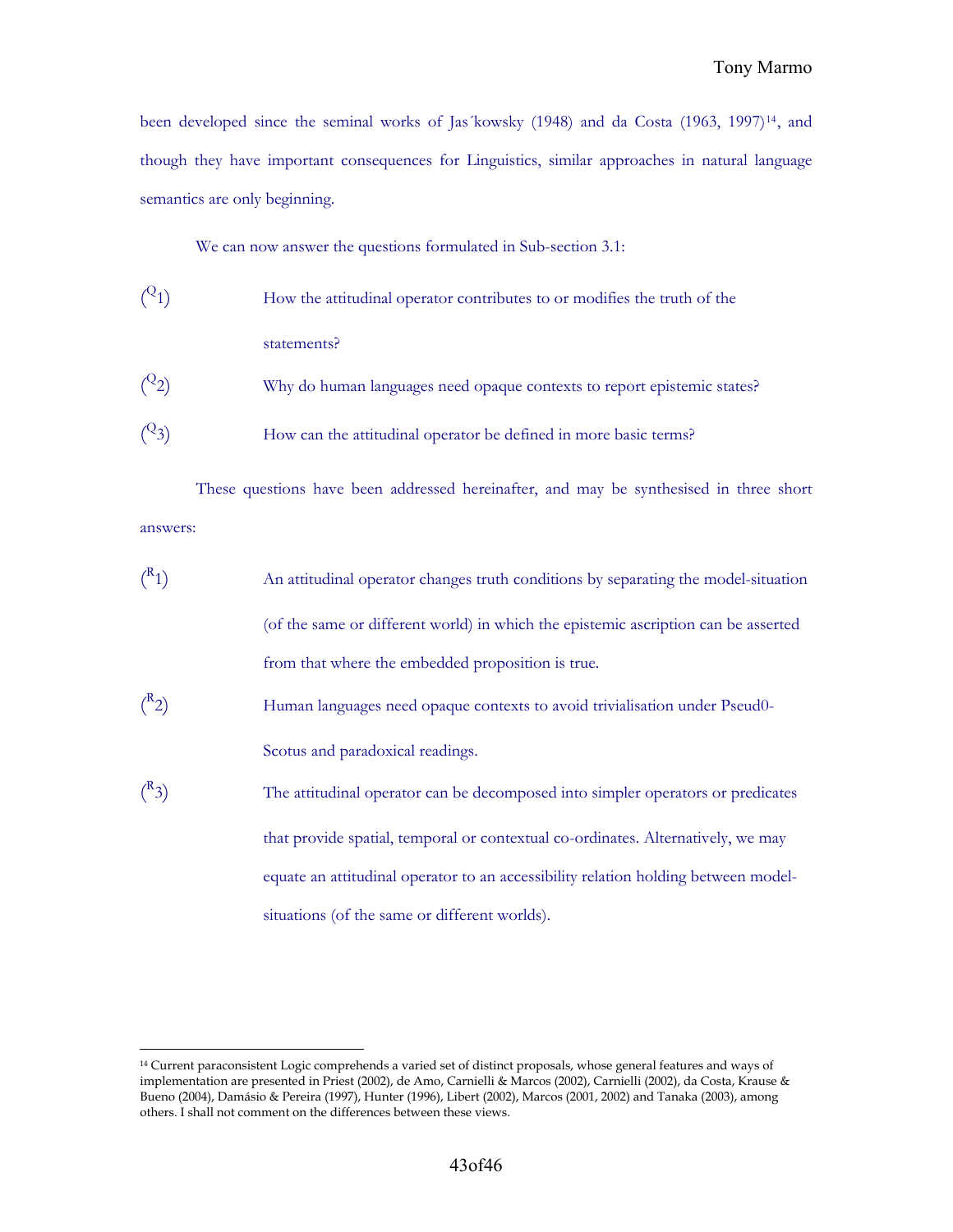## **References** (Still Incomplete)

**Aloni**, Maria (2003) Individual Concepts in Modal Predicate Logic. To appear in *Journal of Philosophical Logic.*

**de Amo**, Sandra, Walter A. **Carnielli** & João **Marcos** (2002) A Logical Framework for Integrating Inconsistent

Information in Multiple Databases. In *Lecture Notes in Computer Science* , Vol. 2284, pp. 67-84, 2002. (Eds. Thomas

Eiter and Klaus-Dieter Schewe, Springer-Verlag, Berlin.

**Bach**, Kent (1997) A Puzzle about Belief Reports. Ms.

**Beall**, J.C. (2000) Fitch's Proof, Verificationism, and the Knower Paradox. *Australasian Journal of Philosopohy* 78,

241-247.

**Berg**, Jonathan (1988) The Pragmatics of Substitutivity. *Linguistics and Philosophy* 11, 355–370. **Carnielli**, Walter A. (2002) How to build your own paraconsistent logic: an introduction to the Logics of Formal

(In)Consistency. *Proceedings of the Workshop on Paraconsistent Logic* (WoPaLo).

**Chomsky**, Noam (1982) *Some concepts and consequences of the theory of government and binding*. MIT Press,

Cambridge MA.

**Church**, Alonzo (1956) *Introduction to mathematical logic*, Vol. 1, Princeton University Press.

**Cohen**, Marc (1994) Aristotle's Alternative to Referential Opacity. *Ms*

**da Costa**, Newton C.A.

(1963) *Inconsistent Formal Systems*. Cathedra thesis, Federal University of Paraná (in Portuguese).

(1997) *Logiques classiques et non classiques*, Masson, Paris. (Translation from *Ensaio sobre os Fundamentos* 

*da Lógica* (in Portuguese)).

**da Costa**, Newton C.A & Decio **Krause**

(2001) The Logic of Complementarity

(2003) Complementarity and Paraconsistency in S. Rahman, J. Symons, D. M. Gabbay and J. P. van Bendegem (eds.), Logic, Epistemology, and the Unity of Science, Dordrecht, Kluwer Ac. Press

**da Costa**, Newton C.A., **Krause** & Otavio **Bueno** (2004) Paraconsistent Logics and Paraconsistency: Technical and Philosophical Developments. Ms.

**Damásio**, Carlos Viegas & Luíz Moniz **Pereira** (1997) A paraconsistent semantics detecting contradiction support. In

J. Dix, U. Furbach and A. Nerode (eds), *Logic Programming and Non-Monotonic Reasoning, 4th International* 

*Conference, LPNMR'97, Lecture Notes in Artificial Intelligence* 1265, Springer-Verlag, Dagstuhl, Germany, July 1997, pp. 224-243.

**Edgington**, Dorothy (1985) The Paradox of Knowability. *Mind* 94, 557-568.

**Frege**, Gottlob (1892). Über Sinn und Bedeutung. In *Zeitschrift für Philosophie und philosophische Kritik.* (In German).

**Gauker**, Chistopher

(2001) Truth, Paradox and Context. Ms

(2004) Against Stepping Back: A Critique of Contextualist Approaches to the Semantic Paradoxes. Ms

**Gillies**, Anthony S A new solution to Moore's paradox. *Philosophical Studies* **105,** 237--250

**Glanzberg**, Michael (2003) A Contextual-Hierarchical Approach to Truth and the Liar Paradox. Ms. To appear in the *Journal of Philosophical Logic*.

**Hawthorne**, John (2003) Identity. To appear in the *Oxford Companion to Metaphysics*. Oxford University Press, New York.

**Hintikka**, Jaako (1969) Semantics for Propositional Attitudes. In J.W. Davis, D.J. Hockney, & W.K. Wilson (Editors)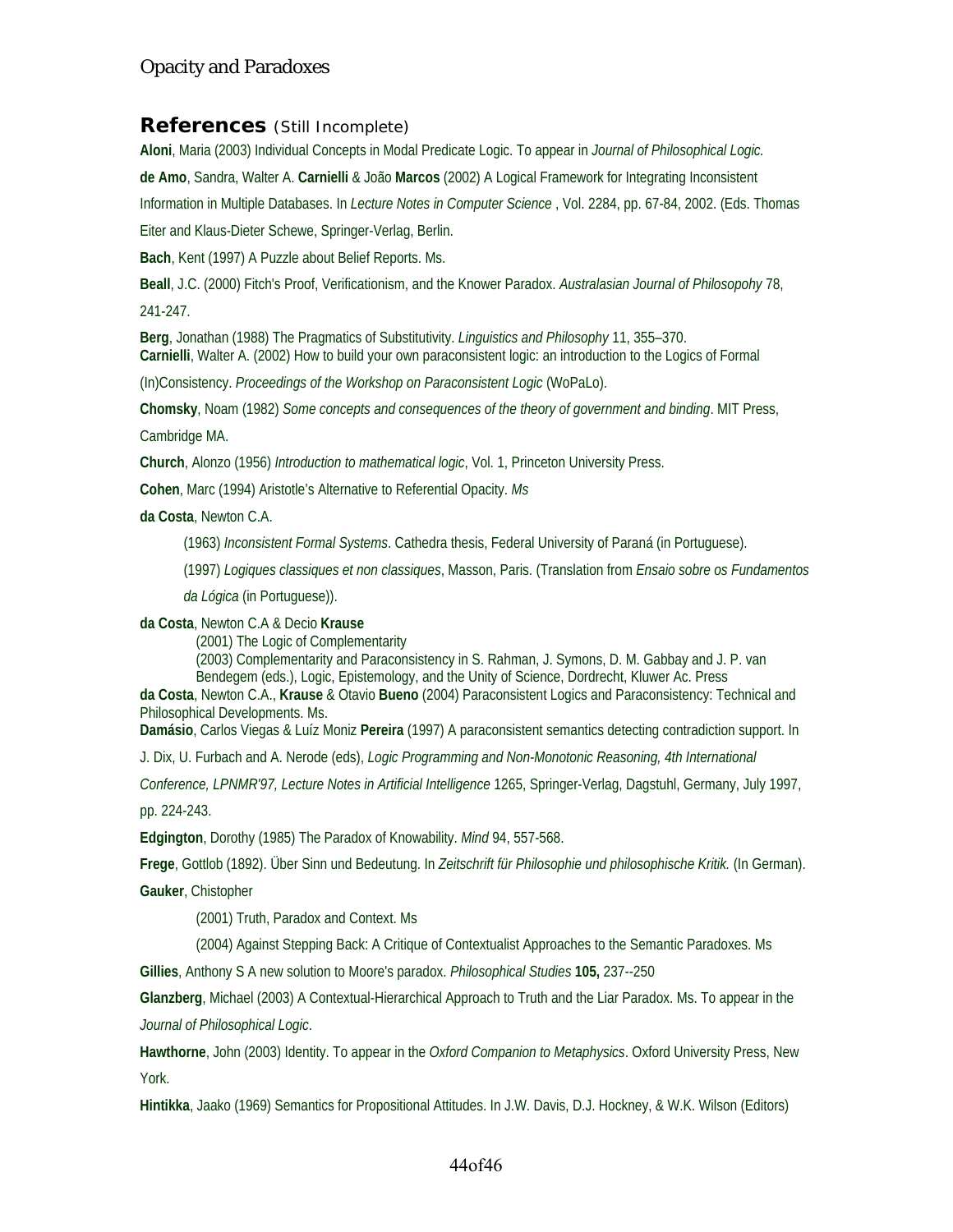*Philosophical Logic*, pages 21–45. Reidel, Dordrecht.

**Jackendoff**, Ray (1996) Semantics and Cognition. In Lappin, Shalon (ed.) *The Handbook of Contemporary Semantic Theory*. Blackwell, Oxford.

**Jas´kowsky**, Stanislaw (1948) 'Rachunek zdah dla systemów dedukcyjnych sprzecznych'( in Polish). In *Studia Societatis Scientiarun Torunesis*, Sectio A, Vol. I, No. 5, pp. 55–77. Reappeared as 'Propositional Calculus for Contradictory Deductive Systems', *Studia Logica*, Vol. XXIV, pp. 143–157.

**Kratzer,** Angelika (1981) "The Notional Category of Modality." Reprinted in Portner, Paul *&* Barbara H. Partee, (eds) (2002) *Formal Semantics: The Essential Readings*. Oxford: Blackwell.

Krause, Décio & Antonio M. N. Coelho (2003) Identity Indiscernibility and Philosophical Claims. To appear in *Axiomathes*.

**Kripke**, Saul

(1959) A completeness theorem in modal logic. *Journal of Symbolic Logic* volume 24, 1-15 .

(1986) A puzzle about belief. In A. Margalit (ed) *Meaning and Use*. Reidel, Dordrecht.

**Libert,** Thierry (2002) Models for a paraconsistent set theory.

**Lindström**, Sten (1998) Possible-Worlds Semantics and the Liar: Reflections on a Problem Posed by Kaplan. In Lindahl, Odelstad, Sliwinski (eds.) *Not Without Cause: Philosophical Essays Dedicated to Paul Needham on the occasion of his fiftieth birthday.* Uppsala Philosophical Studies 48.

**Marcos**, João

(2001) Wittgenstein e Paraconsistência. Ms

(2002) Overture: Paraconsistent Logics. *Proceedings of the Workshop on Paraconsistent Logic* (WoPaLo). **MacFarlane,** John (2004) The Assessment Sensitivity of Knowledge Attributions. Ms.

**May**, Robert (2001) **Frege** on Identity Statements . Reprint from C. Cecchetto, G. Chierchia and M. T. Guasti (eds.) *Semantic Interfaces: Reference, Anaphora and Aspect.* CSLI Publications, Stanford.

**Mckinsey**, Michael (1998). The Grammar of Reference. In W. Rapaport and F. Orilia (eds.) *Thought, Language, and Ontology, Essays in Memory of Hector-Neri Castañeda*: 3-24. Kluwer Academic Publishers, Dordrecht.

**Priest**, Graham (2002) Paraconsistent Logic. In D. Gabbay and F. Guenthner (eds.) *Handbook of Philosophical Logic*  (Volume 6, Second Edition). Kluwer Academic Publishers, Dordrecht.

**Quine**, Willard V.

(1953) *From a Logical Point of View*. Harvard University Press.

Quantifiers and propositional attitudes. *Journal of Philosophy* 

**Restall**, Greg (2004) Not Every Truth Can Be Known (at least, not all at once) Ms. **Rosenthal**, David M. (2002) Moore's Paradox and Crimmins' Case. *Analysis* 62-2, 167-171.

**Schöter**, Andreas (1994) Evidencial Logic and Lexical Inference. Paper presented at *he 5th International Symposium on Logic and Language.* 

**Russell**, Bertrand (1905) On Denoting. *Mind* 14, 479-93.

**Strawson**, Peter F. (1950) On Referring. *Mind* 59: 320-44*.*

**Tanaka**, Koji (2003) Three Schools of Paraconsistency. *The Australasian Journal of Logic* Volume 1, University of Melbourne.